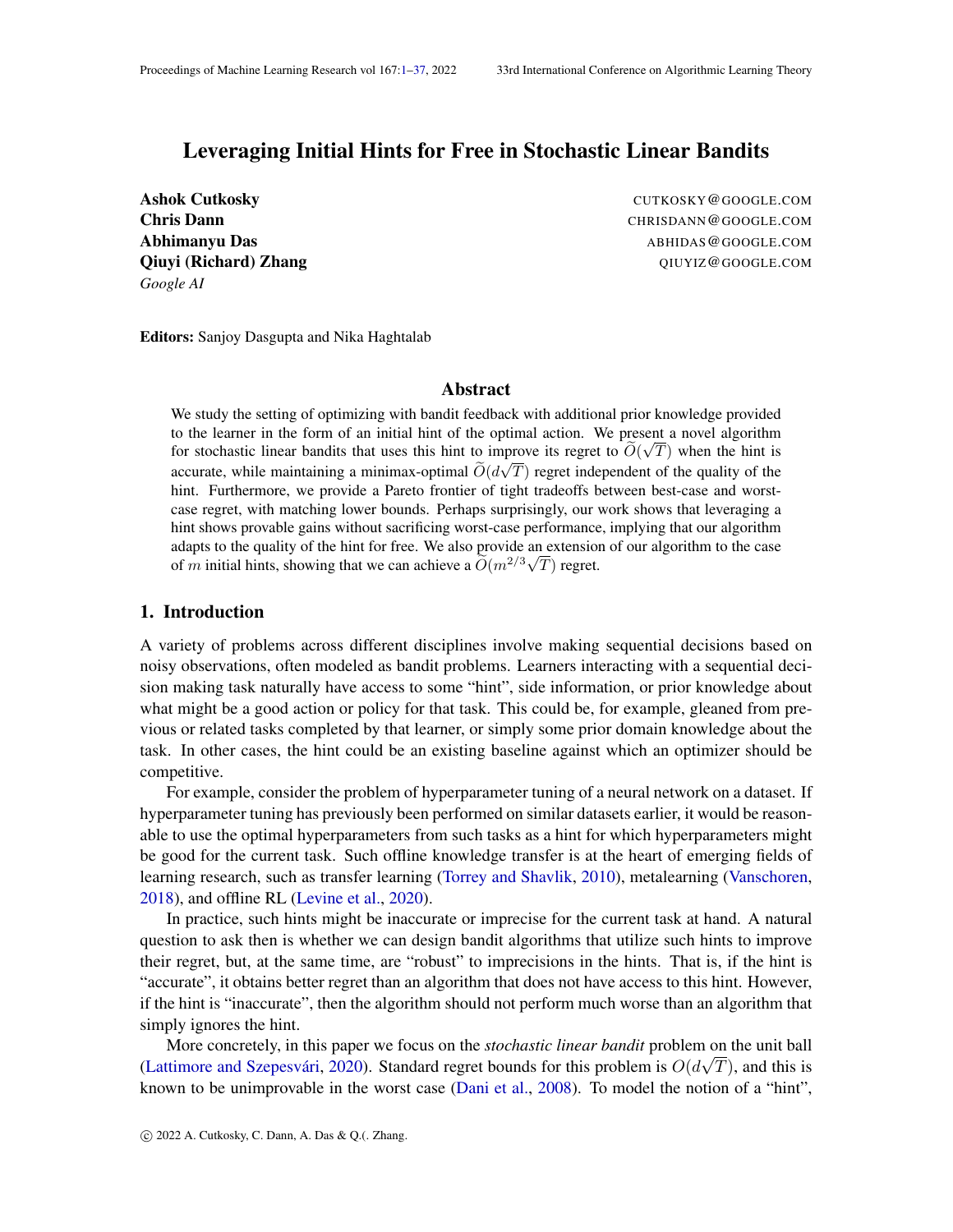we further suppose that the algorithm is provided with a vector  $h \in \mathbb{R}^d$  that is some (possibly imprecise) estimate of the optimal action  $a<sub>*</sub>$ , but does not know in advance how close h is to  $a<sub>*</sub>$ . In this paper, we address the following question for the stochastic linear bandit setting: Can we design a bandit algorithm that uses this hint to obtain  $o(d\sqrt{T})$  regret if the hint is sufficiently accurate (i.e. "close" to  $a_{\star}$ ), but maintains the same worst-case  $O(d\sqrt{T})$  guarantee, even if the hint is inaccurate?

The analogous question has been previously studied in the multi-armed bandit setting (MAB) [\(Lattimore,](#page-14-3) [2015\)](#page-14-3) and answered in the negative. Essentially, [Lattimore](#page-14-3) [\(2015\)](#page-14-3) shows that any MAB algorithm over  $k$  arms that obtains  $o(\sqrt{k}T)$  regret if the hint is accurate, must suffer  $\omega(\sqrt{k}T)$  worst case regret if the hint is inaccurate. Specifically, for some hint arm i, let  $R_i^T$  denote the regret with respect to arm *i*, and  $R^T$  denote the regret with respect to the best arm, so  $R^T = \max_i R_i^T$ . Then, there are matching upper and lower bounds that show that  $R^T R_i^T = \Theta(kT)$ , which implies an inherent tradeoff on a Pareto frontier.

## <span id="page-1-0"></span>1.1. Our Contributions

Perhaps surprisingly, in case of stochastic linear bandits where the action space forms a unit ball  $(\lbrace a \in \mathbb{R}^d : ||a|| \leq 1 \rbrace)$ , we can answer our main question in the affirmative. We introduce an algorithm that obtains a dimension-independent regret of  $O(\sqrt{T})$  if the hint is sufficiently accurate, while maintaining an  $O(d\sqrt{T})$  worst-case regret bound, even if the hint is arbitrarily inaccurate. Specifically, we can characterize our algorithm's performance in terms of obtaining an  $R_h^T = \widetilde{O}(\sqrt{T})$  *hint-based regret*, i.e. regret with respect to the hint action, while maintaining a  $m_h = O(\sqrt{T})$  nm-base<br>worst case  $R^T = \widetilde{O}(d\sqrt{T})$  $T$ ) regret with respect to the optimal action (see [Theorem 11\)](#page-9-0). Equivalently, let  $r_h$  be the instantaneous regret of playing the hint h, then our algorithm achieves total regret  $\min(r_h T + O(\sqrt{T}), O(d\sqrt{T})).$ 

Our algorithm exploits the geometry of the action set to quickly approximate  $r_h$  by playing small perturbations of h. These perturbations are on the order of  $O(1/\sqrt{T})$  so as to ensure  $O(\sqrt{T})$ hint-based regret, but are tightly controlled as to ensure fast statistical inference of  $r_h$ , allowing us to bound our worst-case regret by switching to any  $O(d\sqrt{T})$  linear bandit algorithm. We emphasize that all upper and lower bounds in our paper hold in the regime when  $\|\theta^*\| = \Theta(1)$ , which enforces a fixed signal-to-noise ratio and our main variable then becomes purely the quality of the hint.

Furthermore, similar to [Lattimore](#page-14-3) [\(2015\)](#page-14-3) we characterize the inherent explore-exploit tradeoff when balancing superior performance if the hint is sufficiently accurate with inferior performance when the hint is misspecified, in terms of a tight *Pareto Regret Frontier* for our algorithm. Specifically, our algorithm can achieve any hint-based regret  $R_h^T < \sqrt{T}$ , while maintaining a worst case regret of  $O(dT/R<sub>h</sub><sup>T</sup>)$  (see [Theorem 13\)](#page-11-0), and we obtain matching lower bounds to show that this Pareto Regret Frontier cannot be improved in general (see Theorem [1\)](#page-5-0). This is particularly surprising since by restricting the action set to axis-aligned actions, we can derive MAB over  $\frac{d}{dx}$  arms, which has the same Pareto frontier as the more general linear bandit problem when  $R_h < \sqrt{T}$ . This somewhat confounds the conventional wisdom that linear bandits should suffer an extra  $O(\sqrt{d})$ complexity due to the larger action set.

Lastly, we also extend our analysis to the case of multiple hints, where the algorithm is now provided m hints,  $h_1, h_2, \ldots, h_m$ . Although this is quite practical, as optimization tasks often have multiple prior tasks to learn hints from, this setup in the stochastic setting has not been studied before, according to our knowledge. We show that we can achieve hint-based regret of  $\widetilde{O}(m^{2/3}\sqrt{T})$ with respect to the best hint  $h^*$  (see [Lemma 15\)](#page-12-0) while maintaining the usual worst case  $O(d\sqrt{T})$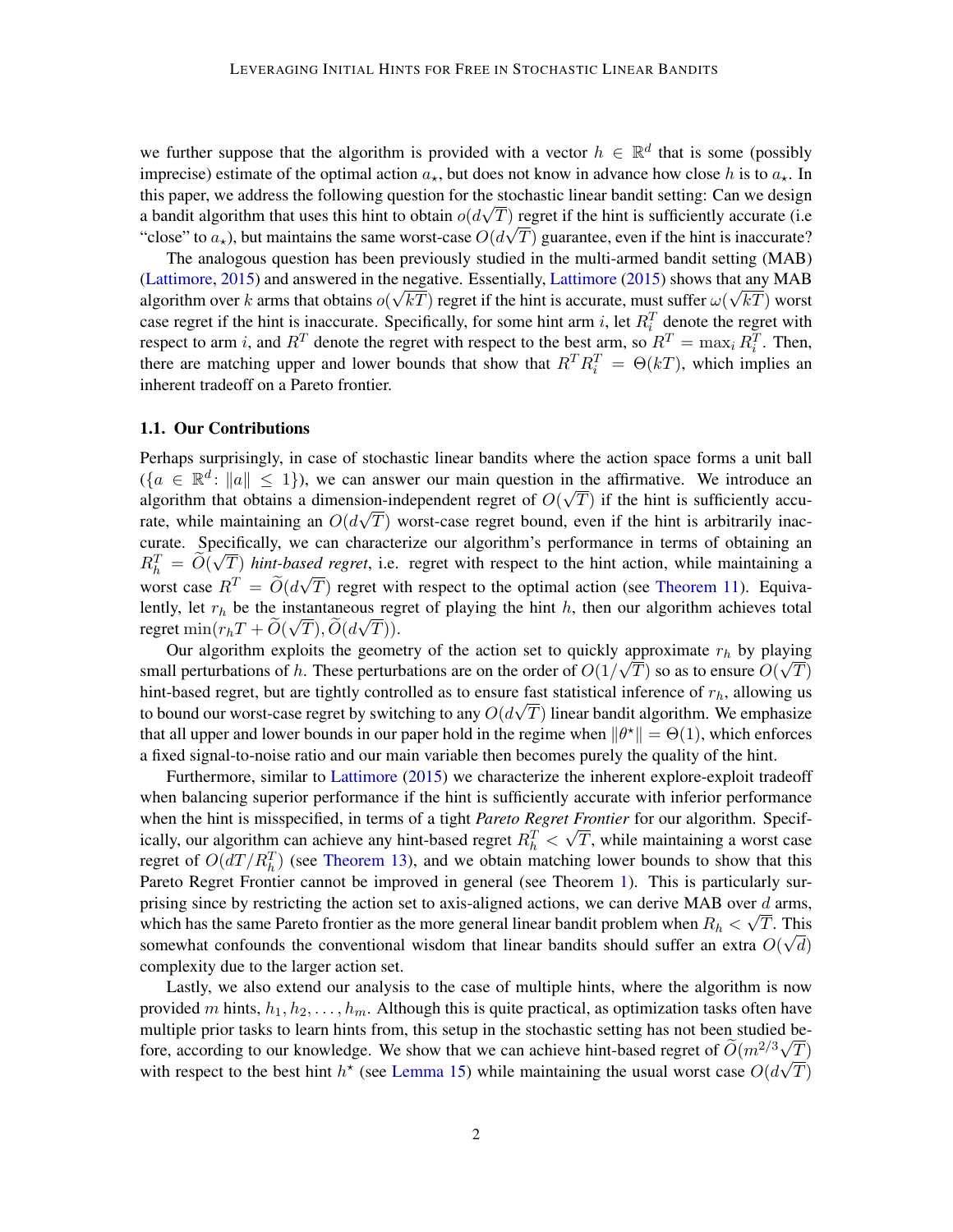regret (see [Lemma 14\)](#page-12-1). To do this, we use a clever combination of MAB on the  $m$  hints while simultaneously performing perturbations of each hint to estimate its instantaneous regret. To achieve the sublinear rate, we perform a careful balancing between the sample complexity of two elimination forces: the first coming from a suboptimality compared to  $h^*$  and the second coming from suboptimality compared to  $a^*$ .

We summarize our contributions as follows:

- Introduce novel algorithm for stochastic linear bandits on the unit ball that achieves  $R_h^T = \tilde{z}_h \sqrt{m}$  $O(\sqrt{T})$  while maintaining the usual  $O(d\sqrt{T})$  regret. Equivalently, our total regret is the best of both worlds:  $\min(r_h T + O(\sqrt{T}), O(d\sqrt{T})).$
- Characterize a Pareto frontier of  $(R_h^T, R^T)$  tradeoffs with matching upper and lower bounds, up to log factors, that  $R_h^T R^T = \Theta(dT)$ . Surprisingly, this matches the same Pareto frontier for MAB with d arms, implying that linear bandits may not suffer inherently higher regret than MAB in some settings.
- Generalize our algorithm to the practical yet novel m-hint setting and show sublinear hintbased regret  $R_{h^*}^T = \widetilde{O}(m^{2/3}\sqrt{T})$  while maintaining usual  $\widetilde{O}(d\sqrt{T})$  regret. Equivalently, our total regret in this case is: min $(r_h * T + \tilde{O}(m^{2/3}\sqrt{2}))$  $T$ ),  $O(d$  $\overline{C}$  $T))$

## <span id="page-2-0"></span>1.2. Related work

## <span id="page-2-1"></span>1.2.1. CONSERVATIVE EXPLORATION

Conservative exploration, introduced in [\(Kazerouni et al.,](#page-14-4) [2016;](#page-14-4) [Wu et al.,](#page-15-2) [2016\)](#page-15-2), attempts to maximize reward while keeping its performance relative to a baseline action, which is analogous to an initial hint, above a certain multiplicative threshold. While similar to our setting, the problem is typically viewed as constrained optimization and the regret bounds given are usually of the form  $O(d\sqrt{T} + S)$ , where S is the additional cost of following the baseline constraint. In our setting, we do not enforce any constraint; instead, we want to simultaneously minimize hint-based additive regret while diverting away from playing the hint when its instantaneous regret is too large.

## <span id="page-2-2"></span>1.2.2. TUNING THE LEARNING RATE IN MIRROR DESCENT

A standard worst-case optimal algorithm for our linear bandit problem is to employ mirror descent with an appropriate regularizer combined with a one-point gradient estimator [Abernethy et al.](#page-13-0) [\(2008\)](#page-13-0). Such algorithms typically have a *learning rate* parameter that could in principle be tuned to the problem at hand: if  $h = a_{\star}$ , we should center the regularizer at h and set the learning rate to 0. If h is far from  $a_{\star}$ , we should instead optimize the learning rate for the worst-case scenario. Thus, the problem of effectively using the hint is essentially a problem of tuning the learning rate. Unfortunately, it is extremely unclear how and if it is possible to do this without prior knowledge of some unavailable quality value such as  $\|h - a_{\star}\|$ . Although the corresponding tuning problem for the *full-information* online linear optimization problem can be solved [\(Streeter and McMahan,](#page-15-3) [2012;](#page-15-3) [Cutkosky and Orabona,](#page-14-5) [2018;](#page-14-5) [Chen et al.,](#page-14-6) [2021\)](#page-14-6), these techniques do not extend in any obvious way to the bandit setting.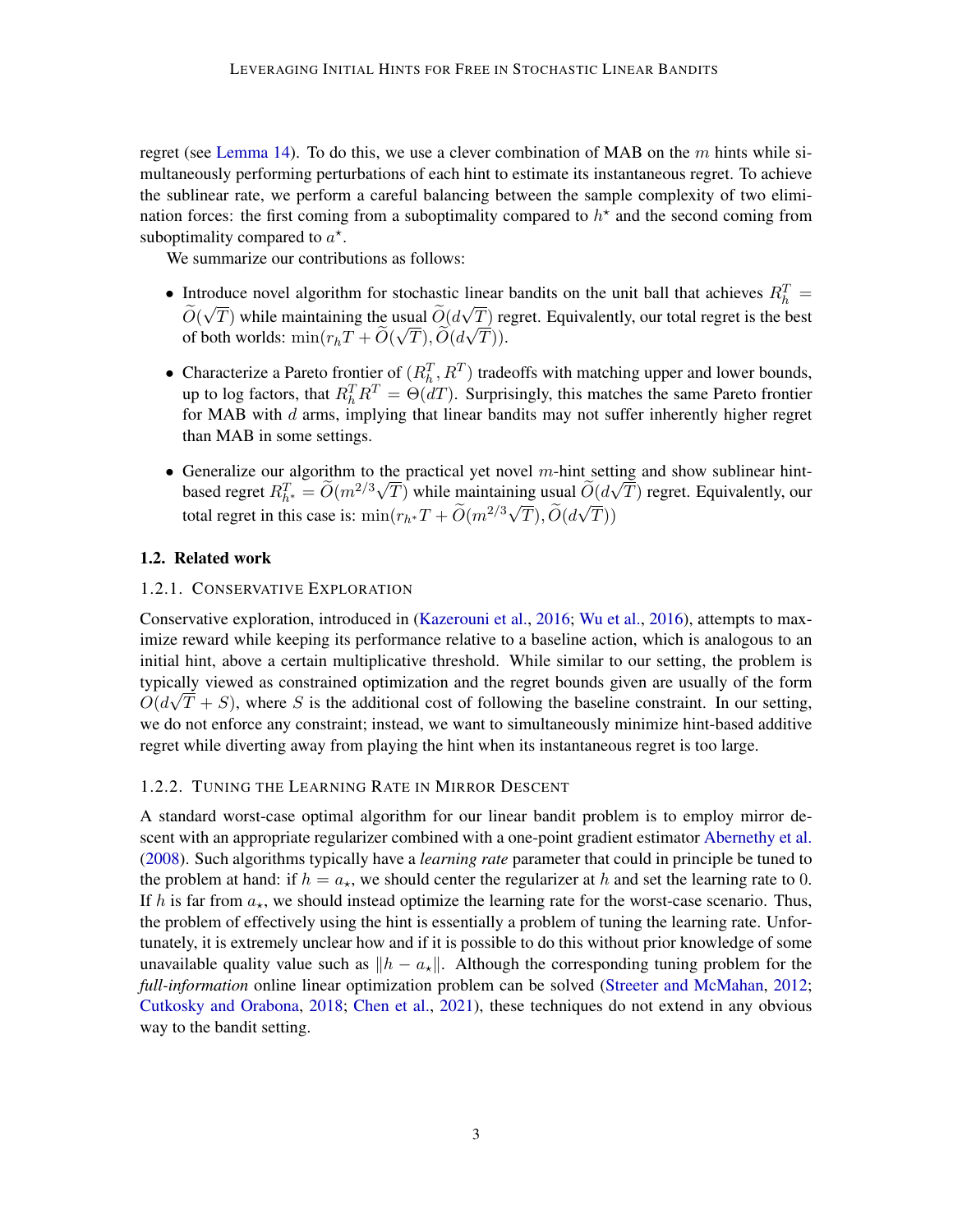#### <span id="page-3-0"></span>1.2.3. PRIORS WITH UPPER CONFIDENCE BOUND

A second standard algorithm for solving the stochastic linear bandit problem is to employ upperconfidence-bound (UCB) and the optimism principle [Abbasi-Yadkori et al.](#page-13-1) [\(2011\)](#page-13-1). The standard technique involves solving a regularized least-squares subproblem in order to generate a confidence ellipsoid for the true parameter  $\theta^*$ . Intuitively, the regularizer in the least-squares subproblem plays a similar role to the *prior* in methods based on Thompson sampling [Agrawal and Goyal](#page-13-2) [\(2013\)](#page-13-2); [Abeille and Lazaric](#page-13-3) [\(2017\)](#page-13-3). Thus, a natural strategy is to have the hint  $h$  inform the regularizer or the prior. For example, instead of the standard regularized least-squares problem in which the regularizer is  $\frac{\lambda}{2}||x||^2$ , we could use  $\frac{\lambda}{2}||x-h||^2$ , which would encourage the confidence ellipsoid to be centered at  $h$ . Unfortunately, the influence of the regularizer on the final regret bounds for UCB seems rather small:  $\lambda$  only appears inside a logarithmic term. There does not appear to be any clear way to set the regularizer in such a way that there is significant improvement when  $h = a^*$  while maintaining reasonable regret for  $h \neq a^*$  (the former naively requires exponentially large  $\lambda$ , which disallows the latter).

## <span id="page-3-1"></span>1.2.4. MODEL SELECTION

Yet another natural approach to incorporating a hint is through *model selection*. Model selection in contextual bandits is a more general problem than the one we explore here and has been intensely studied in recent years [\(Foster et al.,](#page-14-7) [2019;](#page-14-7) [Ghosh et al.,](#page-14-8) [2020;](#page-14-8) [Pacchiano et al.,](#page-14-9) [2020;](#page-14-9) [Arora et al.,](#page-13-4) [2021;](#page-13-4) [Agarwal et al.,](#page-13-5) [2017;](#page-13-5) [Chatterji et al.,](#page-13-6) [2020;](#page-13-6) [Bibaut et al.,](#page-13-7) [2020;](#page-13-7) [Krishnamurthy et al.,](#page-14-10) [2021;](#page-14-10) [Cutkosky et al.,](#page-14-11) [2021\)](#page-14-11). In its most expansive formulation, we consider a set of  $K$  "base" bandit algorithms, each of which may or may not achieve a good regret bound. The goal is to combine these algorithms in a black-box manner so as to produce a single bandit algorithm whose regret is guaranteed to be not much more than the best possible regret we would have been able to obtain by exclusively employing any one of the base algorithms.

To use such a result for our problem, we could consider  $K = 2$  algorithms: one algorithm ignores all feedback and simply plays the hint action  $h$  at all time steps. The other is any standard linear bandit algorithm that ignores the hint but uses the feedback. If the  $h$  is indeed the optimal action, then the first algorithm achieves  $0$  regret, but otherwise has linear regret. Alternatively, the second algorithm may always guarantee  $d\sqrt{T}$  regret, which is the optimal bound for d-dimensional linear bandits. Unfortunately, if we were to combine these algorithms using these black-box ap-proaches there would be significant overhead. Typical bounds (e.g. [Agarwal et al.](#page-13-5) [\(2017\)](#page-13-5)) would proacnes there would be significant overhead. Typical bounds (e.g. Agarwal et al. (2017)) would<br>yield an algorithm whose regret when the hint is correct is  $\sqrt{T}$ , but decays to  $d^2\sqrt{T}$  when the hint is incorrect. Thus, we must pay a significant price in the worst-case regret for improved performance in the best-case. Our goal is to instead leverage the additional structure of our problem (stochasticity, linearity, unit-ball domain) to achieve improved results when the hint is correct without compromising on worst-case performance.

#### <span id="page-3-2"></span>1.2.5. HINTS IN ADVERSARIAL CONTEXT

In the adversarial context, there has been many areas of work that tries to incorporate once-perround hints to bound worst case regret. We note that since we work in the stochastic context, most of these results do not apply since our hints *do not predict* per-round stochastic noise and the presented bounds are too weak. Nevertheless, recent works [\(Purohit et al.,](#page-14-12) [2018;](#page-14-12) [Lykouris and](#page-14-13) [Vassilvtiskii,](#page-14-13) [2018\)](#page-14-13) introduced algorithms that tradeoff a notion of consistency (competitive ratio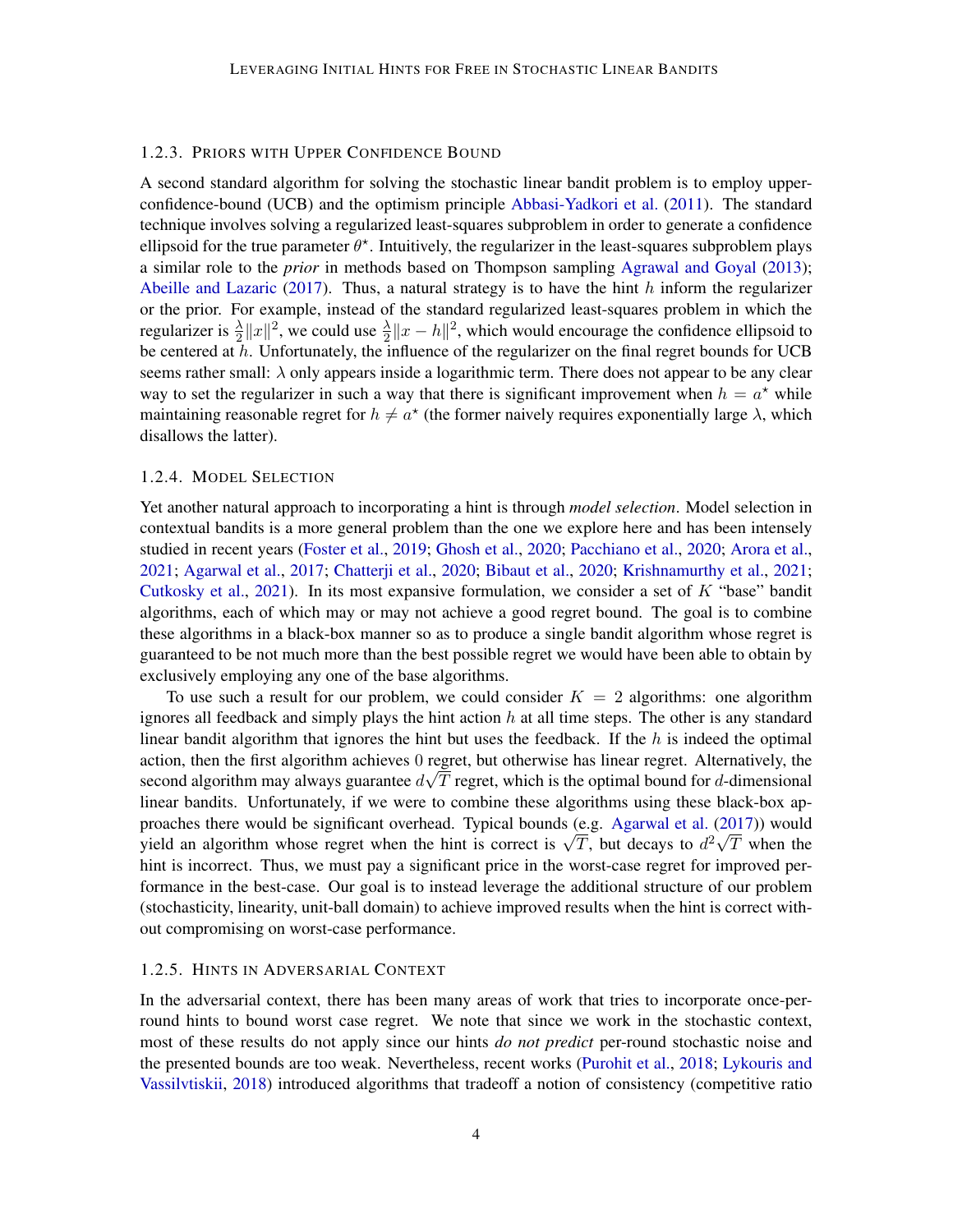when hint is good or perfect) and a notion of robustness (worst-case competitive ratio). These results are supplemented with lower bounds [\(Wei and Zhang,](#page-15-4) [2020\)](#page-15-4) and Pareto frontier characterizations [\(Angelopoulos et al.,](#page-13-8) [2019\)](#page-13-8). Furthermore, a recent result [\(Wei et al.,](#page-15-5) [2020\)](#page-15-5) shows how to leverage hint estimators in contextual adversarial MAB, including the setting with multiple estimators.

## <span id="page-4-0"></span>2. Problem Setting and Notation

We consider the classic *stochastic linear bandit learning setting*. In each round  $t \in \mathbb{N}$ , the learner chooses an action  $a_t$  from the action set  $\mathcal{A} = \{a \in \mathbb{R}^d : ||a|| \leq 1\}$  and receives a reward  $y_t =$  $\langle a_t, \theta^* \rangle + \xi_t$  where  $\xi_t$  is independent 1-sub-Gaussian noise and  $\theta^* \in \mathbb{R}^d$  is the unknown true parameter vector. The performance of a learner is measured by its (pseudo-) regret

$$
R^{T} = \text{Reg}(T) = \text{Reg}_{a^{*}}(T) = \sum_{t=1}^{T} r(a^{*}, a_{t}) = \sum_{t=1}^{T} \langle \theta^{*}, a^{*} - a_{t} \rangle
$$

where  $a^* = \frac{\theta^*}{\|\theta^*\|}$  $\frac{\theta^*}{\|\theta^*\|}$  is the optimal action and  $r(a, a') = \langle \theta^*, a \rangle - \langle \theta^*, a' \rangle$  is the instantaneous regret of action  $a'$  with respect to action  $a$ .

**Initial action hint:** We study the problem where the learning is provided with a hint  $h \in A$  in the form of an action before interacting with the bandit instance. This hint is supposed to be a guess of the optimal action available through prior knowledge. The goal of the learner is to use this hint to achieve better regret when the quality of the hint is good. The quality can be measured by the regret  $r_h = r(a^*, h)$  of h w.r.t. the optimal action. To assess the degree to which a learner can leverage a good hint, we look at its regret w.r.t. the hint (*hint-based regret*)

$$
R_h^T = \text{Reg}_h(T) = R(\mathbf{a}, \mathbf{h}) = \sum_{t=1}^T r(h, a_t) = \sum_{t=1}^T \langle \theta^*, h - a_t \rangle.
$$

Note that the regret w.r.t. the best action is the sum of the total regret of the hint and the hint-based regret,  $\text{Reg}(T) = T \cdot r(a^*, h) + \text{Reg}_h(T)$ . This implies that when the hint is sufficiently good, i.e.  $r(a^*, h) \leq \frac{R}{T}$ , the learner with hint-based regret  $\widetilde{R} \ll d$ √ T also achieves total regret  $\text{Reg}(T) \leq R$ . Note that a naive exploitative algorithm that achieves no hint-based regret simply plays  $h$  in all rounds. Thought it performs well if  $h \approx a^*$ , it suffers linear regret in problems where the hint is not good, i.e.,  $r(a^*, h) \gg \frac{d}{d}$  $\frac{d}{T}$ , which is undesirable.

**Objective:** Our goal is to devise an algorithm that is able to leverage a hint but is also robust to its quality. Specifically, this algorithm should simultaneously guarantee a worst-case regret rate  $Reg(T) \leq R$  and a hint-based regret rate  $Reg_h(T) \leq R_h$  for all hints h and bandit instances (with high probability).

**Multiple hints:** We also consider the setting where multiple initial hints  $\mathcal{H} = \{h_1, h_2, \ldots, h_m\}$ are provided. In this case, the algorithm should maintain small hint-based regret with respect to the best hint  $h^* = \operatorname{argmin}_{h \in \mathcal{H}} r(a^*, h)$  while ensuring a worst-case regret rate  $\text{Reg}(T) \leq R$ .

Additional notation: Our analysis makes heavy use on the geometry of the action and parameter space. We assume the action set A to be the unit ball and all norms are  $\ell_2$ , but our results can be generalized to general ellipsoids. When the action set consists only of axis-aligned unit vectors, this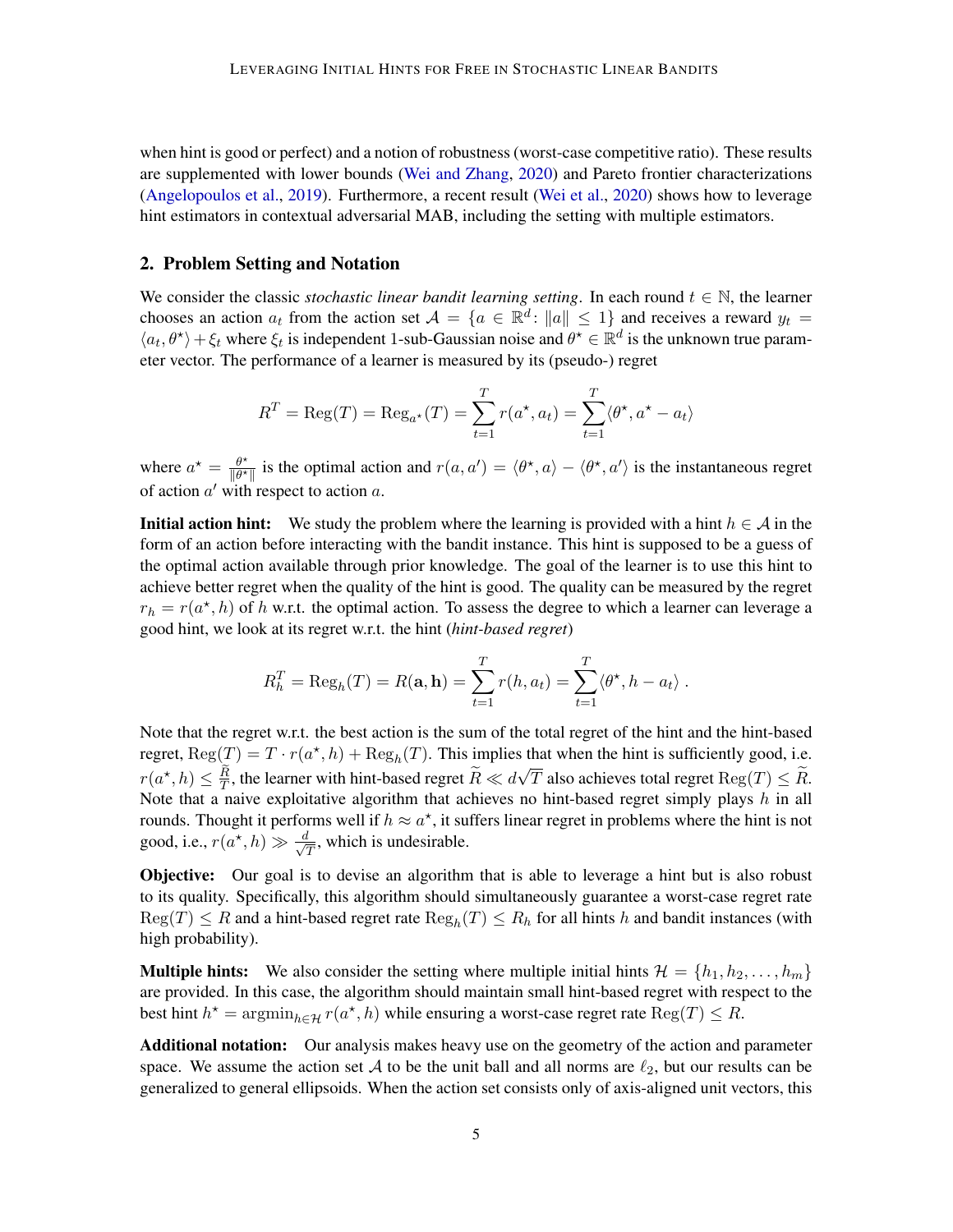setting reduces to the *multi-armed bandit setting*. To that end, it is useful to define the following projection operators and recall some of their properties. For a vector  $v \in \mathbb{R}^d$ , let  $P_v$ ,  $P_v^{\perp}$  be projection operators onto the span of  $v$  and its orthogonal complement, respectively,

$$
P_v u = \frac{\langle u, v \rangle v}{\|v\|^2} \qquad P_v^{\perp} u = u - P_v u,
$$

where  $u \in \mathbb{R}^d$ . Also note that  $||P_vu|| ||v|| = |\langle v, u \rangle| = ||P_u v|| ||u||$  and  $||P_v^{\perp}u|| ||v|| = ||P_u^{\perp}v|| ||u||$ .

## <span id="page-5-2"></span>3. Regret Lower Bounds

Algorithms that can effectively exploit prior information, while maintaining good worst-case performance have an inherent explore-exploit tradeoff throughout optimization. In this section, we look at lower bounds that show an inherent limitation on the ability of algorithms to explore and exploit well effectively at the same time. Specifically, we will show that if an algorithm has superior hint-based regret, it must lack the explorative capabilities to bound the worst-case total regret. As discussed in the introduction, for the MAB setting with  $k$  arms, [Lattimore](#page-14-3) [\(2015\)](#page-14-3) shows that the Pareto frontier is lower bounded by  $R_h^T R^T = \Omega(kT)$ . For linear bandit setting, we can show analogous lower bounds of  $R_h^T R^T = \Omega(dT)$  via axis-aligned perturbations of a true parameter  $\theta_0$ . In the following, we make the bandit instance  $\theta$  for regret and hint-based regret explicit by superscripts  $\theta$ .

<span id="page-5-0"></span>**Theorem 1** For any action hint  $h \in \mathcal{A} \subseteq \mathbb{R}^{d+1}$  with  $||h|| = 1$ , horizon T and learning algorithm, *there is a family* Θ *of stochastic linear bandit instances so that the following holds. All parameters*  $\theta \in \Theta$  have  $\Theta(1)$  norm. Let  $R_h = \max_{\theta \in \Theta} \mathbb{E}[\text{Reg}_h^{\theta}(T)]$  be largest hint-based regret in family  $\Theta$ . *Then there is a bandit instance*  $\theta \in \Theta$  *such that the expected regret w.r.t. the best arm is* 

$$
\mathbb{E}[\mathrm{Reg}^{\theta}(T)] \ge \frac{1}{4} + \frac{T}{4} \min\left(1, \frac{d-1}{R_h}\right) \ge \Omega\left(\frac{dT}{R_h}\right)
$$

See [Appendix A](#page-17-0) for the complete proof.

<span id="page-5-1"></span>**Theorem 2** Let  $T \ge \min(d^2/2^8, 2^6)$  and  $\Delta^2 = \frac{d}{2^8}$ .  $\frac{d}{2^8\sqrt{T}}$ *. For any hint*  $h \in \mathbb{R}^{d+1}$  *with*  $||h|| = 1$  *and* any algorithm, there is a linear bandit instance with parameter  $\theta^\star \in \mathbb{R}^{d+1}$  satisfying  $\|\theta^\star - \frac{h}{2}\|$  $\frac{h}{2}$   $\parallel \ \leq \Delta$ with optimal action  $a^* = \frac{\theta^*}{\|\theta^*\|}$  $\frac{\theta^{\star}}{\|\theta^{\star}\|}$  satisfying  $\|a^{\star} - h\| \leq 4\Delta$  and  $r(a^{\star}, h) = \langle \theta^{\star}, a^{\star} - h \rangle \leq 972\Delta^2 \leq$  $O(d/\sqrt{T})$  such that

$$
\mathbb{E}[\text{Reg}^{\theta^{\star}}(T)] \ge \frac{d\sqrt{T}}{512}
$$

This theorem provides a fundamental limit on how "good" a hint needs to be in order for it to provide a significant advantage over a worst-case algorithm. In particular, even if the distance between the hint h and the optimal action  $a^*$  is  $O(\sqrt{d}/T^{1/4})$ , and even simply playing the hint on its own already achieves  $T\cdot r(a^\star,h)\leq O(d\sqrt{T})$  regret, we still cannot leverage the hint to actually improve on the worst-case bounds. That is, the hint must be very high quality in order to be useful. This lower bound also suggests how one should go about attempting to use the hint: since a hint can only be useful if  $r(a^*, h)$  is small enough that playing just the hint for all T rounds would already improve upon the worst-case regret, the fundamental question to answer is *how good is the hint?* If we can answer this question using a small number of observations, then we would be able to either simply play the hint if it is sufficiently good, or fall back to a standard worst-case algorithm that ignores the hint otherwise.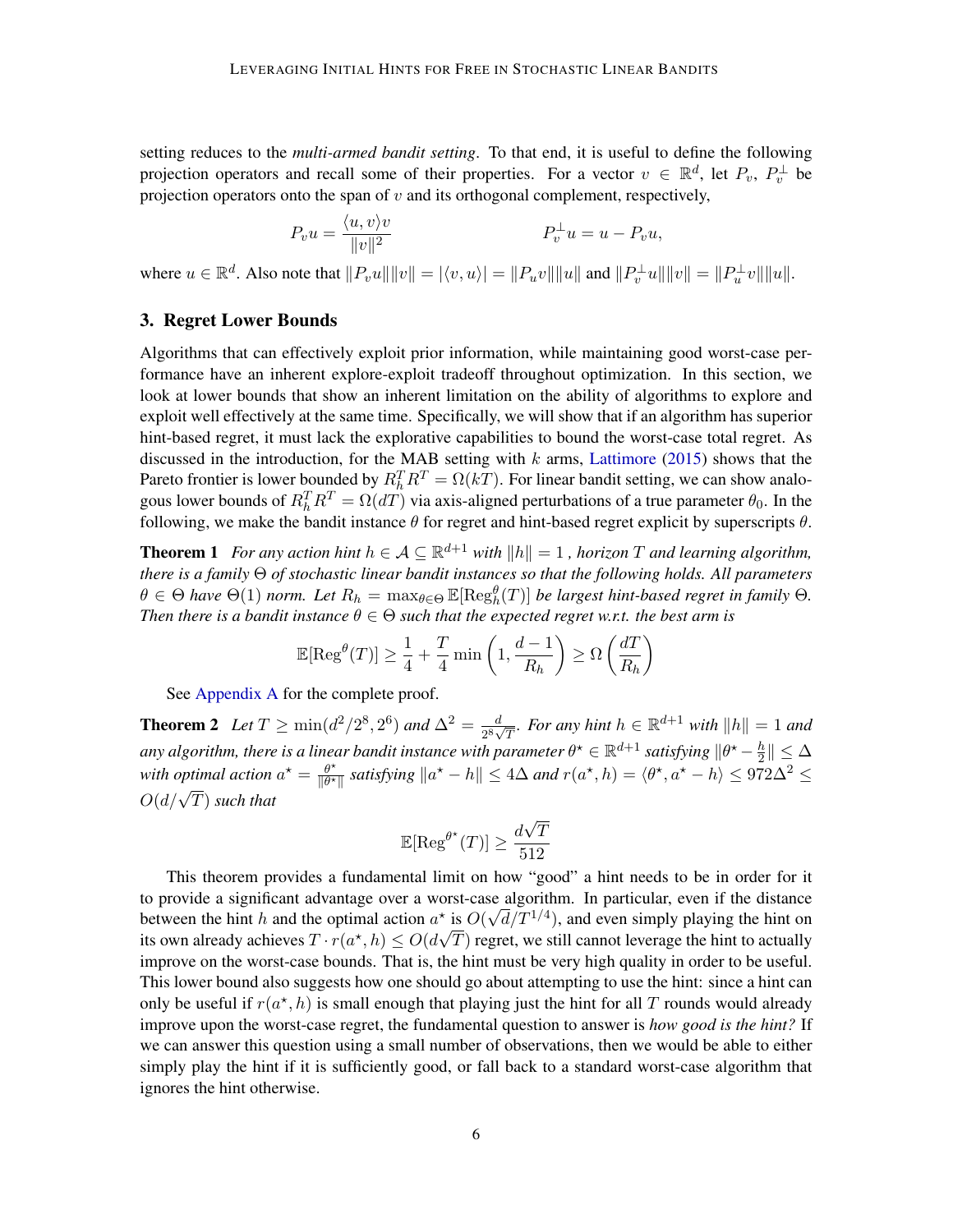## <span id="page-6-1"></span>4. New Algorithm for Stochastic Linear Bandits with Action Hint

In linear bandits with a given action hint, the goal of a learning algorithm is to use the hint to achieve lower regret if possible but still achieve close minimax-optimal regret even when the hint is misleading. To what degree an algorithm should rely a hint depends on its quality as measured by its instantaneous regret  $r_h = r(a^*, h)$ . In fact, if we know  $r_h$ , then the following simple switching algorithm achieves the desired learning properties:

|  |  |  |  | <b>Algorithm 1:</b> SWITCH( $h, \hat{r}_h, T, R_{LB}$ ): Simple Switching Algorithm                                                                                                                                           |  |  |
|--|--|--|--|-------------------------------------------------------------------------------------------------------------------------------------------------------------------------------------------------------------------------------|--|--|
|  |  |  |  | . The contract of the contract of the contract of the contract of the contract of the contract of the contract of the contract of the contract of the contract of the contract of the contract of the contract of the contrac |  |  |

**Input:** hint  $h \in \mathbb{R}^d$ , approximation of instantaneous regret  $\hat{r}_h \leq r_h \in \mathbb{R}^+$ , number of rounds  $T \in \mathbb{Z}$  maximum regret of hint agnostic linear bandit algorithm  $P_{\text{max}} \in \mathbb{R}^+$  $T \in \mathbb{Z}$ , maximum regret of hint-agnostic linear bandit algorithm  $R_{LB} \in \mathbb{R}^+$ 1 if  $\widehat{r}_h T \leq R_{LB}$  then 2 | play  $h$ 3 else

<span id="page-6-0"></span>4 | play hint-agnostic linear bandit algorithm  $\mathcal L$ 

**Lemma 3** Let  $\hat{r}_h$  be a  $\alpha$ -approximation to the instantaneous regret  $r_h$  of h, i.e.,  $\hat{r}_h \leq r_h \leq \alpha \hat{r}_h$  and  $R_{LB} \in \mathbb{R}^+$  an upper-bound on the regret of the linear bandit algorithm  $\mathcal L$  played for T episodes, *i.e.,*  $R_L^T \leq R_{LB}$ . Then the worst case regret running  $\text{SWITCH}(h, \hat{r}_h, T, R_{LB})$  *for up to* T *rounds is*<br>bounded by  $\alpha R_{\text{max}}$ *bounded by*  $\alpha R_{LB}$ *.* 

If  $\alpha$  is a constant and we employ a minimax-optimal hint-agnostic algorithm such as OFUL [\(Abbasi-](#page-13-1)[Yadkori et al.,](#page-13-1) [2011\)](#page-13-1) that satisfies  $R_L^T \leq R_{LB} = \widetilde{O}(d\sqrt{T})$  with high probability, then SWITCH always retains the minimax-rate  $O(d\sqrt{T})$  with high probability as well. Moreover, since the instantaneous reward estimator is a lower bound  $\hat{r}_h \leq r_h$ , SWITCH also guarantees zero regret with respect to the hint. Unfortunately, SWITCH cannot be used directly since no approximation  $\hat{r}$  to the instantaneous regret  $r<sub>h</sub>$  is known to the learner. The main idea of our algorithm is to first estimate  $r_h$  up to a constant factor without incurring too much regret and then call the switch procedure.

#### <span id="page-6-2"></span>4.1. Estimating Regret of Hint Action

<span id="page-6-3"></span>Our estimation procedure for  $r_h = \langle a^* - h, \theta^* \rangle$  is based on the following decomposition:

**Lemma 4** Let  $a \in \mathbb{R}^d$  be any action with  $||a|| = 1$  and  $\langle a, \theta^* \rangle \ge -||\theta^*||/2$ . Then the instantaneous *regret of this action is bounded as*

$$
\frac{1}{2}\frac{\|P_a^\perp \, \theta^\star\|^2}{\| \theta^\star\|} \quad \le \quad \langle a^\star - a, \theta^\star\rangle \quad \le \quad 3\frac{\|P_a^\perp \, \theta^\star\|^2}{\| \theta^\star\|} \; .
$$

Instantiating this lemma with  $a = h$  shows that estimating  $\|\theta^*\|$  and  $\|P_h^{\perp}\theta^*\|$  is sufficient to compute a constant-factor approximation of  $r<sub>h</sub>$ , as long as h is not an extremely bad hint. In the following, we will first present our procedure for estimating  $||P_h^{\perp}\theta^*||$  while incurring small regret with respect to both h and the optimal action  $a^*$ . We will also be able to estimate  $\|\theta^*\|$  by applying essentially the same procedure with  $h = 0$ , because  $P_0^{\perp} \theta^* = \theta^*$ . By combining these estimates, we obtain an estimate of  $||P_h^{\perp} \theta^*||^2 / ||\theta^*||$ , which is in turn an estimate of  $r_h$ .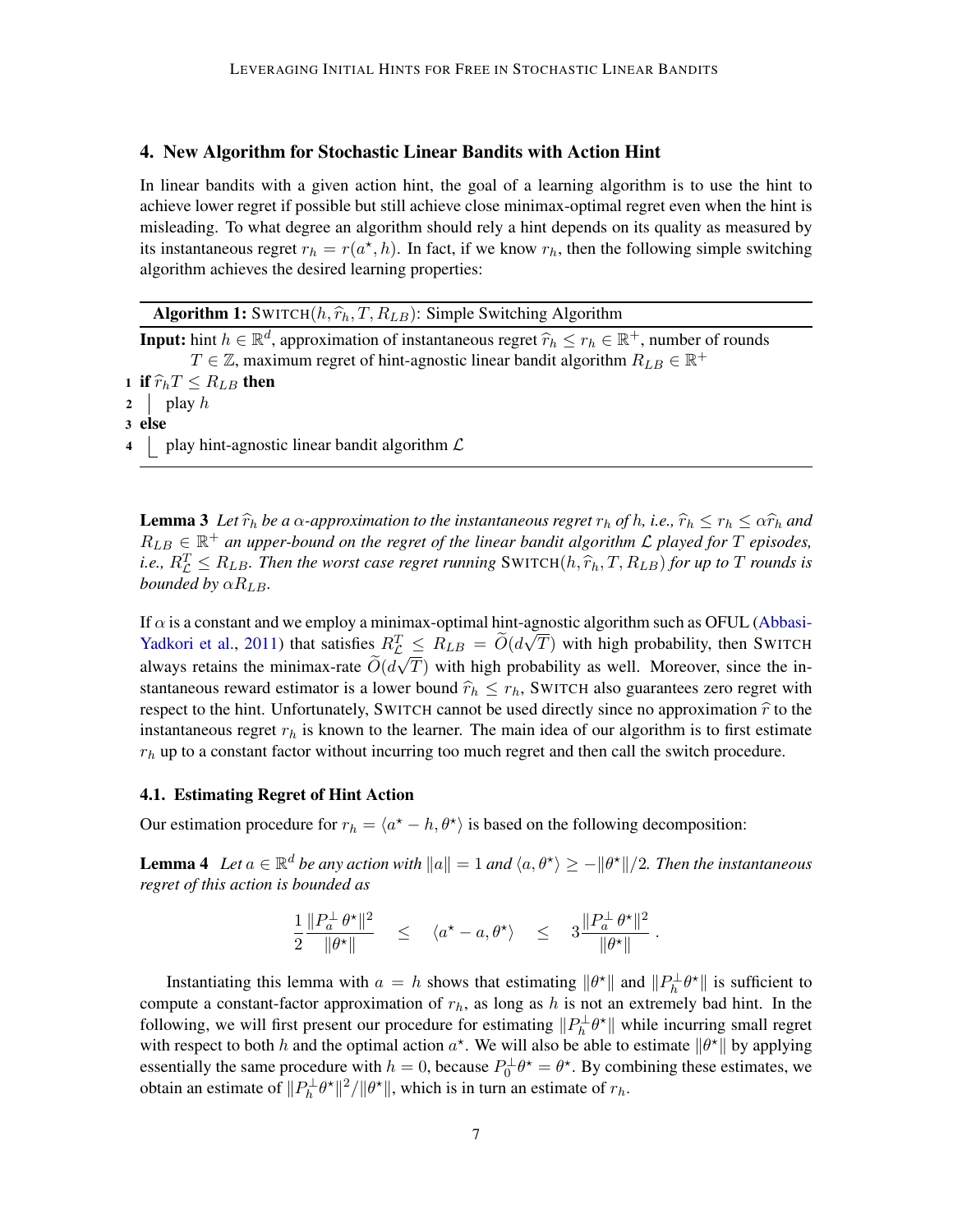Since  $P_h^{\perp}\theta^*$  is orthogonal to the hint h, we gain no information about it in rounds where h itself was played. We would gain the most information if we played actions that are orthogonal to  $h$  but those incur very large regret when the hint h is aligned with  $\theta^*$ . To balance regret and information gain, we therefore play perturbations of the hint  $h$ 

$$
\text{PERTURB}(h, p) = \frac{h + p}{\sqrt{1 + ||p||^2}}
$$

where  $p \in \mathbb{R}^d$  is an orthogonal perturbation to  $h \left( \langle p, h \rangle = 0 \right)$ .

We will show that by choosing the size of the perturbation correctly and applying careful statistical analysis, we can incur small hint-based regret while quickly estimating  $||P_h^{\perp}\theta^*||$ . Our perturbations will be sampled from projection Gaussian distributions, defined below:

**Definition 5** Let the projected Gaussian distribution  $\mathcal{N}_h(0, \mathbf{I})$  be the distribution of  $P_h^{\perp} g$ , where g ∼ N (0, I) *and* P ⊥ h *is the orthogonal projection onto the complement of* h*. When* h *is a unit vector, the distribution is equivalent to*  $N(0, \mathbf{I} - h h^{\top})$ *. For ease of notation, we will often drop* **I** *and*  $\mathcal{N}_h(0,\Delta) := \mathcal{N}(0,\Delta(\mathbf{I}-\frac{hh^\top}{||h||^2}))$  $\frac{hh}{\|h\|^2}$ ))

Next, we analyze the regret of playing a perturbation for a single round, both with respect to the hint  $h$  [\(Lemma 12\)](#page-11-1), and also with respect to the optimal action [\(Lemma 7\)](#page-7-0):

**Lemma 6 (Hint-based Regret of Perturbed Action on the Unit Ball)** *Let*  $h \in \mathbb{R}^d$  *a hint action with*  $||h|| = 1$  *and let*  $p \in \mathbb{R}^d$  *be any orthogonal perturbation of* h *with*  $||p|| < \frac{1}{8}$  $\frac{1}{8}$ . Then, the regret *w.r.t. hint* h *of the perturbed action*  $a = PERTURB(h, p)$  *is bounded as* 

<span id="page-7-2"></span>
$$
\langle h-a, \theta^\star \rangle \leq \|\theta^\star\| \|p\|^2 + |\langle p, P_h^{\perp} \theta^\star \rangle|.
$$

*Furthermore, if*  $p \sim \mathcal{N}_h(0, \frac{\Delta^2}{d-1})$  $\frac{\Delta^2}{d-1}$ ), then with probability at least  $1-\delta$ ,

$$
\langle h-a, \theta^\star \rangle = O\left(\|\theta^\star\| \log(1/\delta) \left(\Delta^2 + \Delta\frac{\|P_h^\perp \theta^\star\|}{\|\theta^\star\| \sqrt{d-1}} \right) \right)
$$

<span id="page-7-0"></span>**Lemma 7 (Regret of Perturbed Hint on the Unit Ball)** Let  $\theta^{\star} \in \mathbb{R}^d$  be the true parameter and  $h \in \mathbb{R}^d$  an action hint with  $||h|| = 1$  and  $\langle h, \theta^{\star} \rangle \ge -||\theta^{\star}||/4$ . Further, let  $p \in \mathbb{R}^d$  be any orthogonal *perturbation of h with*  $||p|| < \frac{1}{8}$  $\frac{1}{8}$ . Then, the instantaneous regret of the perturbed prior action  $a = PERTURB(h, p)$  *is bounded as* 

$$
\langle a^\star-a, \theta^\star \rangle \leq 12 \frac{\|P_h^\perp \theta^\star\|^2}{\|\theta^\star\|} + 3 \|\theta^\star\| \|p\|^2 \; .
$$

<span id="page-7-1"></span>Now, we present our algorithm to estimate the norm  $\|P_h^{\perp}\theta^{\star}\|$  based on perturbing the hint [\(Algo](#page-8-0)[rithm 2.](#page-8-0) First, we present an algorithm that yields an accurate approximation with some moderate constant probability of failure while maintaining small regret. Our procedure requires playing a fixed underlying action for the perturbation to obtain optimal sample complexity. Later, we will use a median of means approach to amplify this constant probability provide a high-probability guarantee [\(Algorithm 4\)](#page-28-0). The analysis for the constant-probability algorithm is provided in [Lemma 8](#page-7-1) and [Lemma 9,](#page-8-1) while the analysis for the high-probability algorithm is provided in [Lemma 10.](#page-8-2)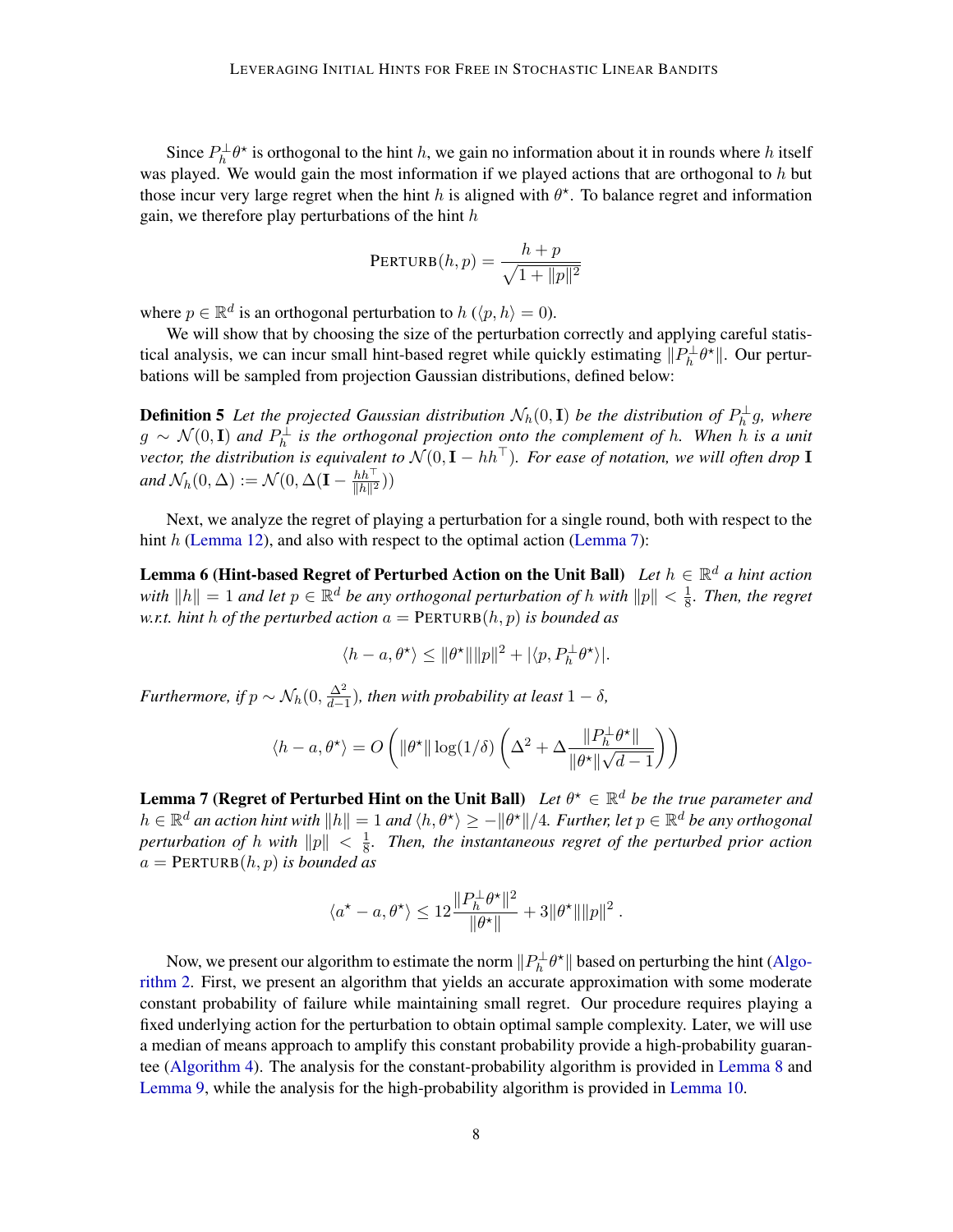Algorithm 2: ESTIMATENORM $(h, \Delta)$ : Low Regret  $\ell_2$ -norm Estimation

**Input:** reference action  $h \in \mathbb{R}^d$ , perturbation magnitude  $\Delta \in \mathbb{R}^+$ 

1 Initialize  $n = 0$ 

2 Sample perturbation  $p \in \mathbb{R}^d$  from  $\mathcal{N}_h(0, \frac{\Delta^2}{d})$  $\frac{\Delta^2}{d'} ) := \mathcal{N}(0, \frac{\Delta^2}{d'}$  $\frac{\Delta^2}{d'}(\mathbf{I}-\frac{hh^\top}{\|h\|^2}$  $\frac{hh^+}{\|h\|^2}$ )) where  $d'=d-1$   $(h \neq 0)$ 

- 3 Procedure PLAYANDUPDATE()
- 4 Increment  $n \leftarrow n + 1$

5 Play hint h, observe reward  $y_n$  and update average  $\overline{y}_n = \frac{1}{n}$  $\frac{1}{n}\sum_j y_j$ 

- 6 Play  $\frac{h+p}{\sqrt{1-h^2}}$  $\frac{h+p}{\|p\|^2 + \|h\|^2}$ , observe reward  $z_n$  and update average  $\overline{z}_n = \frac{1}{n}$  $\frac{1}{n}\sum_j z_j$
- 7 Compute average difference  $\overline{x}_n = \overline{z}_n \sqrt{\|p\|^2 + \|h\|^2} \overline{y}_n$ 8 Compute confidence width  $b_n = \sqrt{\frac{3(1+||p||^2 + \Delta^2) \ln(40 \ln(2n))}{n}}$
- 9 if  $|x_n| \geq 2b_n$  then

 $\frac{\sqrt{d'}}{\Delta}|\overline{x}_n|$ 

10 **return**  $\frac{\sqrt{d'}}{\Delta}$ 

<span id="page-8-0"></span>**Lemma 8** *With probability at least* 0.7, *[Algorithm 2](#page-8-0)* (ESTIMATENORM $(h, \Delta)$ ) returns r, a constant- $\textit{factor approximation to } \|P_h^{\perp}\theta^{\star}\|,$  i.e.,  $0.06\|P_h^{\perp}\theta^{\star}\| \leq r \leq 5\|P_h^{\perp}\theta^{\star}\|,$  after  $\widetilde{O}\left(\frac{d(1+\Delta^2+\|h\|^2)}{\Delta^2\|P_h^{\perp}\theta^{\star}\|^2}\right)$  $\frac{(1+\Delta^2+\|h\|^2)}{\Delta^2\|P_h^\perp\theta^\star\|^2}$  calls *to its* PLAYANDUPDATE *procedure and also satisfies*  $||p|| \leq 3\Delta$ 

 $\overline{n}$ 

<span id="page-8-1"></span>**Lemma 9** *In the event where [Lemma 8](#page-7-1) holds, if*  $\Delta \leq 1/24$  *and*  $\langle h, \theta^* \rangle \geq -\frac{\|\theta^*\|}{4}$  $\frac{f''||}{4}$ , then the total *regret incurred by [Algorithm 2](#page-8-0) is*

$$
\widetilde{O}\left(\frac{d}{\Delta^2\|\theta^\star\|} + \frac{d\|\theta^\star\|}{\|P_h^\perp\theta^\star\|^2}\right)
$$

*and the regret w.r.t. hint vector* h *is*

$$
\widetilde{O}\left(\frac{\sqrt{d}}{\Delta \|P_h^{\perp}\theta^{\star}\|}+\frac{d\|\theta^{\star}\|}{\|P_h^{\perp}\theta^{\star}\|^2}\right)\;.
$$

To gain some intuition for these lemmas, let us look ahead a bit: we will eventually wish to set  $\Delta^2 = \Theta(||\theta^*||/\sqrt{T})$ . Further, consider the case that  $||P_h^{\perp}\theta^*|| = \Theta(d||\theta^*||/\sqrt{T})$  - as suggested by the lower bound [Theorem 2,](#page-5-1) this is a "transition case" beyond which we may be able to leverage the hint. With these settings, [Lemma 9](#page-8-1) implies that the regret is  $O(\sqrt{T})$ , so that we are able to estimate  $||P_h^{\perp}\theta^{\star}||$  well (as implied by [Lemma 8\)](#page-7-1) without incurring significant regret.

The next lemma amplifies these results to a high-probability guarantee by running  $O(\log(1/\delta))$ parallel instances of the constant-probability estimation and taking medians of the returned estimates. It is the main work-horse of our final algorithm analysis (see [Algorithm 4](#page-28-0) in Appendix).

<span id="page-8-2"></span>**Lemma 10** *With probability at least*  $1 - \delta$ , *[Algorithm 4](#page-28-0)* (ESTIMATENORMHP $(h, \Delta, \delta)$ ) returns r, a constant-factor approximation to  $\|P_h^{\perp}\theta^{\star}\|$ , i.e.,  $0.06\|P_h^{\perp}\theta^{\star}\|\leq r\leq 5\|P_h^{\perp}\theta^{\star}\|$ , after at most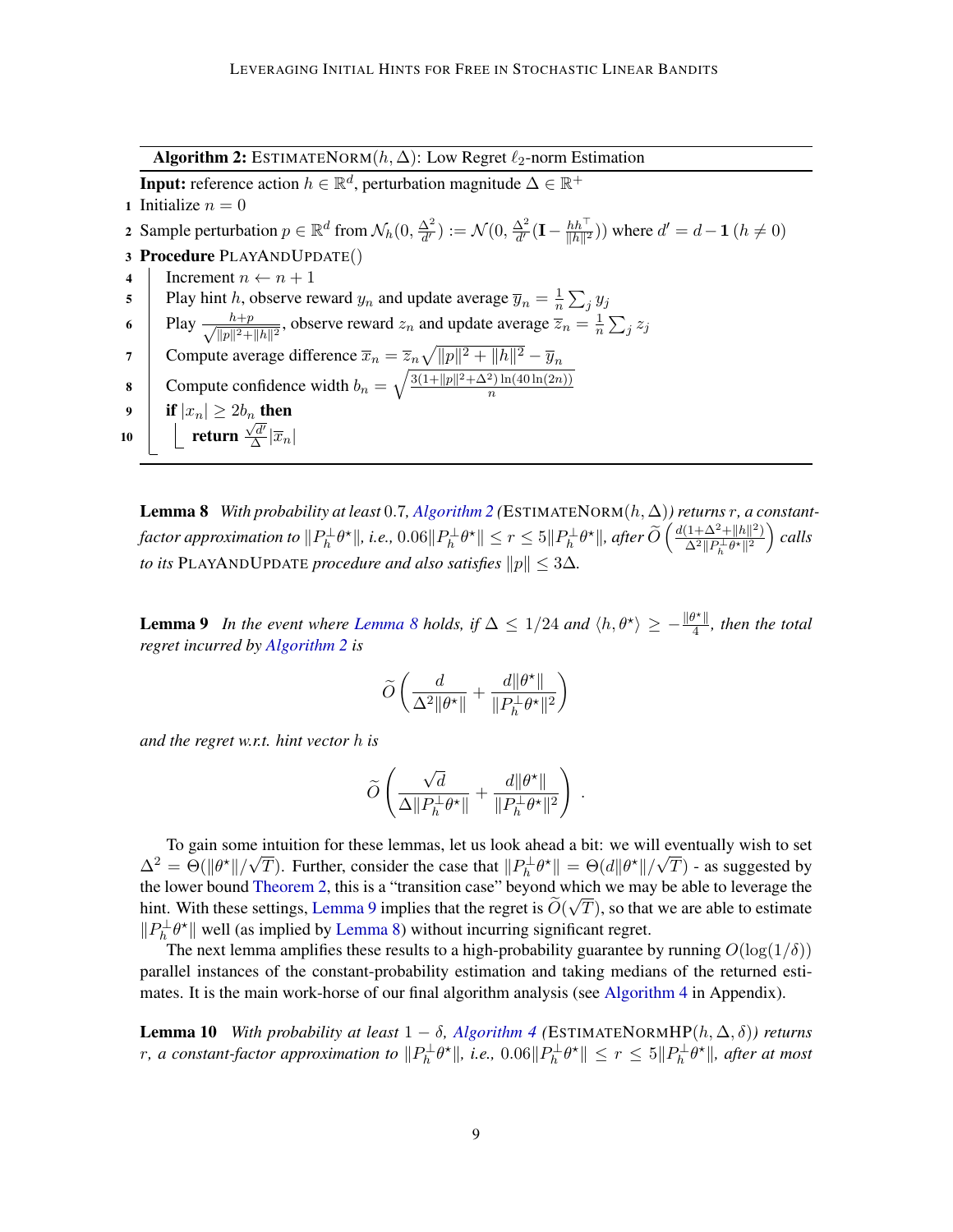$n \leq \widetilde{O}\left(\frac{d(1+\Delta^2+\|h\|^2)}{\Delta^2 \|P_h^\perp \theta^\star\|^2} \right)$  $\frac{(1+\Delta^2+\|h\|^2)}{\Delta^2\|P_h^{\perp}\theta^{\star}\|^2}$  calls to its PLAYANDUPDATE *procedure. Further, if* ∆ ≤ 1/224*, then the regret incurred with respect to the hint* h *is:*

$$
O\left(n\|\theta^{\star}\|\Delta^2+n\frac{\Delta\|P_h^{\perp}\theta^{\star}\|}{\sqrt{d}}\right)\leq \widetilde{O}\left(\frac{d\|\theta^{\star}\|}{\|P_h^{\perp}\theta^{\star}\|^2}\ln{\frac{1}{\delta}}+\frac{\sqrt{d}}{\Delta\|P_h^{\perp}\theta^{\star}\|}\ln{\frac{1}{\delta}}\right)
$$

*If in addition,*  $\langle h, \theta^{\star} \rangle \geq -\frac{\|\theta^{\star}\|}{4}$  $\frac{f''\parallel}{4}$ , then the total regret incurred is

$$
O\left(n\frac{\|P_h^{\perp}\theta^{\star}\|^2}{\|\theta^{\star}\|}+n\|\theta^{\star}\|\Delta^2\right)\leq \widetilde{O}\left(\frac{d(1+\|h\|)}{\Delta^2\|\theta^{\star}\|}\ln\frac{1}{\delta}+\frac{d(1+\|h\|)\|\theta^{\star}\|}{\|P_h^{\perp}\theta^{\star}\|^2}\ln\frac{1}{\delta}\right)\,.
$$

Remark: Notice that during the norm estimation process, we play the *same* perturbed action over and over again, as opposed to re-sampling the perturbation  $p$  afresh for each action. Perhaps counterintuitively, fixing the perturbation  $p$  is actually crucial for a low sample complexity in denoising the norm estimate, since resampling  $p$  adds significant noise into the observations.

To see how this might be, consider observing samples of  $y \sim N(\mu, 1)$ , where  $\mu \sim N(0, \sigma^2)$ in one instance and  $\mu = 0$  in another instance. Our goal is to distinguish which instance we are in from our sampled observations and  $\sigma < 1$  is small, so it's a relatively difficult distinguishing task. In this case, we also allow the observer to resample  $\mu$  from the mean distribution, if they wish, before observing the final sample.

If we fix the randomness of  $\mu$ , we are distinguishing between samples from  $N(0, 1)$  and  $N(\mu, 1)$ , where  $|\mu|$  is likely to be at least  $\sigma$ , so the total variational distance between those distribution is on the order of  $\sigma$ .

However, if we vary  $\mu$  and resample at each observation, then we are distinguishing between  $N(0, 1)$  vs  $N(0, 1 + \sigma^2)$ , which is significantly harder since the total variational distance between these distribution is on the order of  $\sigma^2$ , not  $\sigma$ .

Now, we are in a position to put together our main algorithm and analysis. The algorithm has three distinct phases. The first two phases apply our low-regret norm estimation procedure [\(Algorithm 4\)](#page-28-0) to estimate  $\|\theta^*\|$  (by setting  $h = 0$ ) and  $\|P_h^{\perp}\theta^*\|$  respectively. The last phase simply combines the values to estimate  $r(a^*, h)$ , and then calls [Algorithm 1.](#page-6-0) However, there is a significant subtlety that must be overcome when estimating  $||P_h^{\perp} \theta^*||$ : if h is actually a very poor hint (i.e.  $\langle \theta^*, h \rangle \le -\|\theta^*\|/4$ , then [Algorithm 4](#page-28-0) will actually incur a large regret. In order to avoid this issue, we observe that at least one of h and  $-h$  must be positively correlated with  $\theta^*$ , so that at least one of these must be usable with [Algorithm 4.](#page-28-0) Further, if either one (say h), satisfies  $\langle \theta^*, h \rangle \le -||\theta^*||/4$ , then there will be a large gap between the rewards for actions h and  $-h$ . This means that we can quickly select which of the two is positively correlated.

Finally, performing this two-arm selection procedure while simultaneously norm estimating allows norm estimation to succeed extremely quickly before the two-arm selection ends. To get around this, note that we only fully eliminate either  $h, -h$  if it is clearly a bad choice according to the norm estimate. Otherwise, we will continue calling PlayAndUpdate(), although it is important to note that we will no longer play the perturbed hint after the instance has returned a norm estimate, so as to minimize hint-based regret. The full description is provided in the pseudocode, with analysis in [Theorem 11](#page-9-0) below:

<span id="page-9-0"></span>Theorem 11 (Main Regret Bound) *Suppose we instantiate [Algorithm 1](#page-6-0) with any standard worstcase optimal linear bandit algorithm. Then there exists an absolute constant* W *such that with*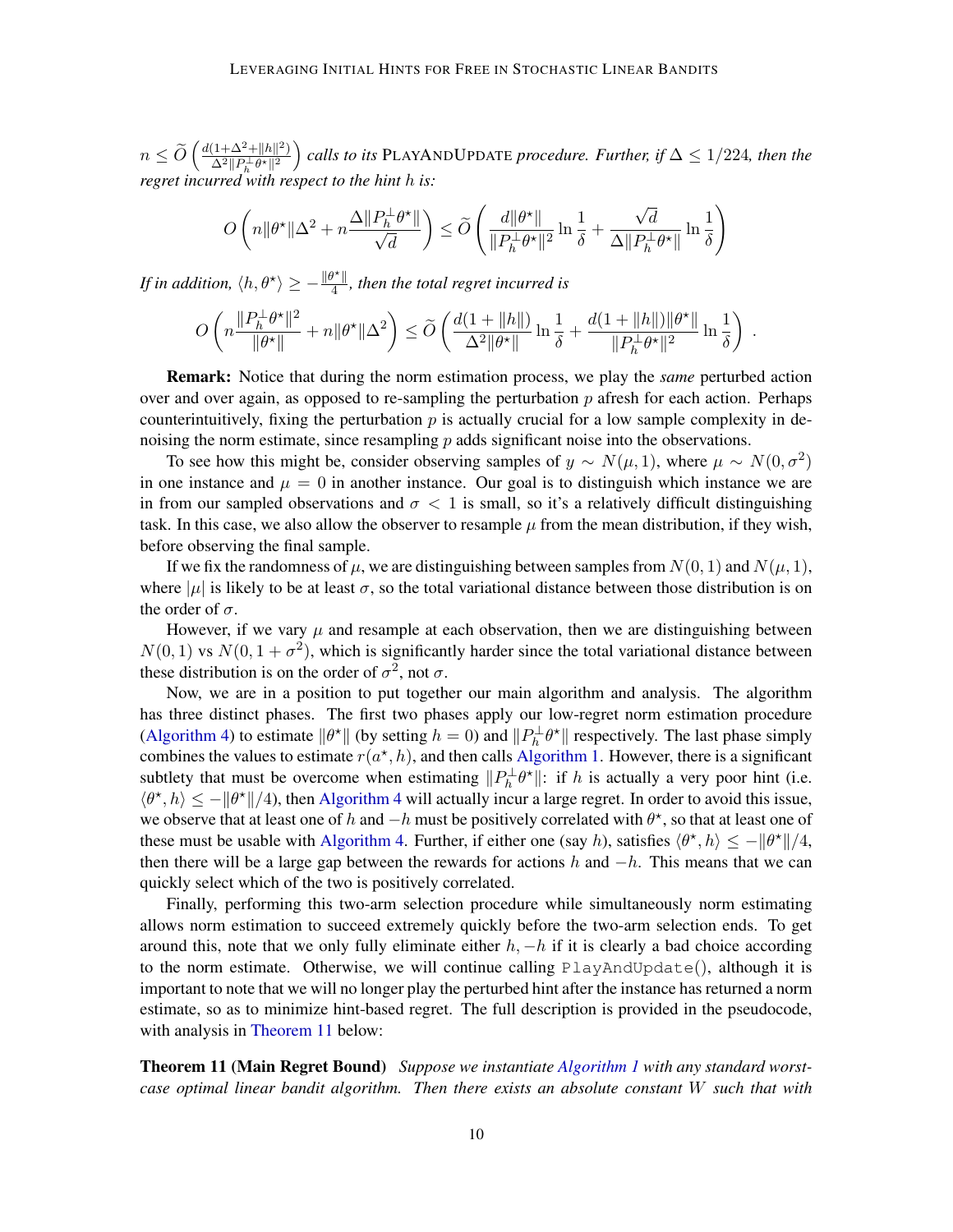Algorithm 3: PARETOBANDIT $(h, T, \delta, W)$ : Pareto-Optimal Bandit Algorithm on Unit Ball

**Input:** hint  $h \in \mathbb{R}^d$ , number of rounds T, failure probability  $\delta$ , bound on constant factor worst-case regret scalings for three phases W. // Phase 1: Estimate norm  $\|\theta^*\|$ 

- 1 Initialize  $C_0 \leftarrow \text{ESTIMATEDORMHP}(0, 1, \frac{\delta}{4})$  $\frac{\delta}{4}$ ) (from [Algorithm 4\)](#page-28-0)
- 2 Call  $C_0$ . PLAYANDUPDATE() until it returns a value r
- // Phase 2: Estimate norm of orthogonal complement  $||P_h^{\perp} \theta^*||$
- 3 Set exploration radius  $\Delta = \frac{1}{\sqrt{\pi T}}$  $\overline{r}T^{1/4}$
- 4 Initialize  $C_+ \leftarrow \text{ESTIMATEDORMHP}(+h, \Delta, \frac{\delta}{4})$  $\frac{\delta}{4}$ ) and  $C_−\leftarrow$  ESTIMATENORM $HP(−h, ∆, \frac{\delta}{4})$  $\frac{\delta}{4})$
- 5 Initialize active set  $S = \{C_+, C_-\}$
- 6 repeat

7 **foreach** *active instance*  $C_i \in S$  **do**  $\sqrt{I}$  If  $C_i$  already returned a norm estimate, PlayAndUpdate no longer plays an perturbation. 8 | Call  $C_i$ .PLAYANDUPDATE $()$ // Maintain CI of hint's expected reward 9  $\left| \quad \right| \quad \mathcal{R}_i \leftarrow$  all reward samples obtained by  $C_i$  so far playing unperturbed hint 10 Compute confidence interval  $Y_i = (\bar{y}_i - b_i, \bar{y}_i + b_i)$  with  $\bar{y}_i = \frac{1}{|\mathcal{R}|}$  $\frac{1}{|{\mathcal{R}}_i|}\sum_{y\in {\mathcal{R}}_i} y$  and  $b_i = \sqrt{\frac{3 \ln(40 \ln(2|\mathcal{R}_i|)/\delta)}{|\mathcal{R}_i|}}$  $|\mathcal{R}_i|$ // Eliminate worse hint if possible 11 if  $Y_+ \cap Y_- = \varnothing$  then 12 | Remove  $C_i$  with smaller  $\bar{y}_i$  from active set S 13 **until** any instance in S returns a value  $r_{\perp}$  satisfying  $\frac{0.06}{2.5^2} \cdot \frac{r_{\perp}^2}{r} \ge 10Wd\log(T)/$ √

- T or  $|S|=1$ *and the lone instance returns*  $r_{\perp}$ // Phase 3: Commit to hint or ignore it.
- <span id="page-10-0"></span>14 For all remaining rounds, call SWITCH $(\widehat{h}, \frac{0.06}{2.5^2} \cdot \frac{r_{\perp}^2}{r}, T, Wd \log(T))$ √  $T$ ) from [Algorithm 1](#page-6-0) with hint  $\hat{h}$  randomly chosen from a surviving active instance in S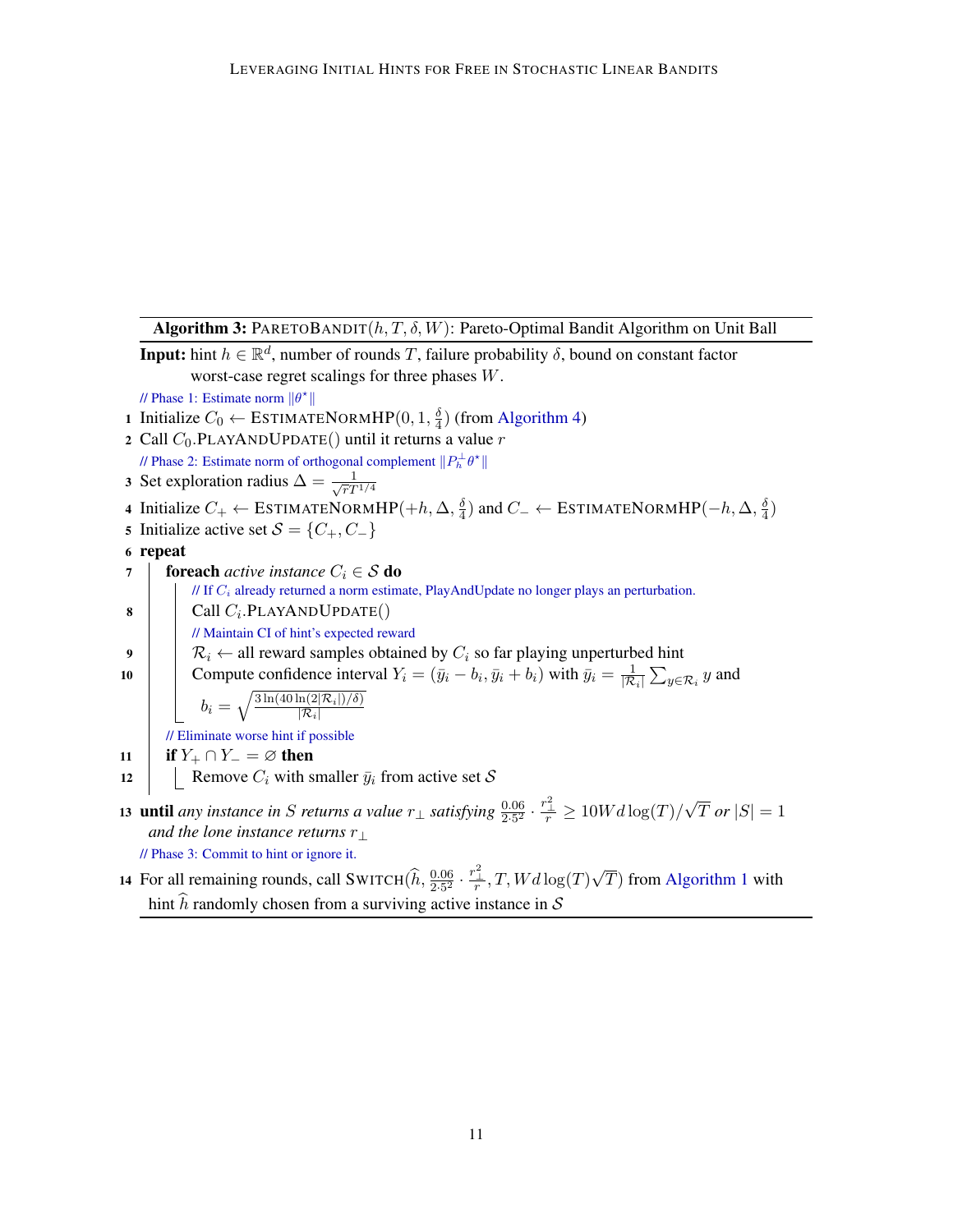*probability at least* 1 − δ*, [Algorithm 3](#page-10-0) has worst case regret at most* O(d √ First  $\frac{1}{\sqrt{2}}$  has worst case regret at most  $O(d\sqrt{T}\log(T/\delta))$ . Further, if  $\|\theta^{\star}\| \geq \max(d, 3734)/\sqrt{T}$  *, then the hint based regret simultaneously satisfies*  $R_h^T =$  $O(\sqrt{T \log(T/\delta)})$ .

## <span id="page-11-2"></span>5. Other Trade-offs on the Pareto Frontier

Unsurprisingly, we can in fact achieve anything on the Pareto frontier of the hint-based vs total regret. Specifically, we show that we can maintain a hint-based regret of  $R_h^T = O(G \log(T))$  while maintaining a worse-case regret of  $R^T = O(dT \log(T)/G)$ . As shown by our lower bounds, this tradeoff is in fact tight, up to log factors. First, we prove a more generic version of Lemma [9](#page-8-1) by simply adjusting the values of  $\Delta^2$  and removing the dependence on  $||P_h^{\perp}a||$  via a worst-case analysis.

<span id="page-11-1"></span>**Lemma 12** Suppose R is a constant factor approximation to  $\|\theta^*\|$  and  $G = \|\theta^*\|\Delta^2$ . Running ESTIMATENORM(p, ∆g)*, with at least constant probability over random* g*, will incur a hint-based regret of*

$$
R_h^T = O\left( GT \log(T) + \frac{\log(T)}{G} \right)
$$

*Furthermore, if*  $\langle h, \theta^* \rangle \ge -\|\theta^*\|/4$ , then with probability at least 0.7, we maintain a worst case *regret of*

$$
R^T = O\left(dGT\log(T) + \frac{d\log(T)}{G}\right)
$$

We note that there is a general segment in our algorithm that plays both  $h, -h$  and requires running a 2-arm bandit process that chooses between  $h, -h$ . Specifically, we can view the  $h, -h$  as the arms and each pull of the arm corresponds to playing the hint and its perturbation, encapsulated by a call to PLAYANDUPDATE. While the pull plays the perturbed action, the returned reward ignores the perturbed action and is simply the reward of playing the hint. By modifying the bandit algorithm to favor choosing  $h$  by following the hint-based MAB algorithm presented in [Lattimore](#page-14-3) [\(2015\)](#page-14-3), we can bound the hint-based regret and worst case regret tradeoff and surprisingly derive the same Pareto frontier upper bounds for linear bandits as for multi-armed bandits when  $k = d$ (see [Algorithm 5\)](#page-31-0).

<span id="page-11-0"></span>Theorem 13 (Pareto Frontier) *Let* G ≤ √  $\overline{T}$  and  $\|\theta^\star\|\,\geq\,$  d/G. Then, there is an alteration of *Algorithm [3](#page-10-0) with constants* c<sup>0</sup> > c<sup>1</sup> *[\(Algorithm 5](#page-31-0) with MAB algorithm described in [Lattimore](#page-14-3) [\(2015\)](#page-14-3)) that has hint based regret*

$$
R_h^T = O(G \log(T))
$$

*and worst case regret at most*

$$
R^T = O(dT \log(T)/G)
$$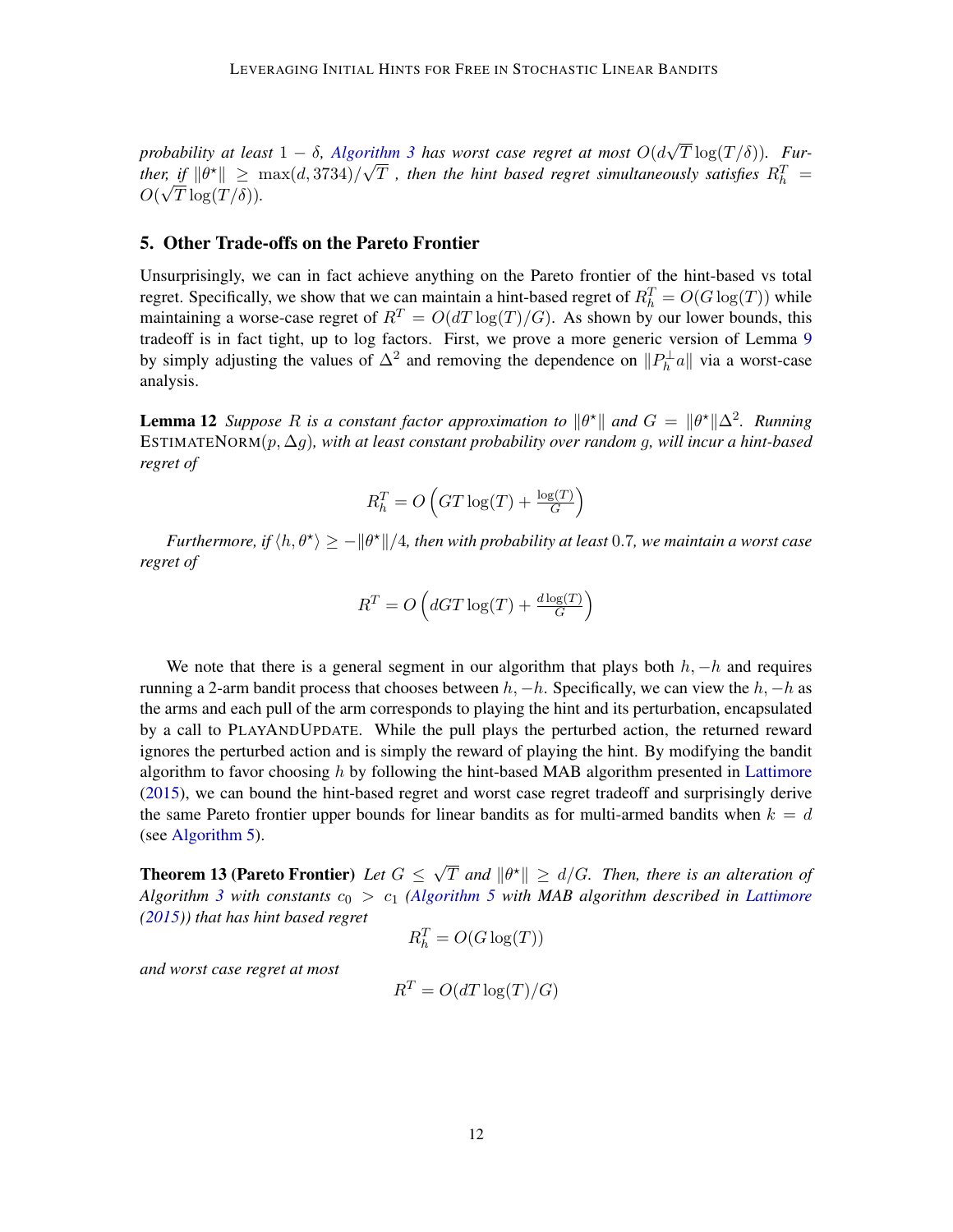## <span id="page-12-2"></span>6. Multiple Hints

Suppose that we are given m separate hints  $h_1, ..., h_m$  and our goal is to perform as well as the best hint, while maintaining standard worst-case regret bounds even when none of the hints are trustworthy. Specifically, let  $h^*$  be the best hint, then we want to bound  $R_{h^*}^T$  and  $R^T$ . For now, m should be a small polynomial power of  $d$  and if  $m$  gets too large, it will likely become futile to perform hint selection.

For now, consider simply selecting the best hint in a multi-armed bandit setting, where each arm is the hint  $h_1, ... h_m$ , and assume our loss is still linear. Note that the best known algorithms give an upper bound and matching lower bound of  $R_{h\star}^T = O(\sqrt{mT})$ , up to log factors, at least in the regime when  $m = o(d)$ . Since we want to perform well with respect to the best hint, our algorithm will rely on a multi-armed bandit analysis, where each arm is a separate hint. However, we cannot spend all of our sample budget on selecting among  $\{h_1, ..., h_m\}$  as we may incur large worst case regret since our hints may have similar performance but all of them are incur large instantaneous regret.

Therefore, we will necessarily have to add a suboptimality estimation phase for each hint, at least until the hint is clearly not  $h^*$ . A naive analysis would suggest that this may imply that  $R_{h^*}^T = O(m\sqrt{T})$  but we show surprisingly that we can achieve a sublinear rate  $R_{h^*}^T = \widetilde{O}(m^{2/3}\sqrt{T})$ while maintaining the usual worst case guarantees of  $O(d\sqrt{T})$ . This implies that we can perform some tradeoff between the sample complexity of two elimination forces: the first coming from a suboptimality compared to  $h^*$  and the second coming from suboptimality compared to  $a^*$ .

Remark: As noted throughout the paper, we can compare to the multi-armed bandit setting, in which we have m hint arms  $h_1, ... h_m$  that we want to perform well with respect to, as well as some additional  $k - m$  arms  $a_{m+1},..., a_k$ . Note that the optimal action  $a^*$  may not be a hint arm. This specific problem was studied in [Lattimore](#page-14-3) [\(2015\)](#page-14-3) and a quick calculation shows that there are This specific problem was studied in Lattimore (2015) and a quick calculation shows that there are<br>matching upper and lower bounds that gives  $R_{h^*}^T = \Theta(\sqrt{mT})$ , while maintaining a worst case regret of  $R^T = \Theta(\frac{k}{\sqrt{2}})$  $\frac{\varepsilon}{m} \sqrt{T}$ ). Note that the product of the hint-based and worst case regret is still  $\Omega(kT)$ .

Throughout this section, we will simplify and focus on the main ideas by assuming that  $\|\theta^*\| =$  $\Omega(1)$ . Our main algorithm is present in the appendix (see [Algorithm 6\)](#page-34-0). By following the algorithmic alterations in the previous section, we note that adding a  $\|\theta^*\|$  estimation step is straightforward and one might be able to apply suitable tradeoffs by using the hint-based MAB algorithm in the remark above to obtain a full Pareto frontier.

<span id="page-12-1"></span>**Lemma 14** Assume there are absolute constants  $c_1, c_2 \in \mathbb{R}^+$  such that  $c_1 \leq ||\theta|| \leq c_2$  and assume *[Algorithm 6](#page-34-0) is called with a hint set* H *that contains* −h *for each* h ∈ H*. With high constant probability, the regret of [Algorithm 6](#page-34-0) with*  $|\mathcal{H}| = m \leq d$  *after* T *rounds is bounded as* 

$$
R^T = \widetilde{O}(d\sqrt{T}).
$$

<span id="page-12-0"></span>**Lemma 15** *By setting*  $B = m^{1/3}$  *and*  $c_0$  *sufficiently large in Algorithm* 6, the hint-based regret of *our algorithm is bounded with high probability by*

$$
R_{h^*}^T = \widetilde{O}(m^{2/3}\sqrt{T})
$$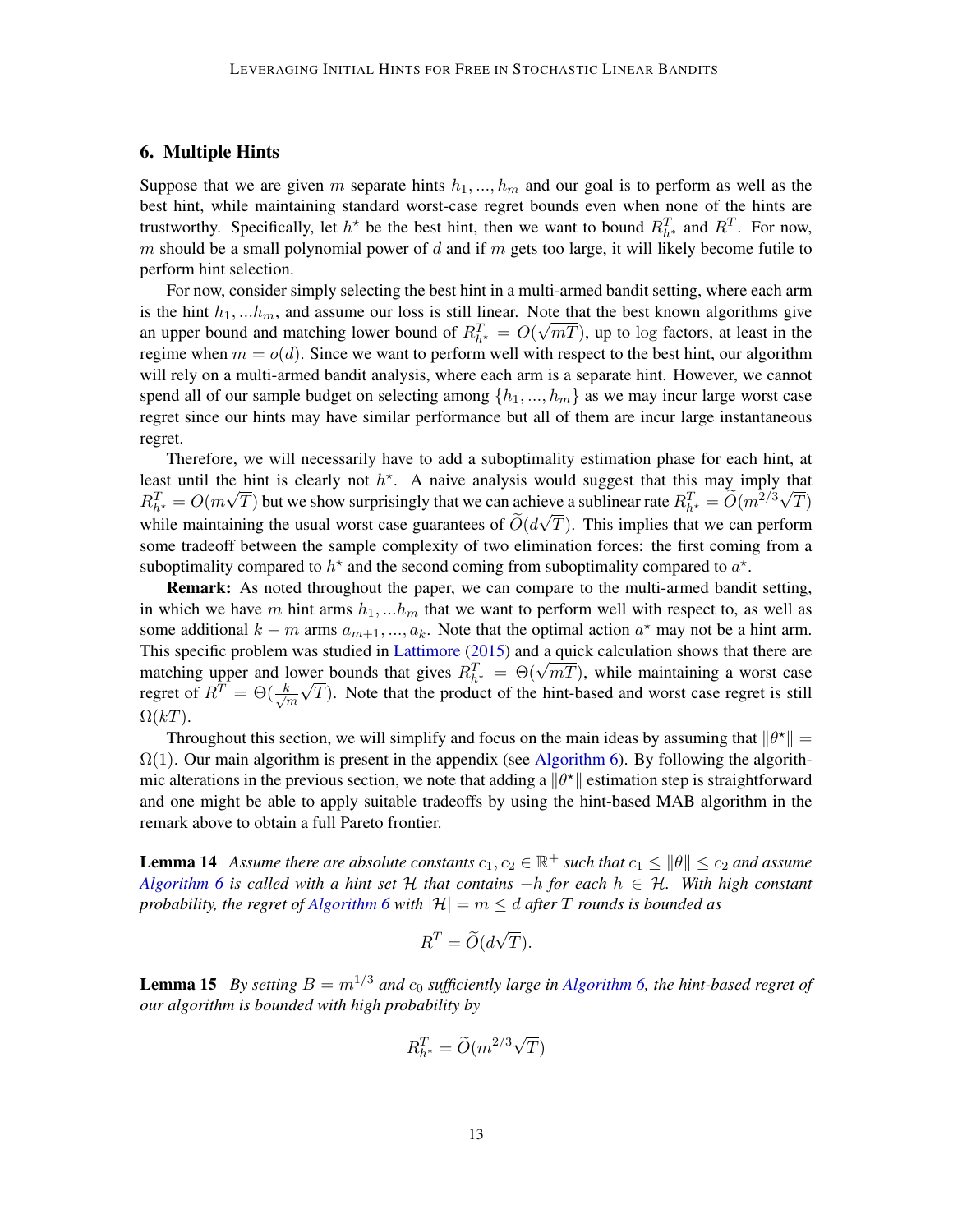## <span id="page-13-9"></span>7. Conclusion

The problem of improving best-case performance without sacrificing worst-case performance has proven to be surprisingly difficult in the bandit setting, in comparison to the full-information setting. In this paper, we provided an intriguing positive construction for the case of stochastic linear bandits over the unit ball. We show that, when provided with a sufficiently high-quality *hint* for the optimal action, we are able to significantly improve the regret to only  $O(\sqrt{T})$  larger than what would be incurred by simply playing the hint for all time steps, while gracefully decaying to the worst-case √ optimal bound of  $O(d\sqrt{T})$  when the hint is only mediocre *without prior knowledge of the hint quality*. We provide lower bound demonstrating optimality of our construction, but some open questions remain. Notably, our improved rates only arise when the parameter  $\theta^*$  is sufficiently large, although we show in [Theorem 2](#page-5-1) that even with large  $\theta^*$ , a hint is still required to go beyond worst-case bounds. Furthermore, the Pareto frontier is poorly understood when the actions sets have different geometry or in the multi-hint case when  $m$  is significantly greater than  $d$ . It is our hope that the techniques presented here may shed an optimistic light on when it is possible to go beyond worst-case in further bandit problems.

## References

- <span id="page-13-1"></span>Yasin Abbasi-Yadkori, Dávid Pál, and Csaba Szepesvári. Improved algorithms for linear stochastic bandits. *Advances in neural information processing systems*, 24:2312–2320, 2011.
- <span id="page-13-3"></span>Marc Abeille and Alessandro Lazaric. Linear thompson sampling revisited. In *Artificial Intelligence and Statistics*, pages 176–184. PMLR, 2017.
- <span id="page-13-0"></span>Jacob Abernethy, Elad E Hazan, and Alexander Rakhlin. Competing in the dark: An efficient algorithm for bandit linear optimization. In *21st Annual Conference on Learning Theory, COLT 2008*, pages 263–273, 2008.
- <span id="page-13-5"></span>Alekh Agarwal, Haipeng Luo, Behnam Neyshabur, and Robert E Schapire. Corralling a band of bandit algorithms. In *Conference on Learning Theory*, pages 12–38. PMLR, 2017.
- <span id="page-13-2"></span>Shipra Agrawal and Navin Goyal. Thompson sampling for contextual bandits with linear payoffs. In *International Conference on Machine Learning*, pages 127–135. PMLR, 2013.
- <span id="page-13-8"></span>Spyros Angelopoulos, Christoph Durr, Shendan Jin, Shahin Kamali, and Marc Renault. Online ¨ computation with untrusted advice. *arXiv preprint arXiv:1905.05655*, 2019.
- <span id="page-13-4"></span>Raman Arora, Teodor Vanislavov Marinov, and Mehryar Mohri. Corralling stochastic bandit algorithms. In *International Conference on Artificial Intelligence and Statistics*, pages 2116–2124. PMLR, 2021.
- <span id="page-13-7"></span>Aurelien F Bibaut, Antoine Chambaz, and Mark J van der Laan. Rate-adaptive model selection over ´ a collection of black-box contextual bandit algorithms. *arXiv preprint arXiv:2006.03632*, 2020.
- <span id="page-13-6"></span>Niladri Chatterji, Vidya Muthukumar, and Peter Bartlett. Osom: A simultaneously optimal algorithm for multi-armed and linear contextual bandits. In *International Conference on Artificial Intelligence and Statistics*, pages 1844–1854. PMLR, 2020.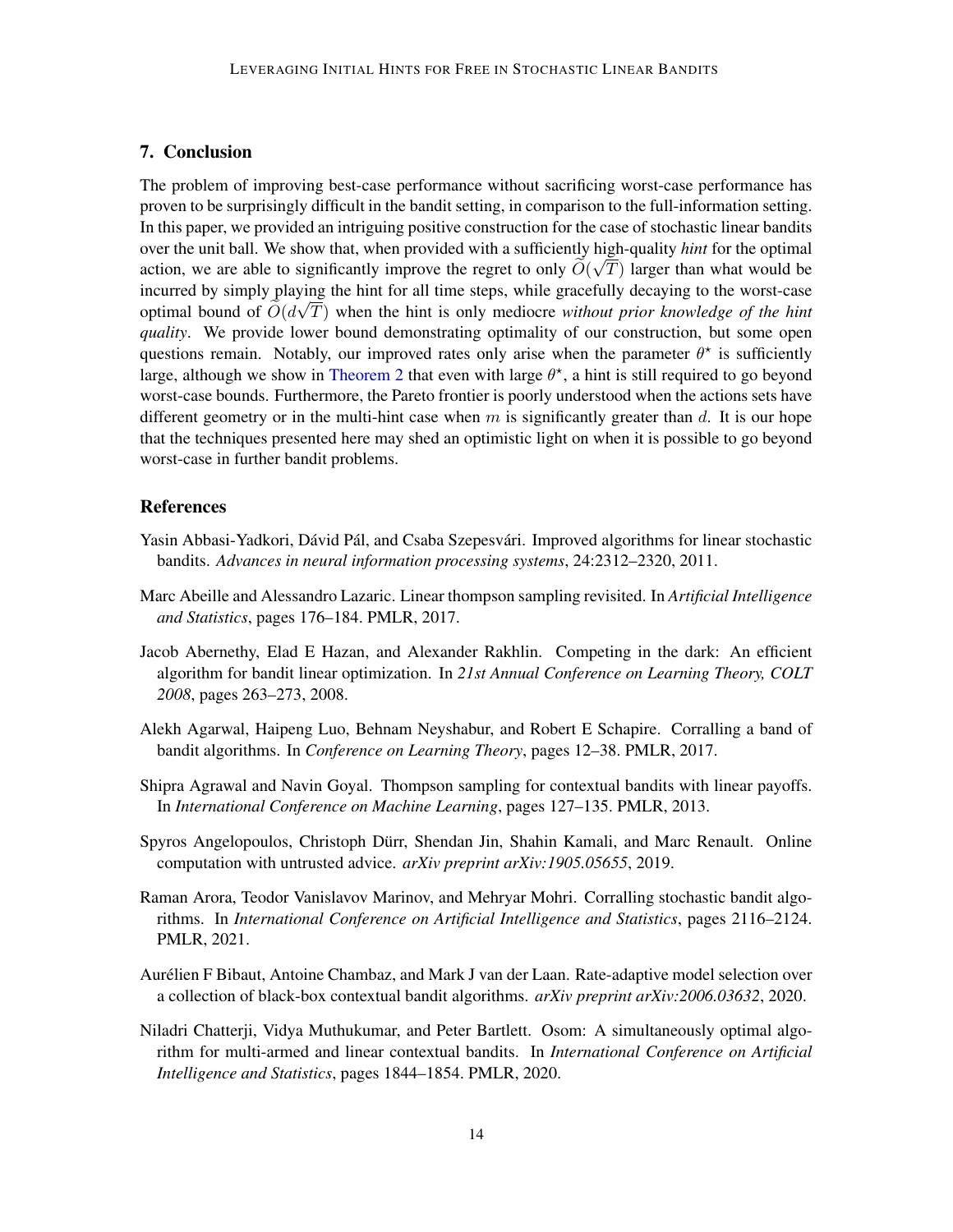- <span id="page-14-6"></span>Liyu Chen, Haipeng Luo, and Chen-Yu Wei. Impossible tuning made possible: A new expert algorithm and its applications. In *Conference on Learning Theory*, 2021.
- <span id="page-14-5"></span>Ashok Cutkosky and Francesco Orabona. Black-box reductions for parameter-free online learning in banach spaces. In *Conference On Learning Theory*, pages 1493–1529. PMLR, 2018.
- <span id="page-14-11"></span>Ashok Cutkosky, Christoph Dann, Abhimanyu Das, Claudio Gentile, Aldo Pacchiano, and Manish Purohit. Dynamic balancing for model selection in bandits and rl. In *International Conference on Machine Learning*, pages 2276–2285. PMLR, 2021.
- <span id="page-14-2"></span>Varsha Dani, Thomas P Hayes, and Sham M Kakade. Stochastic linear optimization under bandit feedback. 2008.
- <span id="page-14-7"></span>Dylan J Foster, Akshay Krishnamurthy, and Haipeng Luo. Model selection for contextual bandits. *Advances in Neural Information Processing Systems*, 32:14741–14752, 2019.
- <span id="page-14-8"></span>Avishek Ghosh, Abishek Sankararaman, and Kannan Ramchandran. Problem-complexity adaptive model selection for stochastic linear bandits. *arXiv preprint arXiv:2006.02612*, 2020.
- <span id="page-14-15"></span>Steven R Howard, Aaditya Ramdas, Jon McAuliffe, and Jasjeet Sekhon. Time-uniform, nonparametric, nonasymptotic confidence sequences. *The Annals of Statistics*, 49(2):1055–1080, 2021.
- <span id="page-14-4"></span>Abbas Kazerouni, Mohammad Ghavamzadeh, Yasin Abbasi-Yadkori, and Benjamin Van Roy. Conservative contextual linear bandits. *arXiv preprint arXiv:1611.06426*, 2016.
- <span id="page-14-10"></span>Sanath Kumar Krishnamurthy, Vitor Hadad, and Susan Athey. Adapting to misspecification in contextual bandits with offline regression oracles. In *International Conference on Machine Learning*. PMLR, 2021.
- <span id="page-14-3"></span>Tor Lattimore. The pareto regret frontier for bandits. *Advances in Neural Information Processing Systems*, 28:208–216, 2015.
- <span id="page-14-1"></span>Tor Lattimore and Csaba Szepesvári. *Bandit algorithms*. Cambridge University Press, 2020.
- <span id="page-14-14"></span>Beatrice Laurent and Pascal Massart. Adaptive estimation of a quadratic functional by model selection. *Annals of Statistics*, pages 1302–1338, 2000.
- <span id="page-14-0"></span>Sergey Levine, Aviral Kumar, George Tucker, and Justin Fu. Offline reinforcement learning: Tutorial, review, and perspectives on open problems. *arXiv preprint arXiv:2005.01643*, 2020.
- <span id="page-14-13"></span>Thodoris Lykouris and Sergei Vassilvtiskii. Competitive caching with machine learned advice. In *International Conference on Machine Learning*, pages 3296–3305. PMLR, 2018.
- <span id="page-14-9"></span>Aldo Pacchiano, My Phan, Yasin Abbasi Yadkori, Anup Rao, Julian Zimmert, Tor Lattimore, and Csaba Szepesvari. Model selection in contextual stochastic bandit problems. *Advances in Neural Information Processing Systems*, 33, 2020.
- <span id="page-14-12"></span>Manish Purohit, Zoya Svitkina, and Ravi Kumar. Improving online algorithms via ml predictions. *Advances in Neural Information Processing Systems*, 31:9661–9670, 2018.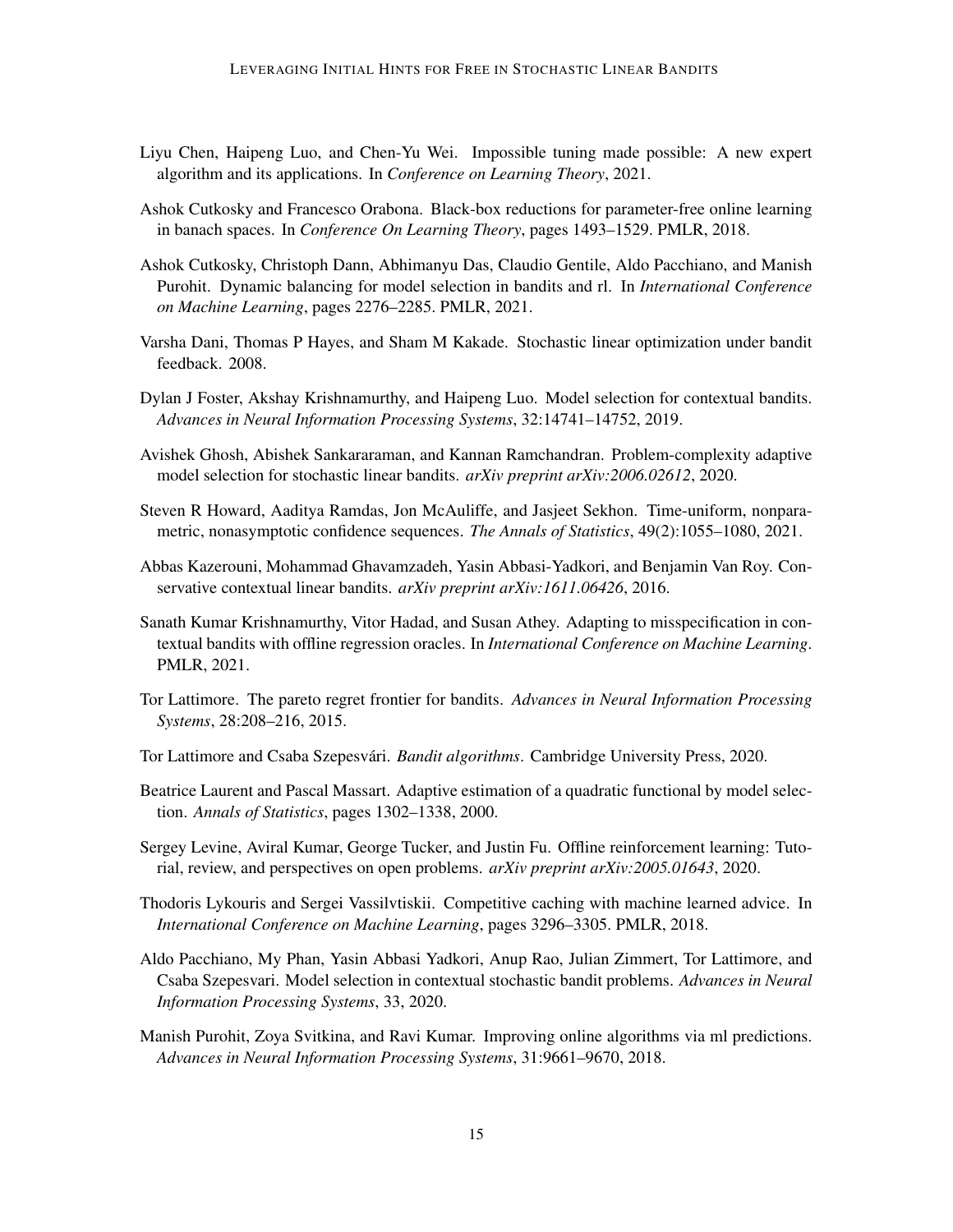- <span id="page-15-3"></span>Matthew Streeter and H Brendan McMahan. No-regret algorithms for unconstrained online convex optimization. In *Proceedings of the 25th International Conference on Neural Information Processing Systems-Volume 2*, pages 2402–2410, 2012.
- <span id="page-15-0"></span>Lisa Torrey and Jude Shavlik. Transfer learning. In *Handbook of research on machine learning applications and trends: algorithms, methods, and techniques*, pages 242–264. IGI global, 2010.
- <span id="page-15-1"></span>Joaquin Vanschoren. Meta-learning: A survey. *arXiv preprint arXiv:1810.03548*, 2018.
- <span id="page-15-4"></span>Alexander Wei and Fred Zhang. Optimal robustness-consistency trade-offs for learning-augmented online algorithms. *arXiv preprint arXiv:2010.11443*, 2020.
- <span id="page-15-5"></span>Chen-Yu Wei, Haipeng Luo, and Alekh Agarwal. Taking a hint: How to leverage loss predictors in contextual bandits? In *Conference on Learning Theory*, pages 3583–3634. PMLR, 2020.
- <span id="page-15-2"></span>Yifan Wu, Roshan Shariff, Tor Lattimore, and Csaba Szepesvári. Conservative bandits. In *International Conference on Machine Learning*, pages 1254–1262. PMLR, 2016.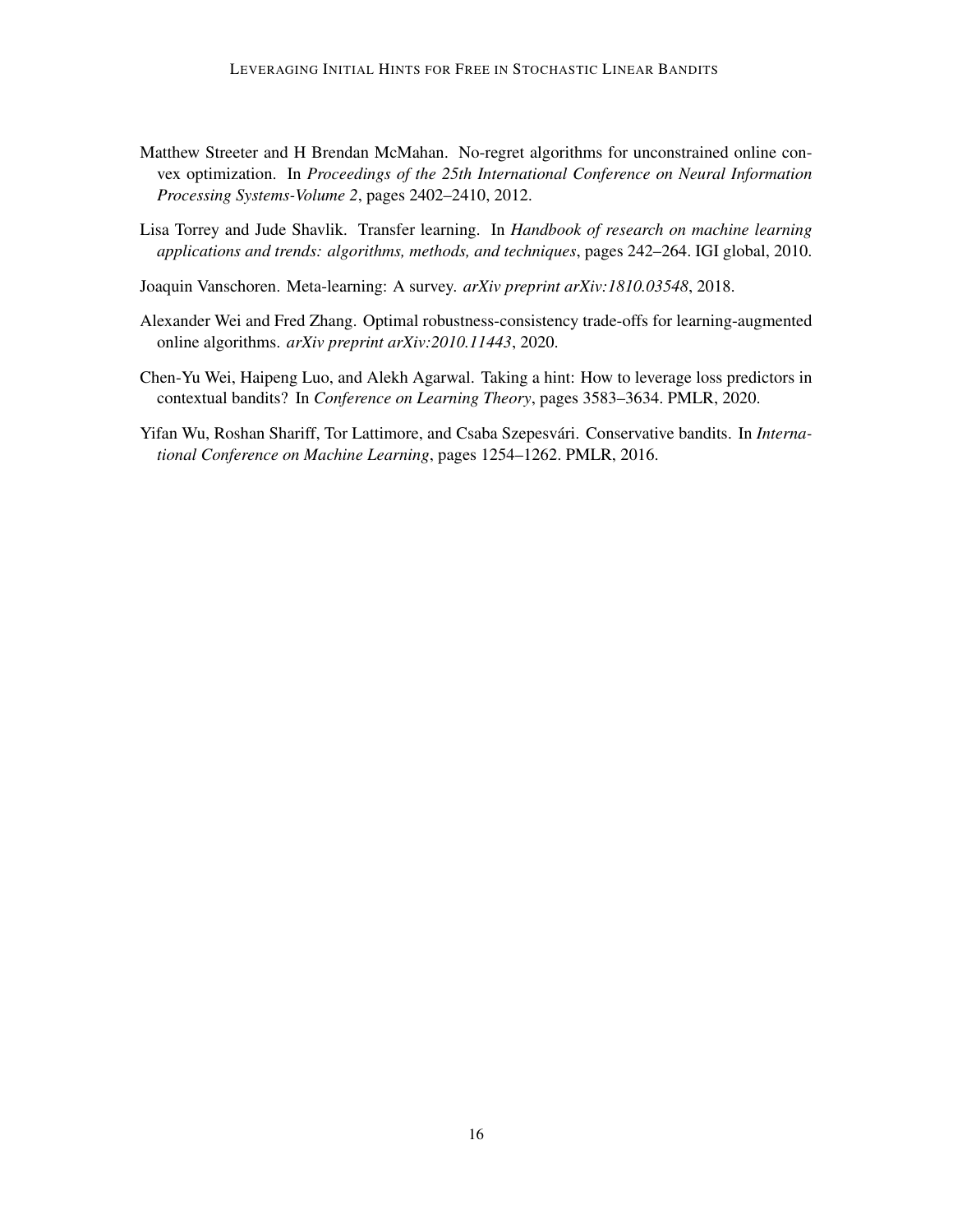# Contents of main article and appendix

| $\mathbf{1}$ | <b>Introduction</b>                                                 |       |                                                          |                |  |  |  |  |  |  |  |  |
|--------------|---------------------------------------------------------------------|-------|----------------------------------------------------------|----------------|--|--|--|--|--|--|--|--|
|              | 1.1                                                                 |       |                                                          |                |  |  |  |  |  |  |  |  |
|              | 1.2                                                                 |       |                                                          | $\overline{3}$ |  |  |  |  |  |  |  |  |
|              |                                                                     | 1.2.1 |                                                          | $\overline{3}$ |  |  |  |  |  |  |  |  |
|              |                                                                     | 1.2.2 |                                                          | $\overline{3}$ |  |  |  |  |  |  |  |  |
|              |                                                                     | 1.2.3 |                                                          | $\overline{4}$ |  |  |  |  |  |  |  |  |
|              |                                                                     | 1.2.4 |                                                          | $\overline{4}$ |  |  |  |  |  |  |  |  |
|              |                                                                     | 1.2.5 |                                                          | $\overline{4}$ |  |  |  |  |  |  |  |  |
| $\mathbf{2}$ | <b>Problem Setting and Notation</b>                                 |       |                                                          |                |  |  |  |  |  |  |  |  |
| 3            | <b>Regret Lower Bounds</b>                                          |       |                                                          |                |  |  |  |  |  |  |  |  |
| 4            | New Algorithm for Stochastic Linear Bandits with Action Hint<br>4.1 |       |                                                          |                |  |  |  |  |  |  |  |  |
| 5            |                                                                     |       | <b>Other Trade-offs on the Pareto Frontier</b>           | 12             |  |  |  |  |  |  |  |  |
| 6            | <b>Multiple Hints</b>                                               |       |                                                          |                |  |  |  |  |  |  |  |  |
| 7            | Conclusion                                                          |       |                                                          |                |  |  |  |  |  |  |  |  |
|              | A Proofs of Regret Lower Bounds                                     |       |                                                          |                |  |  |  |  |  |  |  |  |
|              | <b>B</b> Proof of Regret Upper Bounds                               |       |                                                          |                |  |  |  |  |  |  |  |  |
|              | <b>B.1</b>                                                          |       | Algorithms and proofs for Pareto and Multi-Hint settings | 32             |  |  |  |  |  |  |  |  |
|              |                                                                     |       | <b>C</b> Auxiliary Technical Lemmas                      | 36             |  |  |  |  |  |  |  |  |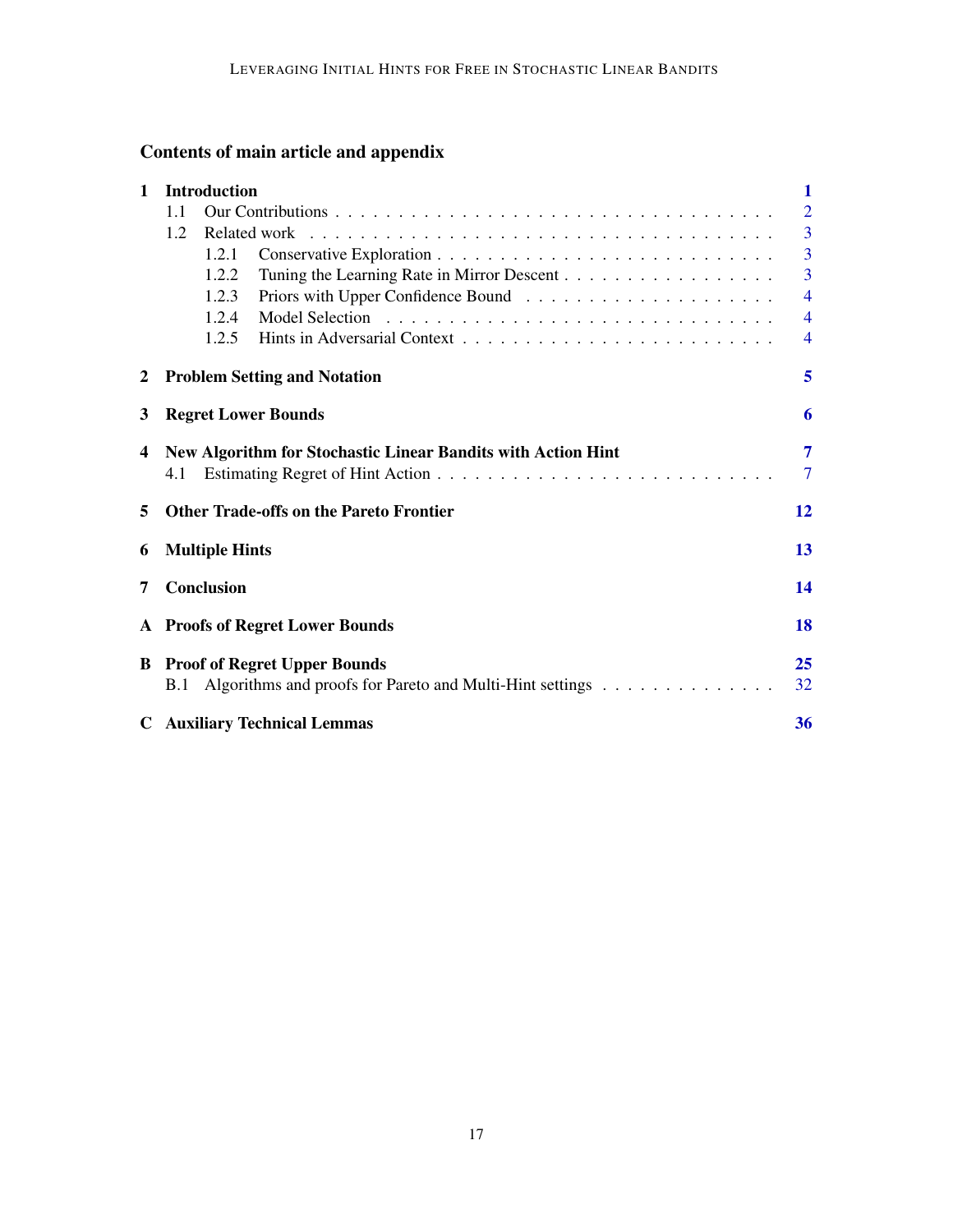## <span id="page-17-0"></span>Appendix A. Proofs of Regret Lower Bounds

**Theorem 1** For any action hint  $h \in A \subseteq \mathbb{R}^{d+1}$  with  $||h|| = 1$ , horizon T and learning algorithm, *there is a family* Θ *of stochastic linear bandit instances so that the following holds. All parameters*  $\theta \in \Theta$  have  $\Theta(1)$  norm. Let  $R_h = \max_{\theta \in \Theta} \mathbb{E}[\text{Reg}_h^{\theta}(T)]$  be largest hint-based regret in family  $\Theta$ . *Then there is a bandit instance*  $\theta \in \Theta$  *such that the expected regret w.r.t. the best arm is* 

$$
\mathbb{E}[\text{Reg}^{\theta}(T)] \ge \frac{1}{4} + \frac{T}{4} \min\left(1, \frac{d-1}{R_h}\right) \ge \Omega\left(\frac{dT}{R_h}\right)
$$

**Proof** Without loss of generality, let  $h = e_1$  be axis-aligned for ease of notation. Set  $\theta_0 = \rho h$  for a  $\rho \in \mathbb{R}^+$  defined later and consider the following family of linear bandit instances, identified by their reward parameters,

$$
\Theta = \{\theta_0\} \cup \{\theta_0 + \Delta e_i, \theta_0 - \Delta e_i : i = 2, 3, ..., d\},\,
$$

where  $\Delta \in \mathbb{R}^+$  will be defined later. Further, the reward distribution for any action a is a standard normal random variable centered at  $\langle a, \theta \rangle$ . Essentially, this family contains  $\theta_0$  and parameters that deviate from it in any one dimension (except the first). First note that since  $\theta_0 \in \Theta$ , we have

$$
\mathbb{E}[\operatorname{Reg}_h^{\theta_0}(T)] = \sum_{t=1}^T \rho(1 - \mathbb{E}_{\theta_0}[a_{t1}]) \le R_h \tag{1}
$$

where  $a_{t1}$  is the first component of the action  $a_t$  played in round t by the algorithm.

Next, we consider any other instance  $\theta^* = \theta_0 \pm \Delta e_i \in \Theta$  for some *i*. Since the action space is the unit ball, the optimal action in this instance is

<span id="page-17-1"></span>
$$
a^* = \frac{\theta^*}{\|\theta^*\|} = \frac{\theta^*}{\sqrt{\rho^2 + \Delta^2}} = \frac{\theta^*}{r},
$$

where  $r = \sqrt{\rho^2 + \Delta^2}$ . The expected regret after T rounds in bandit instance  $\theta^*$  is

$$
\mathbb{E}[\text{Reg}^{\theta^*}(T)] = \sum_{t=1}^T \mathbb{E}[\langle a^* - a_t, \theta^* \rangle] \n= \sum_{t=1}^T \rho \left( \frac{\rho}{r} - \mathbb{E}[a_{t1}] \right) + \sum_{t=1}^T \Delta \mathbb{E} \left( \frac{\Delta}{r} - a_{ti} \cdot \text{sign}(\theta_i^*) \right) \n= \sum_{t=1}^T \rho \left( \frac{\rho}{r} - \mathbb{E}[b_{t1}] \right) + \sum_{t=1}^T \Delta \mathbb{E} \left( \frac{\Delta}{r} - b_{ti} \right)
$$
\n(2)

where  $b_{t1} = a_{t1}$  and  $b_{ti} = a_{ti} \cdot \text{sign}(\theta_i^*)$  and expectations are taken w.r.t. the bandit instance  $\theta^*$ . Notice that

$$
\frac{r}{2\Delta} \left(\frac{\Delta}{r} - b_{ti}\right)^2 = \left[\frac{\Delta}{2r} - b_{ti} + \frac{r}{2\Delta}b_{ti}^2\right] \stackrel{(i)}{\leq} -\frac{\Delta}{2r} + \frac{r}{2\Delta}(1 - b_{t1}^2) + \frac{\Delta}{r} - b_{ti}
$$

where step (*i*) follows from  $1 \ge ||b_t||^2 = b_{t1}^2 + \sum_{i=2}^d b_{ti}^2$ . Now, denote  $X_t := \frac{\rho}{r} - b_{t1}$  and  $Y_t := -\frac{\Delta}{2r} + \frac{r}{2\Delta}(1 - b_{t1}^2)$ . Then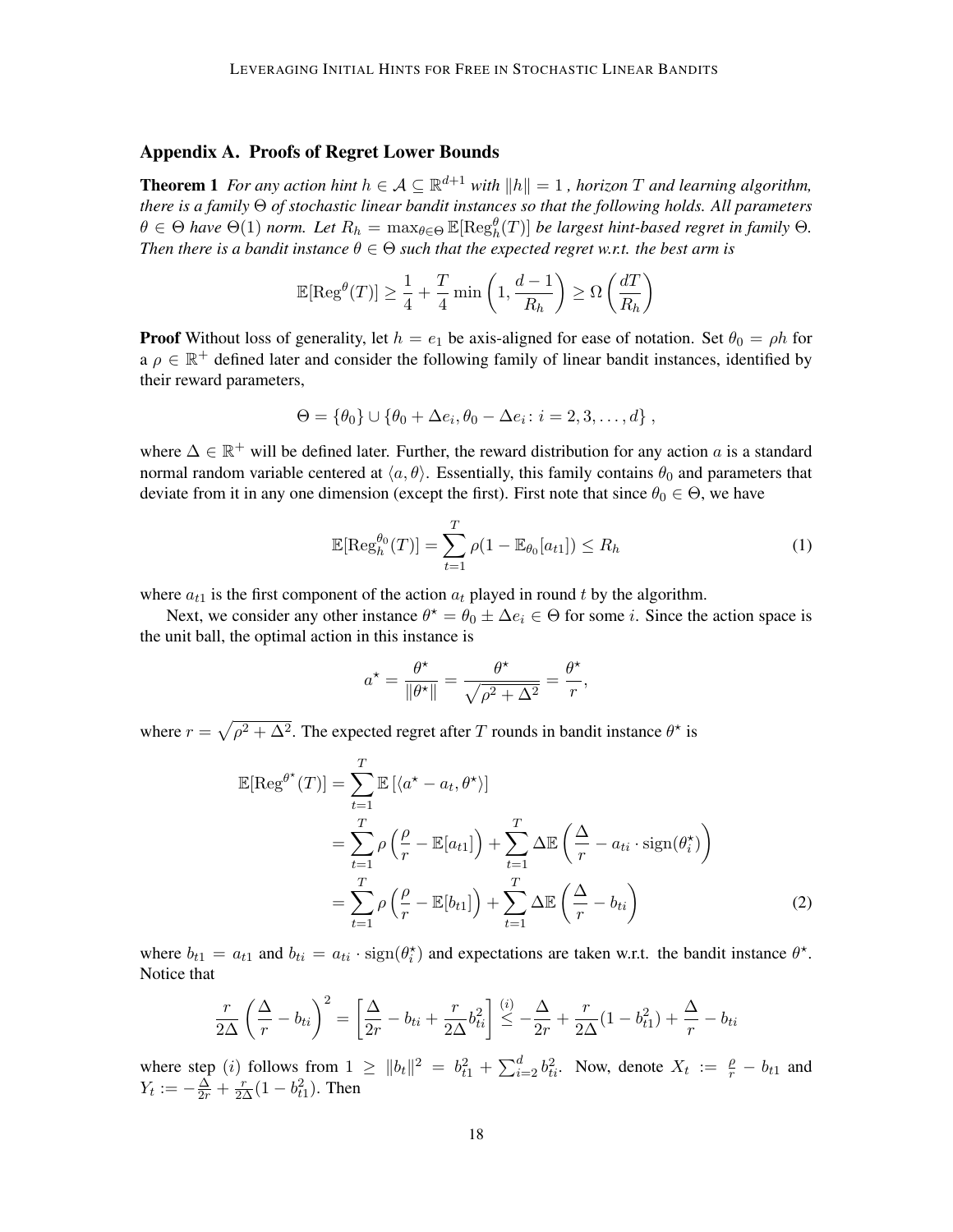$$
2Y_t = -\frac{\Delta}{r} + \frac{r}{\Delta} \left( 1 - \left( \frac{\rho}{r} - X_i \right)^2 \right) = -\frac{\Delta}{r} + \frac{r}{\Delta} \left( 1 - \frac{\rho^2}{r^2} + 2\frac{\rho}{r} X_t - X_t^2 \right)
$$
  
= 
$$
-\frac{\Delta}{r} + \frac{r}{\Delta} \left( 1 - \frac{\rho^2}{r^2} \right) + 2\frac{\rho}{\Delta} X_t - \frac{r}{\Delta} X_t^2 = 2\frac{\rho}{\Delta} X_t - \frac{r}{\Delta} X_t^2
$$

and thus  $Y_t = \frac{\rho}{\Delta} X_t - \frac{r}{2\Delta} X_t^2$ . Using these identities, we rewrite the regret in [Equation 6](#page-21-0) as

$$
\mathbb{E}[\text{Reg}^{\theta^*}(T)] \geq \sum_{t=1}^T \rho \mathbb{E}[X_t] + \sum_{t=1}^T \Delta \mathbb{E}\left(\frac{r}{2\Delta} \left[\frac{\Delta}{r} - b_{ti}\right]^2 - Y_t\right)
$$
  
\n
$$
= \sum_{t=1}^T \rho \mathbb{E}[X_t] + \sum_{t=1}^T \mathbb{E}\left(\frac{r}{2} \left[\frac{\Delta}{r} - b_{ti}\right]^2 - \rho X_t + \frac{r}{2} X_t^2\right)
$$
  
\n
$$
= \frac{r}{2} \sum_{t=1}^T \mathbb{E}[X_t^2] + \frac{r}{2} \sum_{t=1}^T \mathbb{E}\left[\left(\frac{\Delta}{r} - b_{ti}\right)^2\right]
$$
  
\n
$$
\geq \frac{r}{2} \mathbb{E}\left[\sum_{t=1}^T \left(\frac{\Delta}{r} - b_{ti}\right)^2\right].
$$

We now follow the analysis of Theorem 24.2 by Lattimore and Szepesvári [\(2020\)](#page-14-1). Define  $\tau_i$  =  $T \wedge \min\{t: \sum_{s=1}^t a_{si}^2 \ge T\Delta^2/r^2\}$ , which is a stopping time and  $U_i(x) = \sum_{t=1}^{\tau_i} \left(\frac{\Delta}{r} - a_{ti}x\right)^2$  for  $x \in \{-1, +1\}$ . Then we can lower-bound the expression above as

<span id="page-18-0"></span>
$$
\frac{r}{2} \mathbb{E}\left[\sum_{t=1}^T \left(\frac{\Delta}{r} - b_{ti}\right)^2\right] \ge \frac{r}{2} \mathbb{E}\left[\sum_{t=1}^{\tau_i} \left(\frac{\Delta}{r} - b_{ti}\right)^2\right] = \frac{r}{2} \mathbb{E}\left[U_i(\text{sign}\,\theta_i^{\star})\right].\tag{3}
$$

Let  $\mathbb{P}_0$  be the action distribution of the algorithm in bandit instance  $\theta_0$  and  $\mathbb{P}_i$  be the action distribution in bandit instance  $\theta^* = \theta_0 + \Delta e_i$  up to round  $\tau_i$ . By Pinsker's inequality, we have

$$
|\mathbb{E}_{\theta^{\star}}[U_i(1)] - \mathbb{E}_{\theta_0}[U_i(1)]| \leq \sqrt{\frac{1}{2}D(\mathbb{P}_0, \mathbb{P}_i)} \sup U_i(1) \leq \left(4T\frac{\Delta^2}{r^2} + 2\right)\sqrt{\frac{1}{2}D(\mathbb{P}_0, \mathbb{P}_i)}
$$

where the second inequality follows from the following bound on  $U_i(1)$ 

$$
U_i(1) = \sum_{t=1}^{\tau_i} \left(\frac{\Delta}{r} - a_{ti}\right)^2 \le 2\tau_i \frac{\Delta^2}{r^2} + 2\sum_{t=1}^{\tau_i} a_{ti}^2 \le 4T \frac{\Delta^2}{r^2} + 2.
$$

Since  $\theta^*$  and  $\theta_0$  only differ on the *i*-th coordinate, and the noise in the observed rewards for any action has a standard normal distribution, we can bound the KL divergence of the output distribution of the *t*-th action as  $\frac{\Delta^2}{2} a_{ti}^2$ . Now, by the chain rule, we bound

$$
D(\mathbb{P}_0, \mathbb{P}_i) \le \frac{\Delta^2}{2} \mathbb{E}_{\theta_0} \left[ \sum_{t=1}^{\tau_i} a_{ti}^2 \right]
$$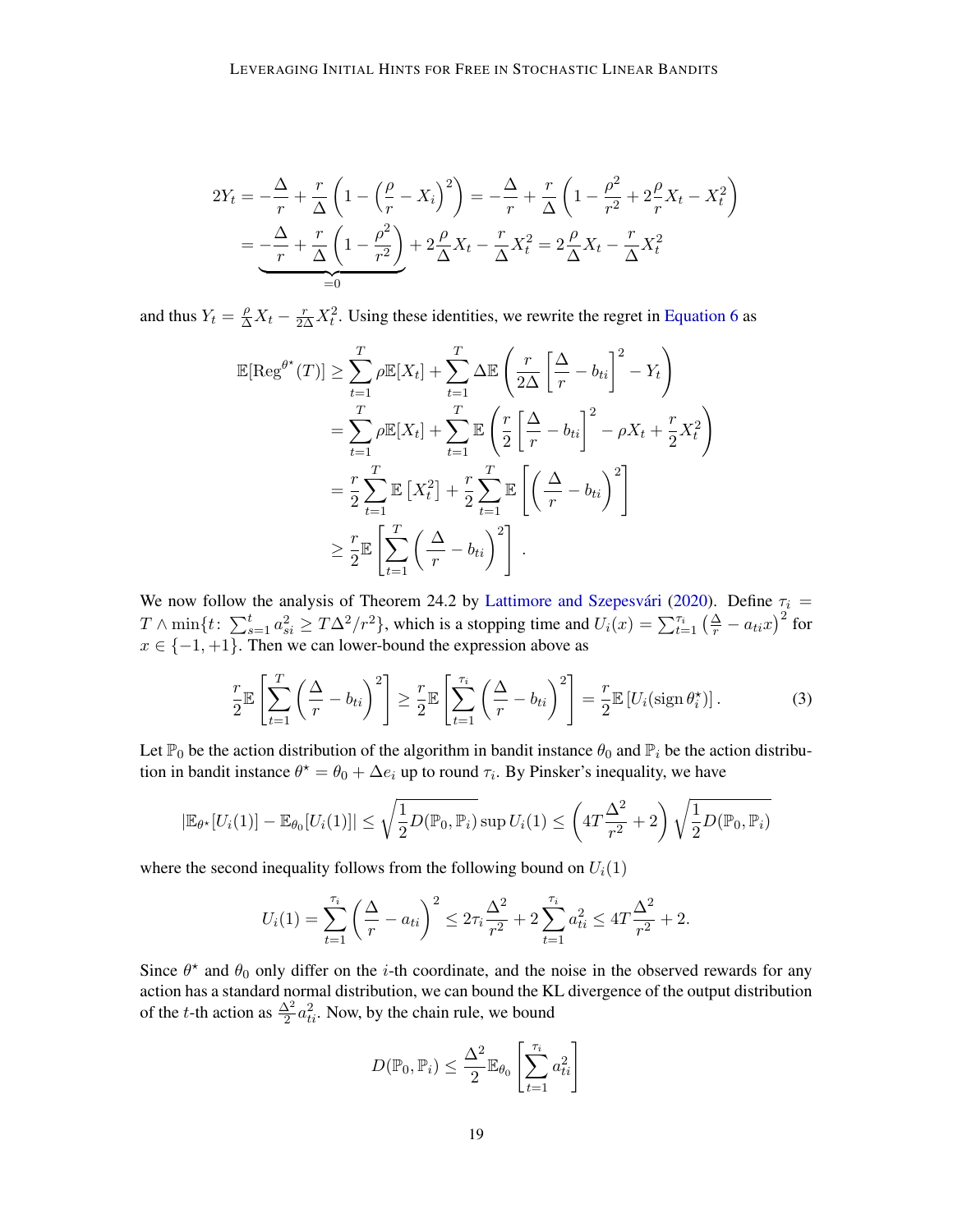Consider now the index  $j \in \{2, 3, ..., d\}$  which minimizes  $\mathbb{E}_{\theta_0} \left[ \sum_{t=1}^{\tau_i} a_{tj}^2 \right]$ . For this index, we can further bound

$$
D(\mathbb{P}_0, \mathbb{P}_j) \le \frac{\Delta^2}{2} \frac{1}{d-1} \sum_{i=2}^d \mathbb{E}_{\theta_0} \left[ \sum_{t=1}^{\tau_i} a_{ti}^2 \right] \le \frac{\Delta^2}{2} \frac{1}{d-1} \sum_{t=1}^{\tau_i} \mathbb{E}_{\theta_0} [1 - a_{t1}^2] \le \frac{\Delta^2}{d-1} \sum_{t=1}^{\tau_i} \mathbb{E}_{\theta_0} [1 - a_{t1}]
$$

where the last inequality follows from  $1 - x^2 \le 2(1 - x)$  for  $x \in [-1, 1]$ . Finally, the RHS above can be upper-bounded by  $\frac{\Delta^2}{d-1} \frac{R_h}{\rho}$  using [Equation 1.](#page-17-1) Thus, we have shown that

$$
|\mathbb{E}_{\theta^*}[U_j(1)] - \mathbb{E}_{\theta_0}[U_j(1)]| \leq \left(4T\frac{\Delta^2}{r^2} + 2\right)\sqrt{\frac{\Delta^2 R_h}{2\rho(d-1)}}
$$

and by symmetry, we can also show that the same upper-bound holds for  $|\mathbb{E}_{\theta_{-}^{*}}[U_j(-1)] - \mathbb{E}_{\theta_0}[U_j(-1)]|$ where  $\theta_{-}^{\star} = \theta_0 - \Delta e_j$ . Therefore, we have

$$
\mathbb{E}_{\theta^{\star}}[U_{j}(1)] + \mathbb{E}_{\theta_{-}^{\star}}[U_{j}(-1)] \geq \mathbb{E}_{\theta_{0}}[U_{j}(1) + U_{j}(-1)] - 2\left(4T\frac{\Delta^{2}}{r^{2}} + 2\right)\sqrt{\frac{\Delta^{2}R_{h}}{2\rho(d-1)}}
$$
  
\n
$$
= 4\mathbb{E}_{\theta_{0}}\left[\frac{\tau_{j}\Delta^{2}}{r^{2}} + \sum_{t=1}^{\tau_{j}} a_{ti}^{2}\right] - 2\left(4T\frac{\Delta^{2}}{r^{2}} + 2\right)\sqrt{\frac{\Delta^{2}R_{h}}{2\rho(d-1)}}
$$
  
\n
$$
\geq 2\left(4T\frac{\Delta^{2}}{r^{2}} + 2\right) - 2\left(4T\frac{\Delta^{2}}{r^{2}} + 2\right)\sqrt{\frac{\Delta^{2}R_{h}}{2\rho(d-1)}}
$$

Now, set  $\Delta^2 = \frac{(d-1)\rho}{2R}$  $\frac{i-1}{p}$ , yielding:

$$
\mathbb{E}_{\theta^*}[U_j(1)] + \mathbb{E}_{\theta^*_-}[U_j(-1)] \ge 4T \frac{\Delta^2}{r^2} + 2
$$
  
= 
$$
4T \frac{(d-1)\rho}{2R_h r^2} + 2
$$

Use  $r^2 = \Delta^2 + \rho^2 = \frac{(d-1)\rho + 2R_h\rho^2}{2R_h}$  $\frac{\rho + 2R_h\rho}{2R_h}$ :

$$
=\frac{4T(d-1)\rho}{(d-1)\rho+2R_h\rho^2}+2
$$

Now, we need to set  $\rho$  in order to both enforce the constraint  $r^2 \leq 1$ , and also achieve our desired regret lower bounds. To this end, we consider two cases, either  $d - 1 \le R_h$  or not. If  $d - 1 \le R_h$ , then set  $\rho = \frac{1}{2}$  $\frac{1}{2}$  to obtain  $r^2 = \frac{\frac{d-1}{2} + \frac{R_h}{2}}{2R_h} \leq \frac{d-1}{4R_h}$  $\frac{d-1}{4R_h} + \frac{1}{4} \le 1/2 \le 1$ . In this case, we also have

$$
\mathbb{E}_{\theta^*}[U_j(1)] + \mathbb{E}_{\theta^*_-}[U_j(-1)] \ge \frac{4T(d-1)}{(d-1) + R_h} + 2
$$
  

$$
\ge \frac{2T(d-1)}{R_h} + 2
$$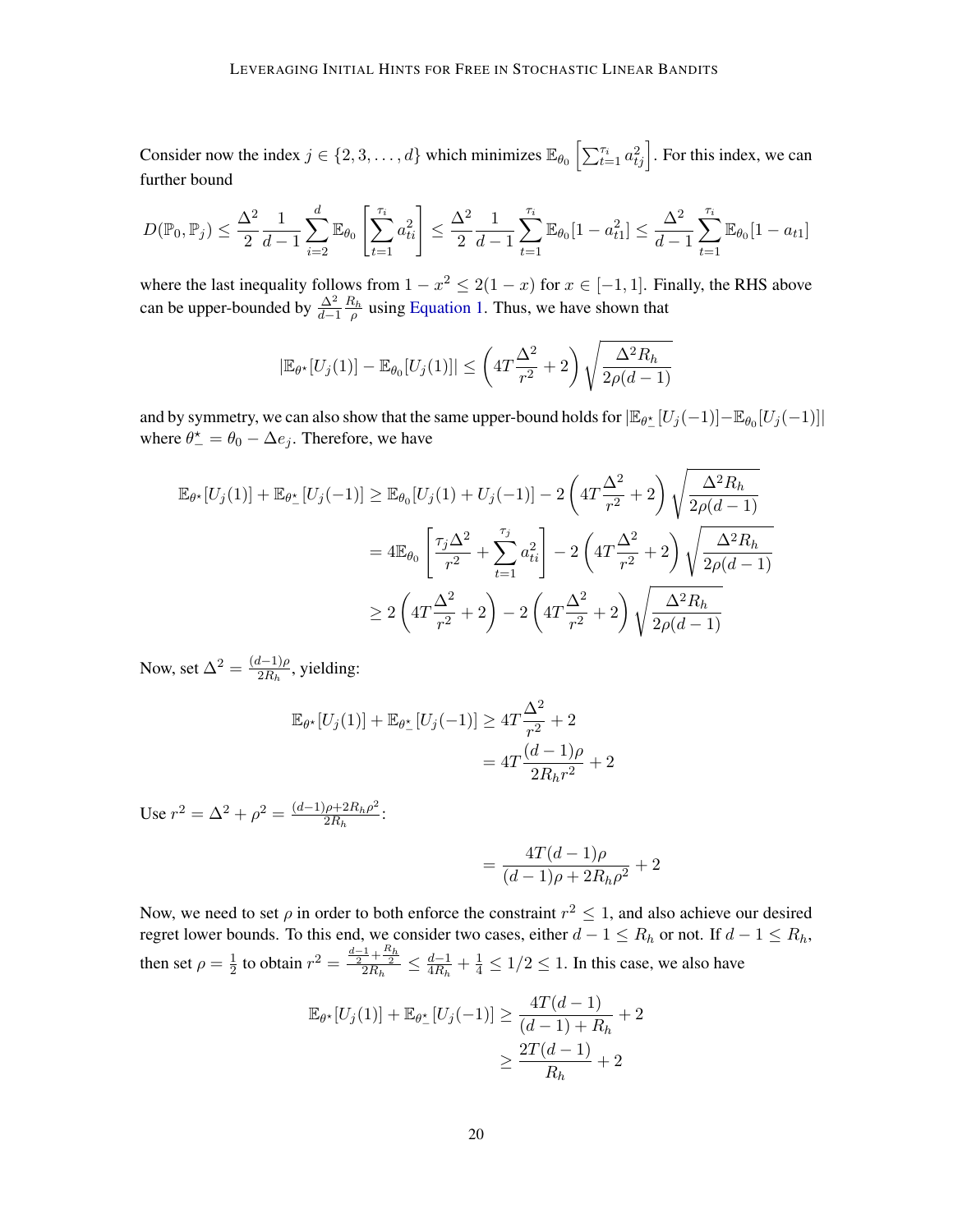This implies that at least one of  $\mathbb{E}_{\theta^*}[U_j(1)]$  or  $\mathbb{E}_{\theta^*}[U_j(-1)]$  is greater than  $\frac{T(d-1)}{R_h}+1$ . Thus by [Equation 3,](#page-18-0) there is some  $\theta^*$  such that

$$
\mathbb{E}[\text{Reg}^{\theta^{\star}}(T)] \ge \frac{r}{2} \left( \frac{T(d-1)}{R_h} + 1 \right)
$$

$$
\ge \frac{T(d-1)}{4R_h} + \frac{1}{4}
$$

where we have used  $r \ge \rho = 1/2$ .

Otherwise (if  $d-1 \ge R_h$ ), set  $\rho = \frac{R_h}{2(d-1)}$  to obtain  $r^2 = \frac{R_h}{2(d-1)}$  to obtain  $r^2 = \frac{R_h/2 + R_h^3/2(d-1)^2}{2R_h}$  $\frac{a_h/2(a-1)}{2R_h} \leq$  $\frac{1}{2} + \frac{R_h^2}{2(d-1)} \le 1$  again. Further, this also implies the upper bound  $r^2 \ge 1/4$ . Thus, we now have:

$$
\mathbb{E}_{\theta^*}[U_j(1)] + \mathbb{E}_{\theta^*}[U_j(-1)] \ge \frac{2TR_h}{R_h/2 + R_h^3/2(d-1)^2} + 2
$$
  
 
$$
\ge 2T + 2
$$

This implies that there is some  $\theta^*$  for which:

$$
\mathbb{E}[\text{Reg}^{\theta^{\star}}(T)] \geq \frac{r}{2}(T+1)
$$

$$
\geq \frac{T}{4} + \frac{1}{4}
$$

 $\overline{\phantom{a}}$ 

Putting both cases together provides the desired lower bound.

<span id="page-20-0"></span>**Lemma 16** Let  $\theta_0 \in \mathbb{R}^{d+1}$ ,  $T \in \mathbb{N}$  and  $\Delta \in (0, \sqrt{3/4})$ . Then for any algorithm, there is a linear *bandit instance with unit-ball action set* ( $A = \{a \in \mathbb{R}^{d+1} \colon \|a\|_2 \le 1\}$  ) and parameter  $\theta^{\star} \in \mathbb{R}^{d+1}$ with  $\|\theta^* - \theta_0\|_2 = \Delta$  *such that the expected regret after*  $T$  *rounds is at least* 

$$
\mathbb{E}[\operatorname{Reg}_{\theta^*}(T)] \ge \frac{T\Delta}{2\sqrt{1 + \frac{\|\theta_0\|^2}{\Delta^2}}} - \sqrt{d}\Delta \frac{\sqrt{\Delta^2 + \|\theta_0\|^2}}{8} \left(\frac{4T}{\frac{d\|\theta_0\|^2}{\Delta^2} + d} + 2\right) \sqrt{\frac{T}{\frac{d\|\theta_0\|^2}{\Delta^2} + d}} + 1 \quad (4)
$$

$$
\ge \frac{T\Delta^2}{2} - \frac{\sqrt{d}\Delta}{4} \left(\frac{32}{d}T\Delta^2 + 1\right)^{3/2} \tag{5}
$$

where the second form holds when  $\Delta \leq \sqrt{\frac{3}{4}}$  $\frac{3}{4}$  and  $\|\theta_0\| = 1/2$ .

**Proof** Let  $\bar{\Delta} = \frac{\Delta}{\sqrt{2}}$  $\frac{d}{d}$ . Without loss of generality, let  $\theta_0 = \theta e_1$  be axis-aligned where  $\theta = ||\theta_0||_2$ . We consider parameters  $\theta^* \in \{(\theta, \pm \bar{\Delta}, ..., \pm \bar{\Delta}) \in \mathbb{R}^{d+1}\}\$ . Since the action space is the unit ball, the our optimal action is

$$
a^* = \frac{\theta^*}{\|\theta^*\|} = \frac{\theta^*}{\sqrt{\theta^2 + \Delta^2}} = \frac{\theta^*}{r},
$$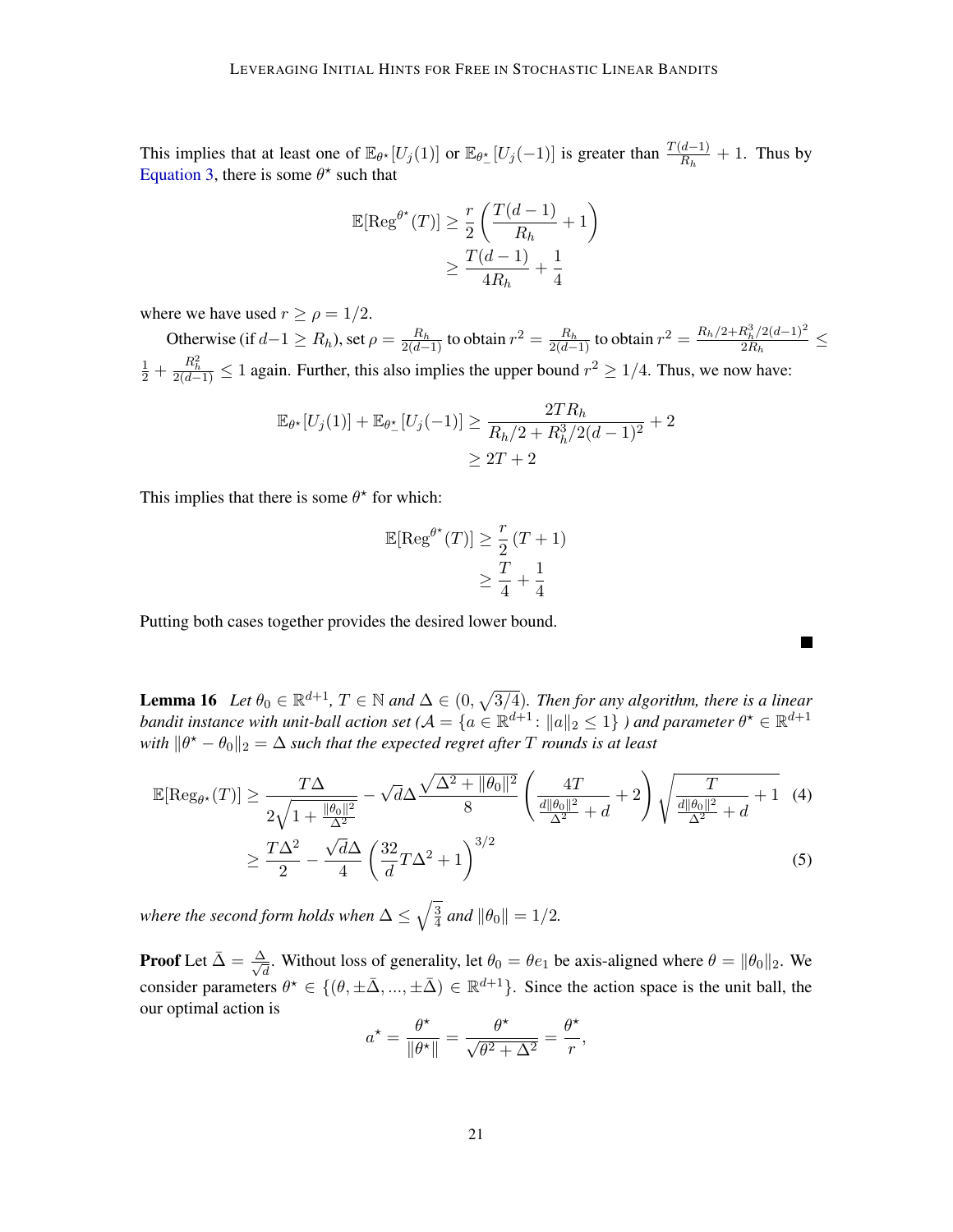where  $r =$ √  $\overline{\theta^2 + \Delta^2}$  is the norm of all considered optimal parameters. The expected regret after T rounds in bandit instance  $\theta^*$  is

<span id="page-21-0"></span>
$$
\mathbb{E}[\text{Reg}_{\theta^*}(T)] = \sum_{t=1}^T \mathbb{E} \left[ \langle a^* - a_t, \theta^* \rangle \right]
$$
  
= 
$$
\sum_{t=1}^T \theta \left( \frac{\theta}{r} - \mathbb{E}[a_{t1}] \right) + \sum_{t=1}^T \sum_{i=2}^{d+1} \bar{\Delta} \mathbb{E} \left( \frac{\bar{\Delta}}{r} - a_{ti} \cdot \text{sign}(\theta_i^*) \right)
$$
  
= 
$$
\sum_{t=1}^n \theta \left( \frac{\theta}{r} - \mathbb{E}[a_{t1}] \right) + \sum_{t=1}^T \sum_{i=2}^{d+1} \bar{\Delta} \mathbb{E} \left( \frac{\bar{\Delta}}{r} - b_{ti} \right)
$$
(6)

where  $b_{t1} = a_{t1}$  and  $b_{ti} = a_{ti} \cdot \text{sign}(\theta_i^*)$  for  $2 \le i \le d+1$ . Notice that

$$
\frac{r}{2\bar{\Delta}}\sum_{i=2}^{d+1}\left(\frac{\bar{\Delta}}{r}-b_{ti}\right)^2 = \sum_{i=2}^{d+1}\left[\frac{\bar{\Delta}}{2r}-b_{ti}+\frac{r}{2\bar{\Delta}}b_{ti}^2\right] \stackrel{(i)}{\leq} -\frac{\bar{\Delta}d}{2r}+\frac{r}{2\bar{\Delta}}(1-b_{t1}^2)+\sum_{i=2}^{d+1}\left[\frac{\bar{\Delta}}{r}-b_{ti}\right],
$$

where step (*i*) follows from  $1 \ge ||b_t||^2 = b_{t1}^2 + \sum_{i=2}^{d+1} b_{ti}^2$ . Now, denote  $X_t := \frac{\theta}{r} - b_{t1}$  and  $Y_t := -\frac{\bar{\Delta}d}{2r} + \frac{r}{2\bar{\Delta}}(1 - b_{t1}^2)$ . Then

$$
2Y_t = \frac{\bar{\Delta}d}{r} + \frac{r}{\bar{\Delta}} \left( 1 - \left( \frac{\theta}{r} - X_i \right)^2 \right) = \frac{\bar{\Delta}d}{r} + \frac{r}{\bar{\Delta}} \left( 1 - \frac{\theta^2}{r^2} + 2\frac{\theta}{r} X_t - X_t^2 \right)
$$

$$
= \underbrace{\frac{\bar{\Delta}d}{r} + \frac{r}{\bar{\Delta}} \left( 1 - \frac{\theta^2}{r^2} \right)}_{=0} + 2\frac{\theta}{\bar{\Delta}} X_t - \frac{r}{\bar{\Delta}} X_t^2 = 2\frac{\theta}{\bar{\Delta}} X_t - \frac{r}{\bar{\Delta}} X_t^2
$$

and thus  $Y_t = \frac{\theta}{\Delta} X_t - \frac{r}{2\Delta} X_t^2$ . Using these identities, we rewrite the regret in Eq. [\(6\)](#page-21-0) as

$$
\mathbb{E}[\text{Reg}_{\theta^*}(T)] \geq \sum_{t=1}^T \theta \mathbb{E}[X_t] + \sum_{t=1}^T \bar{\Delta} \mathbb{E} \left( \sum_{i=2}^{d+1} \frac{r}{2\bar{\Delta}} \left[ \frac{\bar{\Delta}}{r} - b_{ti} \right]^2 - Y_t \right)
$$
  
\n
$$
= \sum_{t=1}^T \theta \mathbb{E}[X_i] + \sum_{t=1}^T \mathbb{E} \left( \frac{r}{2} \sum_{i=2}^{d+1} \left[ \frac{\bar{\Delta}}{r} - b_{ti} \right]^2 - \theta X_t + \frac{r}{2} X_t^2 \right)
$$
  
\n
$$
= \frac{r}{2} \sum_{t=1}^T \mathbb{E} [X_t^2] + \sum_{i=2}^{d+1} \frac{r}{2} \mathbb{E} \left[ \sum_{t=1}^T \left( \frac{\bar{\Delta}}{r} - b_{ti} \right)^2 \right]
$$
  
\n
$$
\geq \sum_{i=2}^{d+1} \frac{r}{2} \mathbb{E} \left[ \sum_{t=1}^T \left( \frac{\bar{\Delta}}{r} - b_{ti} \right)^2 \right].
$$

We now follow the analysis of Theorem 24.2 by Lattimore and Szepesvári [\(2020\)](#page-14-1). Define  $\tau_i$  =  $T\wedge\min\{t\colon\sum_{s=1}^ta_{si}^2\geq T\bar\Delta^2/r^2\}$ , which is a stopping time and  $U_i(x)=\sum_{t=1}^{\tau_i}\left(\frac{\bar\Delta}{r}-a_{ti}x\right)^2$  for  $x \in \{-1, +1\}$ . Then we can lower-bound the expression above as

$$
\sum_{i=2}^{d+1} \frac{r}{2} \mathbb{E}\left[\sum_{t=1}^T \left(\frac{\bar{\Delta}}{r} - b_{ti}\right)^2\right] \ge \sum_{i=2}^{d+1} \frac{r}{2} \mathbb{E}\left[\sum_{t=1}^{\tau_i} \left(\frac{\bar{\Delta}}{r} - b_{ti}\right)^2\right] = \sum_{i=2}^{d+1} \frac{r}{2} \mathbb{E}\left[U_i(\text{sign }\theta_i^*)\right].
$$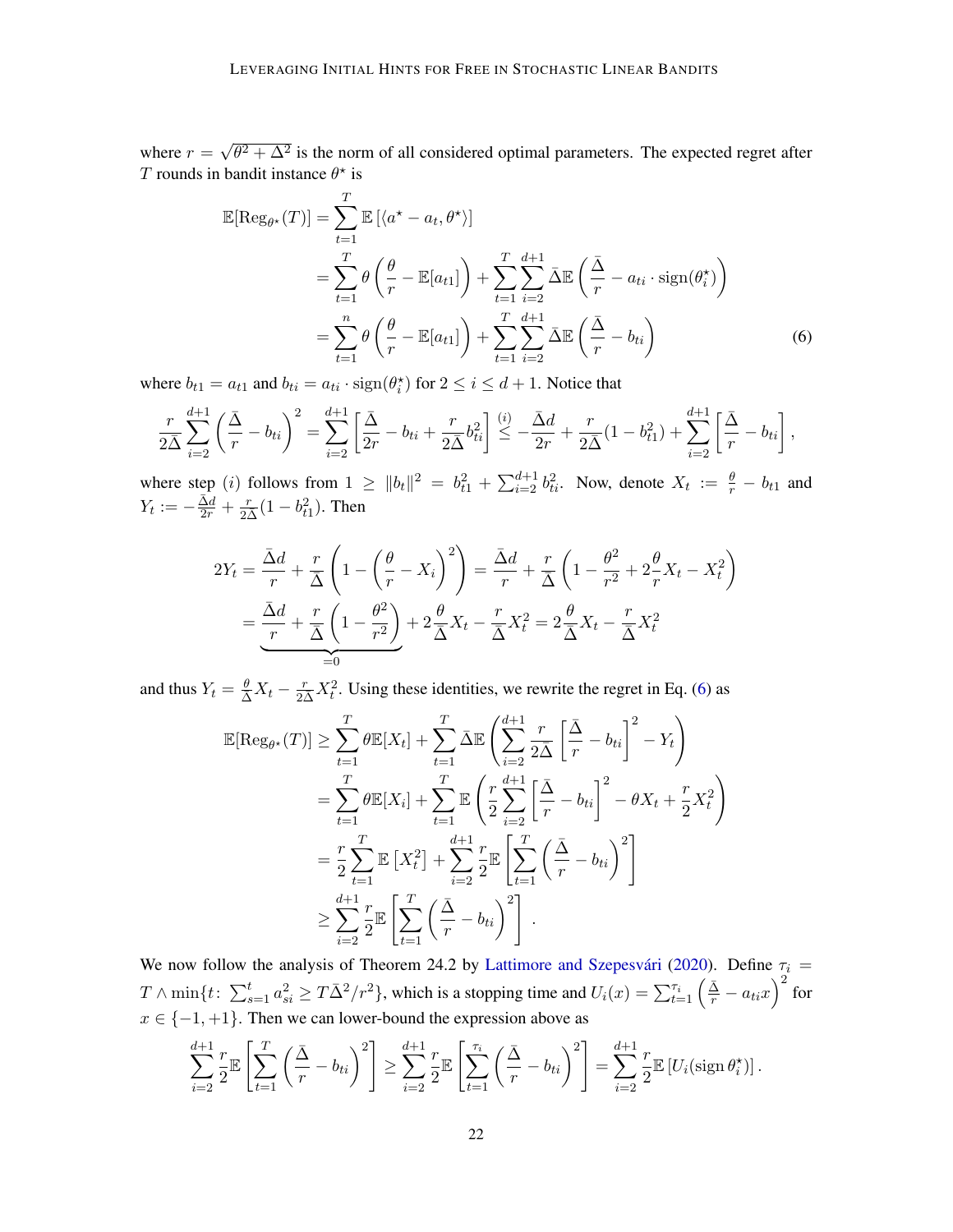Let  $\theta'$  an alternative to  $\theta^*$ . By Pinsker's inequality, we have

$$
\mathbb{E}_{\theta^{\star}}[U_i(1)] \geq \mathbb{E}_{\theta'}[U_i(1)] - \sqrt{\frac{1}{2}D(\mathbb{P}^{\star}, \mathbb{P}')} \sup U_i(1) \geq \mathbb{E}_{\theta'}[U_i(1)] - \left(4T\frac{\bar{\Delta}^2}{r^2} + 2\right)\sqrt{\frac{1}{2}D(\mathbb{P}^{\star}, \mathbb{P}')}.
$$

where the second inequality follows from the following bound on  $U_i(1)$ 

$$
U_i(1) = \sum_{t=1}^{\tau_i} \left(\frac{\bar{\Delta}}{r} - a_{ti}\right)^2 \leq 2\tau_i \frac{\bar{\Delta}^2}{r^2} + 2\sum_{t=1}^{\tau_i} a_{ti}^2 \leq 4T \frac{\bar{\Delta}^2}{r^2} + 2.
$$

We bound  $D(\mathbb{P}^\star, \mathbb{P}') \leq \mathbb{E}_{\theta^\star}[T_i(\tau_i)] D(\mathbb{P}_i^\star, \mathbb{P}_i') \leq \frac{\bar{\Delta}^2}{2}$  $\frac{\bar{\Delta}^2}{2} \mathbb{E}_{\theta^{\star}}\left[\sum_{t=1}^{\tau_i} a_{ti}^2\right] \leq \frac{\bar{\Delta}^2}{2}$  $\frac{\bar{\Delta}^2}{2} \left( \frac{T \bar{\Delta}^2}{r^2} \right)$  $\frac{\overline{\Delta}^2}{r^2} + 1$ . Then we have

$$
\mathbb{E}_{\theta^*}[U_i(1)] + \mathbb{E}_{\theta'}[U_i(-1)] \ge \mathbb{E}_{\theta'}[U_i(1) + U_i(-1)] - \frac{\bar{\Delta}}{2} \left(4T\frac{\bar{\Delta}^2}{r^2} + 2\right) \sqrt{\frac{T\bar{\Delta}^2}{r^2} + 1}
$$
  
\n
$$
= 2\mathbb{E}_{\theta'} \left[\frac{\tau_i \bar{\Delta}^2}{r^2} + \sum_{t=1}^{\tau_i} a_{ti}^2\right] - \frac{\bar{\Delta}}{2} \left(4T\frac{\bar{\Delta}^2}{r^2} + 2\right) \sqrt{\frac{T\bar{\Delta}^2}{r^2} + 1}
$$
  
\n
$$
\ge 2T\frac{\bar{\Delta}^2}{r^2} - \frac{\bar{\Delta}}{2} \left(4T\frac{\bar{\Delta}^2}{r^2} + 2\right) \sqrt{\frac{T\bar{\Delta}^2}{r^2} + 1} =: G.
$$

We denote by  $G = 2T \frac{\bar{\Delta}^2}{r^2}$  $\frac{\bar{\Delta}^2}{r^2} - \frac{\bar{\Delta}}{2}$  $\frac{\bar \Delta}{2}\left(4T\frac{\bar \Delta^2}{r^2}\right)$  $\frac{\bar{\Delta}^2}{r^2}+2\Big)\,\sqrt{\frac{T\bar{\Delta}^2}{r^2}}$  $\frac{\Delta^2}{r^2}$  + 1. Then by the randomization hammer:

$$
\sum_{\theta' \in \{\pm \bar{\Delta}\}^d} \mathbb{E}[\text{Reg}_{\theta'}(T)] \geq \frac{r}{2} \sum_{\theta' \in \{\pm \bar{\Delta}\}^d} \sum_{i=2}^{d+1} \mathbb{E}_{\theta'} \left[ U_i(\text{sign}\,\theta'_i) \right]
$$
  

$$
= \frac{r}{2} \sum_{i=2}^{d+1} \sum_{\theta'_{-i} \in \{\pm \bar{\Delta}\}^{d-1}} \sum_{\theta'_i \in \{\pm \bar{\Delta}\}^d} \mathbb{E}_{\theta'} \left[ U_i(\text{sign}\,\theta'_i) \right]
$$
  

$$
\geq \frac{r}{2} \sum_{i=2}^{d+1} \sum_{\theta'_{-i} \in \{\pm \bar{\Delta}\}^{d-1}} G = 2^d \frac{Grd}{4}.
$$

Since the average regret over all  $\theta'$  is at least  $Grd/4$ , there is at least one  $\theta^*$  such that

$$
\mathbb{E}[\text{Reg}_{\theta^*}(T)] \ge \frac{Grd}{4} = \frac{Td\bar{\Delta}^2}{2r} - \frac{rd\bar{\Delta}}{8} \left( 4T \frac{\bar{\Delta}^2}{r^2} + 2 \right) \sqrt{\frac{T\bar{\Delta}^2}{r^2} + 1} \tag{7}
$$

$$
=\frac{T\Delta^2}{2r} - \frac{r\sqrt{d}\Delta}{8} \left(4T\frac{\Delta^2}{dr^2} + 2\right) \sqrt{\frac{T\Delta^2}{dr^2} + 1}
$$
(8)

$$
\geq \frac{T\Delta^2}{2r} - \frac{r\sqrt{d}\Delta}{4} \left( 2T \frac{\Delta^2}{dr^2} + 1 \right)^{3/2} . \tag{9}
$$

Assume now that  $0 \leq \Delta \leq \sqrt{\frac{3}{4}}$  $\frac{3}{4}$ . Then  $r \in [0.25, 1]$  and the lower-bound above simplifies to √

$$
\mathbb{E}[\text{Reg}_{\theta^*}(T)] \ge \frac{T\Delta^2}{2} - \frac{\sqrt{d}\Delta}{4} \left(\frac{32}{d}T\Delta^2 + 1\right)^{3/2}.\tag{10}
$$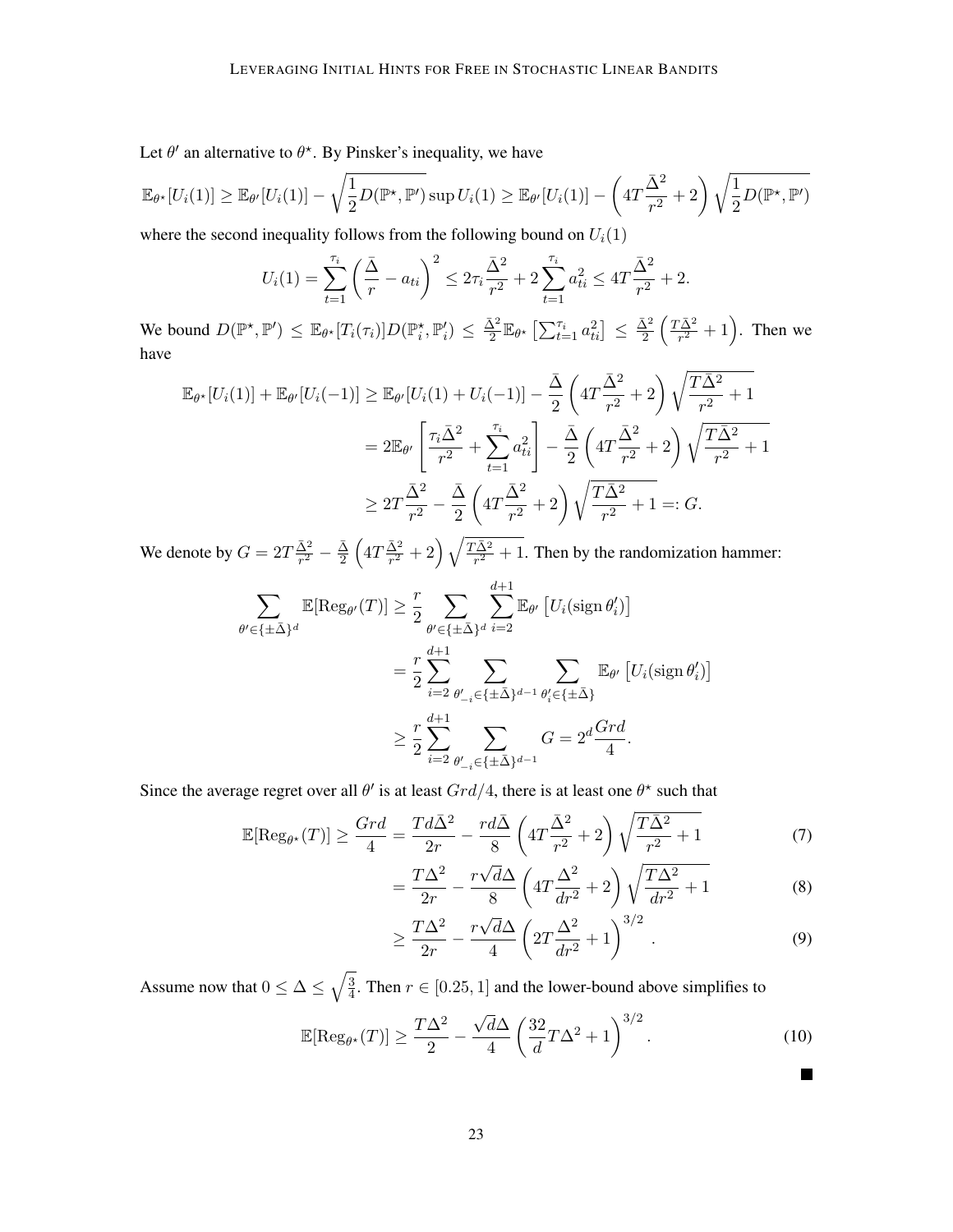**Theorem 2** Let  $T \ge \min(d^2/2^8, 2^6)$  and  $\Delta^2 = \frac{d}{2^8}$ .  $\frac{d}{2^8\sqrt{T}}$ *. For any hint*  $h \in \mathbb{R}^{d+1}$  *with*  $||h|| = 1$  *and* any algorithm, there is a linear bandit instance with parameter  $\theta^{\star} \in \mathbb{R}^{d+1}$  satisfying  $\|\theta^{\star} - \frac{h}{2}\|$  $\frac{h}{2}$   $\parallel \ \leq \Delta$ with optimal action  $a^* = \frac{\theta^*}{\|a^*\|}$  $\frac{\theta^{\star}}{\|\theta^{\star}\|}$  satisfying  $\|a^{\star} - h\| \leq 4\Delta$  and  $r(a^{\star}, h) = \langle \theta^{\star}, a^{\star} - h \rangle \leq 972\Delta^2 \leq$  $O(d/\sqrt{T})$  such that

$$
\mathbb{E}[\text{Reg}^{\theta^{\star}}(T)] \ge \frac{d\sqrt{T}}{512}
$$

**Proof** Notice that our assumptions on  $\Delta$ , T and h imply  $||h/2|| = 1/2$  and  $\Delta \le \frac{1}{4} \le \sqrt{\frac{3}{4}}$  $\frac{3}{4}$ . Thus, by [Lemma 16,](#page-20-0) there is some  $\theta^*$  satisfying  $\|\theta^* - \frac{h}{2}\|$  $\frac{h}{2} \| \leq \Delta$  and  $\langle \theta^{\star}, a^{\star} - h \rangle \leq \Delta^2$  such that

$$
\mathbb{E}[\text{Reg}_{\theta^*}(T)] \ge \frac{T\Delta^2}{2} - \frac{\sqrt{d}\Delta}{4} \left(\frac{32}{d}T\Delta^2 + 1\right)^{3/2}
$$

$$
\ge \frac{T\Delta^2}{2} - \frac{\sqrt{d}\Delta}{4} \left(\frac{\sqrt{T}}{8} + 1\right)^{3/2}
$$

use  $T \geq 2^6$ :

$$
\geq \frac{d\sqrt{T}}{256} - \frac{d}{64T^{1/4}} \left(\frac{\sqrt{T}}{4}\right)^{3/2}
$$

$$
= \frac{d\sqrt{T}}{512}
$$

Furthermore, notice that  $1/2 - \Delta = ||h/2|| - \Delta \le ||\theta^*|| \le ||h/2|| + \Delta = 1/2 + \Delta$ . Now, since  $f(x) = 1/x$  is convex for positive x, we have:

$$
\frac{1}{1/2+\Delta} \geq 2-\Delta
$$

Further, by our conditions on  $T$ ,  $\Delta \leq 1/4$ . Thus  $|f'(x)| \leq 2$  for  $x \in [1/2 - \Delta, 1/2 + \Delta]$  so that:

$$
\frac{1}{1/2-\Delta}\leq 2-2\Delta
$$

Putting all this together:

$$
\left\|\frac{\theta^{\star}}{\|\theta^{\star}\|} - h\right\| \leq \|h - 2\theta^{\star}\| + \|\theta^{\star}\| \left|2 - \frac{1}{\|\theta^{\star}\|}\right|
$$
  

$$
\leq 4\Delta
$$

Finally, we need to bound  $\langle \theta^*, a^* - h \rangle$ . To this end, observe that  $||h - 2\theta^*|| \le 2\Delta$ . Then, since  $\Delta \leq 1/4$  and  $||h|| = 1$ , we must have  $\langle \theta^*, h \rangle \geq 2||\theta^*||^2 - 2\Delta ||\theta^*|| \geq -||\theta^*||/2$ . Therefore, by [Lemma 4,](#page-6-3) we have

$$
\langle \theta^\star, a^\star - h \rangle \le 3 \frac{\|P_h^{\perp} \theta^\star\|^2}{\|\theta^\star\|}
$$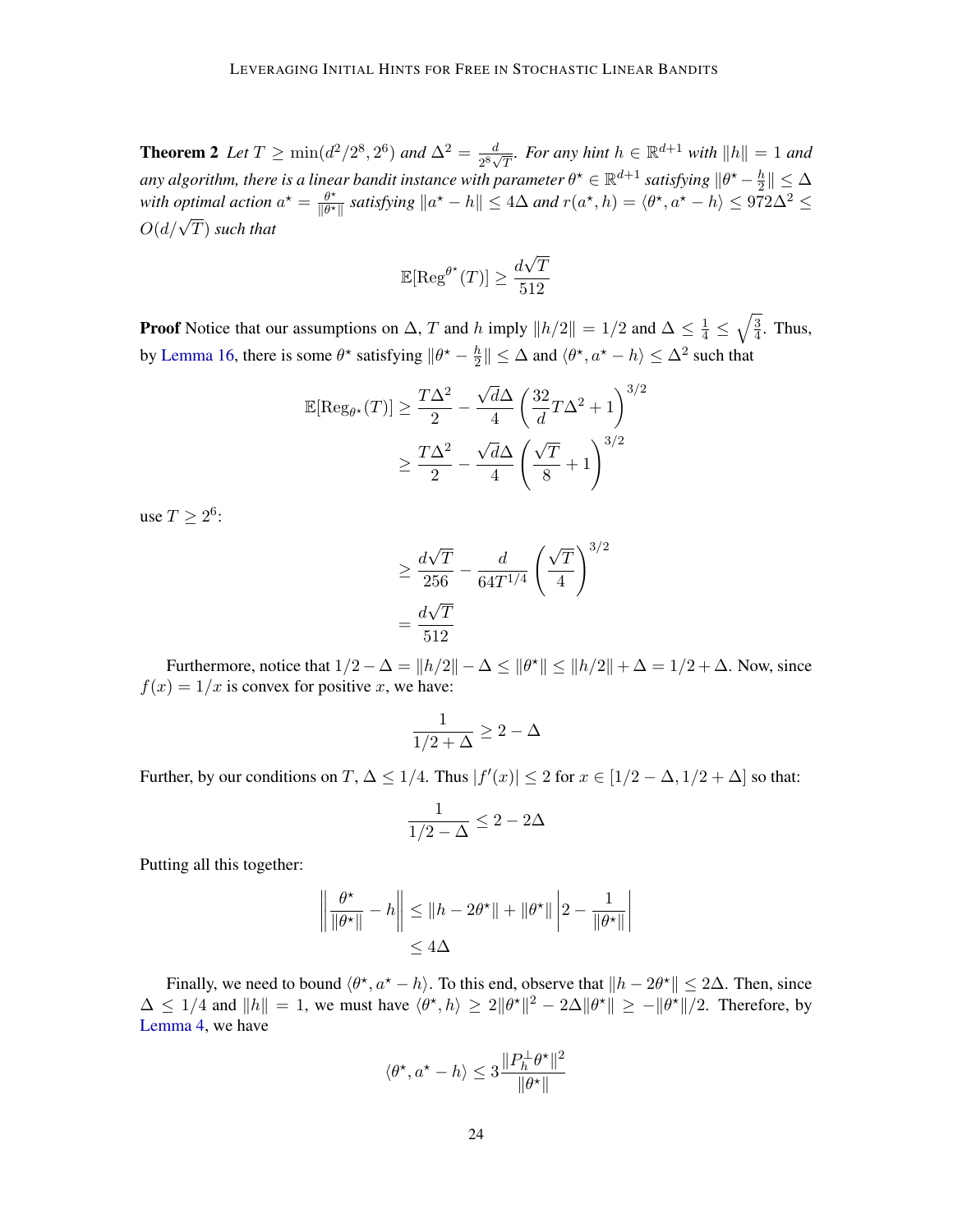Now, let us define  $\epsilon = h - 2\theta^*$ . Notice that  $\|\epsilon\| \leq 2\Delta \leq 1/2$ . Observe that

$$
P_h^{\perp} \theta^* = \theta^* - \frac{\langle h, \theta^* \rangle h}{\|h\|^2}
$$
  
=  $\theta^* - 2\langle h, \theta^* \rangle \theta^* - \langle h, \theta^* \rangle \epsilon$   
=  $\theta^* - 4\|\theta^*\|^2 \theta^* - (\langle h, \theta^* \rangle + 2\|\theta^*\|^2)\epsilon$ 

Now, we have  $(1/2 - \Delta)^2 \le ||\theta^*||^2 \le (1/2 + \Delta)^2$ . Since  $\Delta \le 1/4$ , this yields  $1/4 - \Delta \le ||\theta^*|| \le$  $1/4 + \frac{3}{2}\Delta$  so that

$$
\|P_h^\perp \theta^\star\| \leq 9\Delta
$$

Thus overall we obtain  $\langle \theta^*, a^* - h \rangle \le 972\Delta^2$ 

## <span id="page-24-0"></span>Appendix B. Proof of Regret Upper Bounds

**Lemma 17** Let  $a \in \mathbb{R}^d$  be any action with  $||a|| = 1$  and  $\langle a, \theta^* \rangle \ge -||\theta^*||/2$ . Then the instanta*neous regret of this action is bounded as*

$$
\frac{1}{2} \frac{\|P_a^{\perp} \theta^{\star}\|^2}{\|\theta^{\star}\|} \leq \langle a^{\star} - a, \theta^{\star} \rangle \leq 3 \frac{\|P_a^{\perp} \theta^{\star}\|^2}{\|\theta^{\star}\|}
$$

**Proof** Note that  $P_{\theta^*}a = \frac{\langle a, \theta^* \rangle \theta^*}{\|\theta^*\|^2}$  $\frac{\partial u}{\partial t} \frac{\partial u}{\partial t} \frac{\partial u}{\partial t}$ .

$$
\langle a^* - a, \theta^* \rangle = \left\langle \frac{\theta^*}{\|\theta^*\|} - a, \theta^* \right\rangle = \left\langle \frac{\theta^*}{\|\theta^*\|} - \frac{\langle a, \theta^* \rangle \theta^*}{\|\theta^*\|} \right\rangle = \|\theta^*\| \left\langle \frac{\theta^*}{\|\theta^*\|^2} - \frac{\langle a, \theta^* \rangle \theta^*}{\|\theta^*\|^2} \right\rangle
$$
  
=  $\|\theta^*\| \left(1 - \frac{\langle a, \theta^* \rangle}{\|\theta^*\|}\right)$ 

Now, use  $\frac{\langle a, \theta^* \rangle}{\|\theta^*\|} \in [-1/2, 1]$  and the observation  $1 - x \leq 3(1 - |x|)$  for  $x \in [-1/2, 1]$ :

$$
\leq 3\|\theta^*\| \left(1 - \frac{|\langle a, \theta^*\rangle|}{\|\theta^*\|}\right) = 3\|\theta^*\| \left(1 - \|P_{\theta^*}a\|\right) = 3\|\theta^*\| \left(1 - \sqrt{1 - \|P_{\theta^*}^{\perp}a\|^2}\right)
$$

now, since 1 −  $1-x \leq x$  for  $x \in [0,1]$ 

$$
\leq 3 \|\theta^*\| \|P_{\theta^*}^{\perp}a\|^2 = 3 \frac{\|P_a^{\perp} \theta^*\|}{\|\theta^*\|}.
$$

Conversely, since  $1 - x \ge 1 - |x|$  and  $\frac{x}{2} \le 1 -$ √  $\overline{1-x}$ , we also have

$$
\langle a^* - a, \theta^* \rangle = \|\theta^*\| \left( 1 - \frac{\langle a, \theta^* \rangle}{\|\theta^*\|} \right) \ge \|\theta^*\| \left( 1 - \frac{|\langle a, \theta^* \rangle|}{\|\theta^*\|} \right) \ge \frac{1}{2} \|\theta^*\| \left( \|P_{\theta^*}^{\perp}a\|^2 \right) .
$$

Finally use the identity  $||P_{\theta^{\star}}^{\perp}a|| ||\theta_{\star}|| = ||P_a^{\perp}\theta^{\star}|| ||a||.$ 

Ξ

۰

.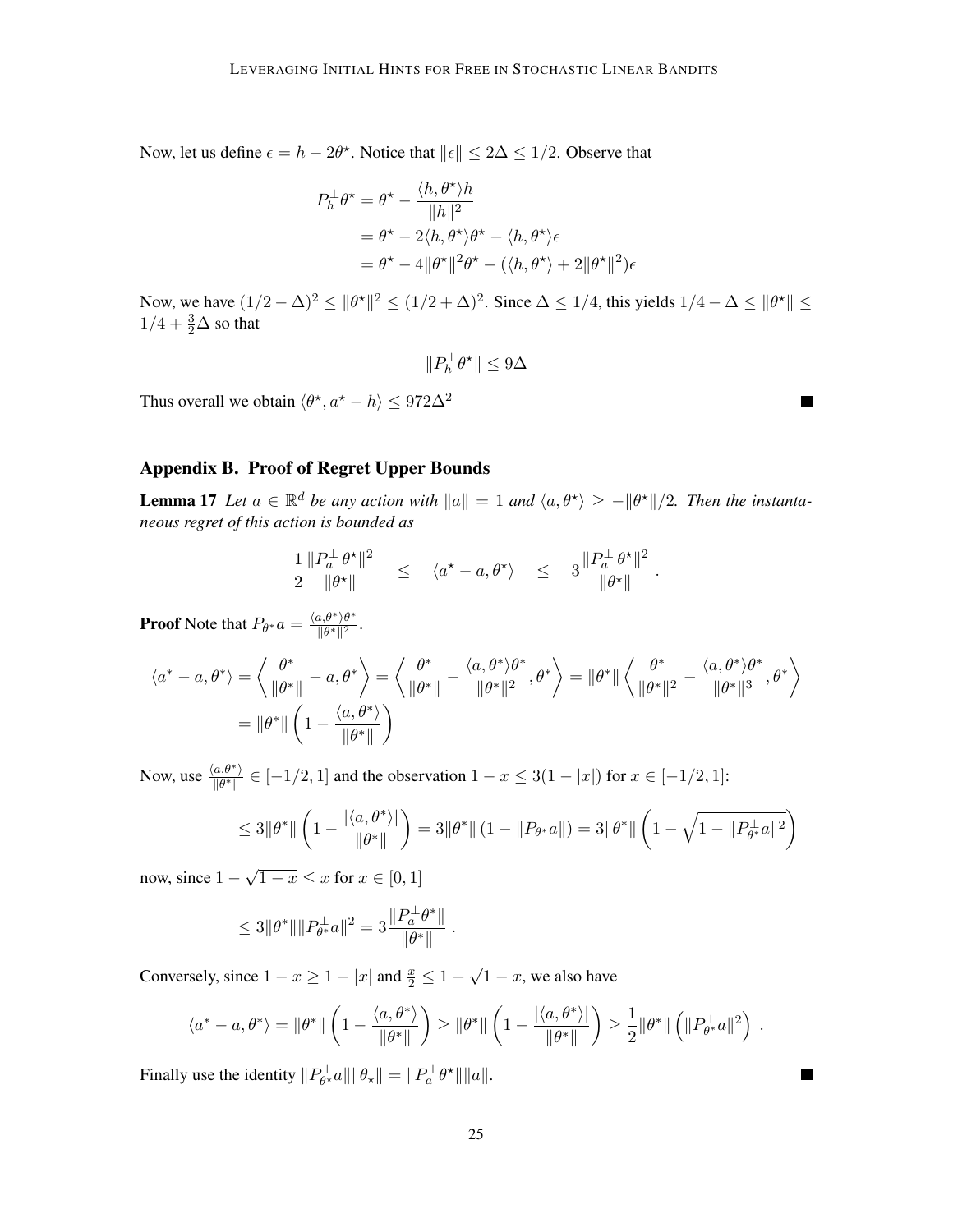**Proof** [Proof of [Lemma 6\]](#page-7-2) We can write the regret of  $a$  with respect to  $h$  as

$$
\langle h-a, \theta^{\star} \rangle = \langle h - \frac{h+p}{\sqrt{1+\|p\|^2}}, \theta^{\star} \rangle = \left(1 - \frac{1}{\sqrt{1+\|p\|^2}}\right) \langle h, \theta^{\star} \rangle + \frac{1}{\sqrt{1+\|p\|^2}} \langle p, \theta^{\star} \rangle
$$

Since  $\langle h, \theta^* \rangle \le ||h|| ||\theta^*|| = ||\theta^*||$  and for any  $y \in (0, 1)$  we have  $1 - \frac{1}{\sqrt{15}}$  $\frac{1}{1+y} \leq y \Leftrightarrow (1-y)\sqrt{1+y} \leq$  $1 \Leftrightarrow (1 - y^2)(1 - y) \leq 1$ , we can upper-bound this by

$$
\leq ||p||^2 ||\theta^{\star}|| + |\langle p, \theta^{\star} \rangle| \leq ||p||^2 ||\theta^{\star}|| + |\langle p, P_h^{\perp} \theta^{\star} \rangle|
$$

where the final inequality holds because  $\langle p, h \rangle = 0$ .

Furthermore, if  $p \sim \mathcal{N}(0, \frac{1}{d})$  $\frac{1}{d}I$ ), then we see that with probability at least  $1 - \delta$ ,  $||p||^2 \le$  $O(\log(1/\delta))$  and since  $\langle p, P_h^{\perp} a^* \rangle \sim N(0, \frac{\|P_h^{\perp} a^* \|^2}{d})$  $\frac{d}{d}$ ), we have that with probability at least  $1 - \delta$ ,

$$
|\langle p, P_h^{\perp}a^{\star}\rangle|\leq \frac{\|P_h^{\perp}a^{\star}\|\sqrt{\log(1/\delta)}}{\sqrt{d}}
$$

Therefore, we conclude that with probability at least  $1 - \delta$ , our instantaneous regret bound follows by scaling down p by  $\Delta$  and applying the same argument in the projected  $d-1$  dimension subspace given by the projection  $P_h^{\perp} = \mathbf{I} - hh^{\top}$ . Note that we may rewrite  $||P_h^{\perp}a^{\star}|| = ||P_h^{\perp}\theta^{\star}||/||\theta^{\star}||$ to get our final theorem.

**Proof** [Proof of [Lemma 7\]](#page-7-0) Since  $\langle h, \frac{\theta^*}{\| \theta^*} \rangle$  $\frac{\theta^*}{\|\theta^*\|}$  > -1/4 and  $\|p\| < 1/8$ , we have  $\langle a, \frac{\theta^*}{\|\theta^*\|} \rangle$  $\frac{\theta^{\star}}{\|\theta^{\star}\|} \rangle \geq -1/2.$ Therefore, we can apply [Lemma 4](#page-6-3) and bound the instantaneous regret of  $a$  as

 $\overline{\phantom{a}}$ 

$$
\langle a^* - a, \theta^* \rangle \leq 3 \|\theta^*\| \|P_{\theta^*}^{\perp}a\|^2 = 3 \|\theta^*\| (1 - \|P_{\theta^*}a\|^2).
$$

To complete the proof, it suffices to show that  $||P_{\theta^*}a||^2 \geq 1 - 4 \frac{||P_h^{\perp}\theta^*||^2}{||\theta^*||}$  $\frac{\partial^2 h}{\partial |b^*||^2} - ||p||^2$  which we do in the following. To simplify notation let  $\theta^* = \alpha h + v$  where  $\alpha \in \mathbb{R}$  and  $v = P_h^{\perp} \theta^* \in \mathbb{R}^d$  with  $\langle v, h \rangle = 0$ . Then bound

$$
||P_{\theta^{\star}}a||^{2} = \left\langle \frac{\theta^{\star}}{||\theta^{\star}||}, a \right\rangle^{2} = \frac{1}{\alpha^{2} + ||v||^{2}} \langle \alpha h + v, a \rangle^{2}
$$
  
\n
$$
\geq \frac{\alpha^{2}}{\alpha^{2} + ||v||^{2}} \langle h, a \rangle^{2} - \frac{2}{\alpha^{2} + ||v||^{2}} |\alpha \langle v, a \rangle| + \frac{1}{\alpha^{2} + ||v||^{2}} \langle v, a \rangle^{2}
$$
  
\n
$$
\geq (1 - \frac{||v||^{2}}{\alpha^{2} + ||v||^{2}}) \langle h, a \rangle^{2} - \frac{2|\alpha|}{\alpha^{2} + ||v||^{2}} |\langle v, p \rangle|
$$
  
\n
$$
\geq \left(1 - \frac{||v||^{2}}{||\theta^{\star}||^{2}}\right) \frac{1}{1 + ||p||^{2}} - \frac{2|\alpha|| ||p|| ||v||}{||\theta^{\star}||^{2}}
$$

using  $\frac{1}{1+x} \leq 1 - x/2$  for  $x \in [0,1]$ :

$$
\geq 1 - \frac{\|v\|^2}{\|\theta^{\star}\|^2} - \frac{\|p\|^2}{2} - \frac{2|\alpha|\|p\|\|v\|}{\|\theta^{\star}\|^2}
$$

$$
\geq 1 - \frac{\|v\|^2}{\|\theta^{\star}\|^2} - \frac{\|p\|^2}{2} - \frac{2\|p\|\|v\|}{\|\theta^{\star}\|}
$$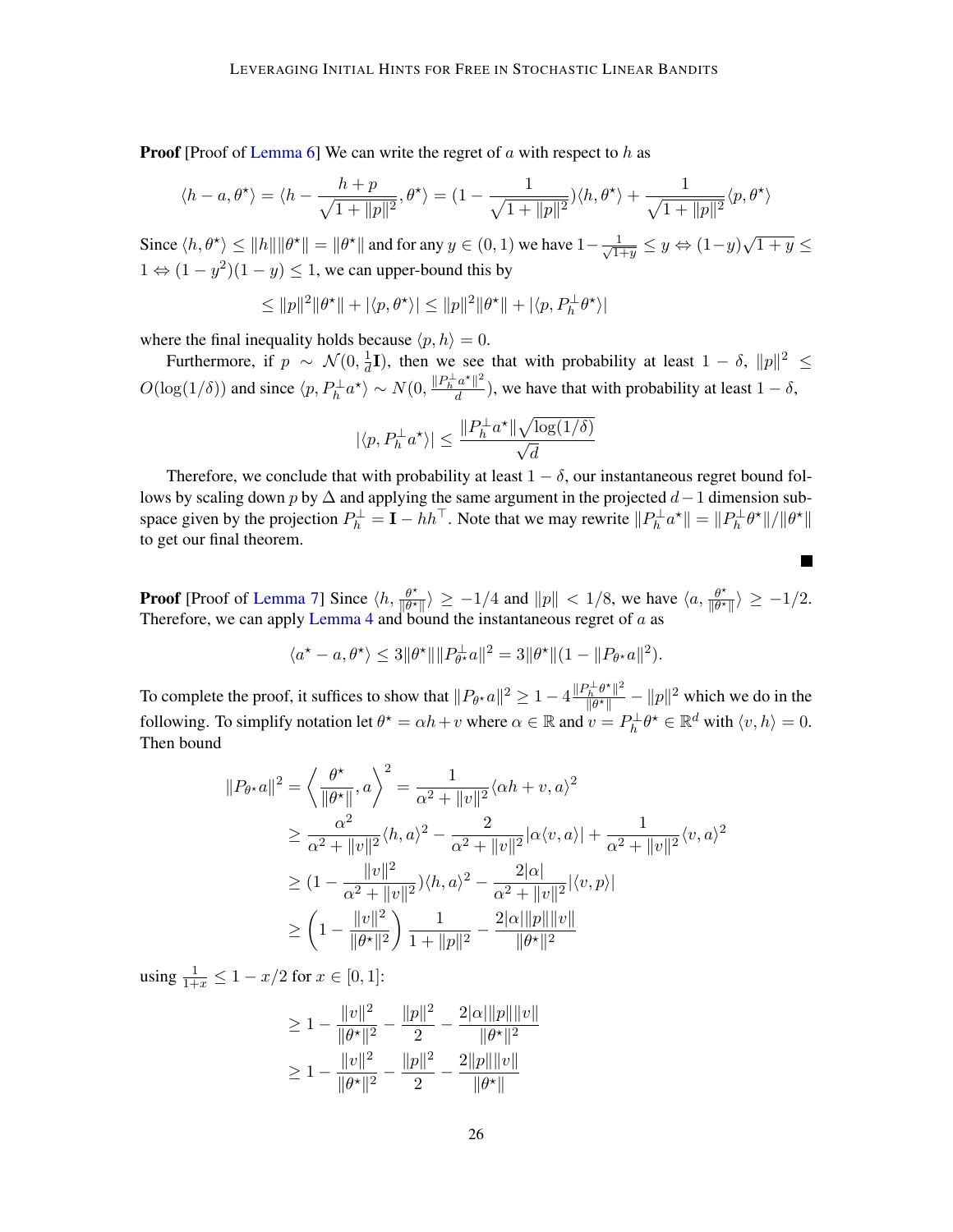applying young inequality  $2xy \leq \frac{x^2}{\lambda} + \lambda y^2$  with  $\lambda = 2$ 

$$
\geq 1 - 4 \frac{\|v\|^2}{\|\theta^\star\|^2} - \|p\|^2
$$

**Lemma 18** *With probability at least* 0.7, *[Algorithm 2](#page-8-0)* (ESTIMATENORM $(h, \Delta)$ ) returns r, a constant- $\textit{factor approximation to } \|P_h^{\perp}\theta^{\star}\|, \textit{i.e.,}~0.06\|P_h^{\perp}\theta^{\star}\| \leq r \leq 5\|P_h^{\perp}\theta^{\star}\|, \textit{after}~\widetilde{O}\left(\frac{d(1+\Delta^2+\|h\|^2)}{\Delta^2\|P_h^{\perp}\theta^{\star}\|^2}\right)$  $\frac{(1+\Delta^2+\|h\|^2)}{\Delta^2\|P_h^\perp\theta^\star\|^2}$  calls *to its* PLAYANDUPDATE *procedure and also satisfies*  $||p|| < 3\Delta$ *.* 

Proof We first show correctness and then bound the number of calls before the a value is returned.

**Correctness** We first compute the expectation of the sample averages  $\bar{y}_n$ ,  $\bar{z}_n$  and  $\bar{x}_n$  for all n, assuming  $p$  to be fixed,

$$
\mathbf{E}[\bar{y}_n] = \mathbf{E}[y_i] = \langle \theta^{\star}, h \rangle,
$$
  
\n
$$
\mathbf{E}[\bar{z}_n] = \mathbf{E}[z_i] \left\langle \theta^{\star}, \frac{h+p}{\sqrt{\|h\|^2 + \|p\|^2}} \right\rangle = \frac{\langle \theta^{\star}, h \rangle + \langle \theta^{\star}, p \rangle}{\sqrt{\|h\|^2 + \|p\|^2}},
$$
  
\n
$$
\mathbf{E}[\bar{x}_n] = \mathbf{E}[\bar{z}_n] \sqrt{\|h\|^2 + \|p\|^2} - \mathbf{E}[\bar{y}_n] = \langle \theta^{\star}, p \rangle.
$$

We can write  $\bar{x}_n$  as an average of  $x_i = \sqrt{||h||^2 + ||p||^2} z_i - y_i$ . Since  $z_i$  and  $y_i$  are each 1-sub-Gaussian random variables,  $x_i$  is  $\sqrt{1 + ||h||^2 + ||p||^2}$ -sub-Gaussian (each after being centered). We can now apply an anytime-version of the standard Hoeffding concentration argument (see [Lemma 22\)](#page-36-1) to get that with probability at least 0.9 for all  $n \in \mathbb{N}$ 

<span id="page-26-0"></span>
$$
|\langle \theta^*, p \rangle - \bar{x}_n| \le \sqrt{\frac{3(1 + ||h||^2 + ||p||^2) \ln(40 \ln(2n))}{n}} =: b_n.
$$
 (11)

The algorithm returns a value if and only if the magnitude of the empirical average is at least twice the confidence width, i.e.,  $|\bar{x}_n| \geq 2b_n$ . Using this condition and [Equation 11,](#page-26-0) we have

$$
\frac{|\bar{x}_n|}{2} = |\bar{x}_n| - \frac{1}{2} |\bar{x}_n| \le |\bar{x}_n| - b_n \le |\langle \theta^*, p \rangle| \le |\bar{x}_n| + b_n \le |\bar{x}_n| + \frac{1}{2} |\bar{x}_n| = \frac{3|\bar{x}_n|}{2},\qquad(12)
$$

that is,  $\|\bar{x}_n\|$  is a constant factor approximation of  $|\langle \theta^*, p \rangle|$ . We now argue using the distribution of p that  $|\langle \theta^*, p \rangle|$  is a constant factor approximation of  $||P_h^{\perp} \theta^*|| \frac{\Delta}{\sqrt{d}}$  $\frac{\Delta}{d'}$ . This holds because  $\frac{1}{\Delta}p$  is a d'-dimensional isotropic Gaussian random variable (in  $\mathbb{R}^d$  when  $h = 0$  and the  $d - 1$ -dimensional orthogonal complement of h when  $h \neq 0$ ). We can therefore show that  $\frac{\langle \theta^*, p \rangle^2}{\Lambda^2 ||p||_{\theta^*}}$  $\frac{\langle \theta^*, p \rangle^2}{\Delta^2 \| P_h^{\perp} \theta^* \|^2}$  follows a  $\chi_1^2$  for which we can bound its tail probabilities (see [Lemma 21\)](#page-35-1) to get that

<span id="page-26-2"></span><span id="page-26-1"></span>
$$
0.1 \frac{\Delta ||P_h^{\perp} \theta^{\star}||}{\sqrt{d'}} \le |\langle \theta^{\star}, p \rangle| \le 2.33 \frac{\Delta ||P_h^{\perp} \theta^{\star}||}{\sqrt{d'}} \tag{13}
$$

holds with probability at least 0.9. Combining [Equation 12](#page-26-1) and [Equation 13,](#page-26-2) we get the desired constant-factor approximation of the return value

$$
|x_n| \frac{\sqrt{d-1}}{\Delta} \in \left[ 0.06 \| P_h^{\perp} \theta^{\star} \|, 5 \| P_h^{\perp} \theta^{\star} \| \right] \,. \tag{14}
$$

Note that this result holds with probability at least 0.8, by taking a union bound over the events of [Equation 11](#page-26-0) and [Equation 13.](#page-26-2)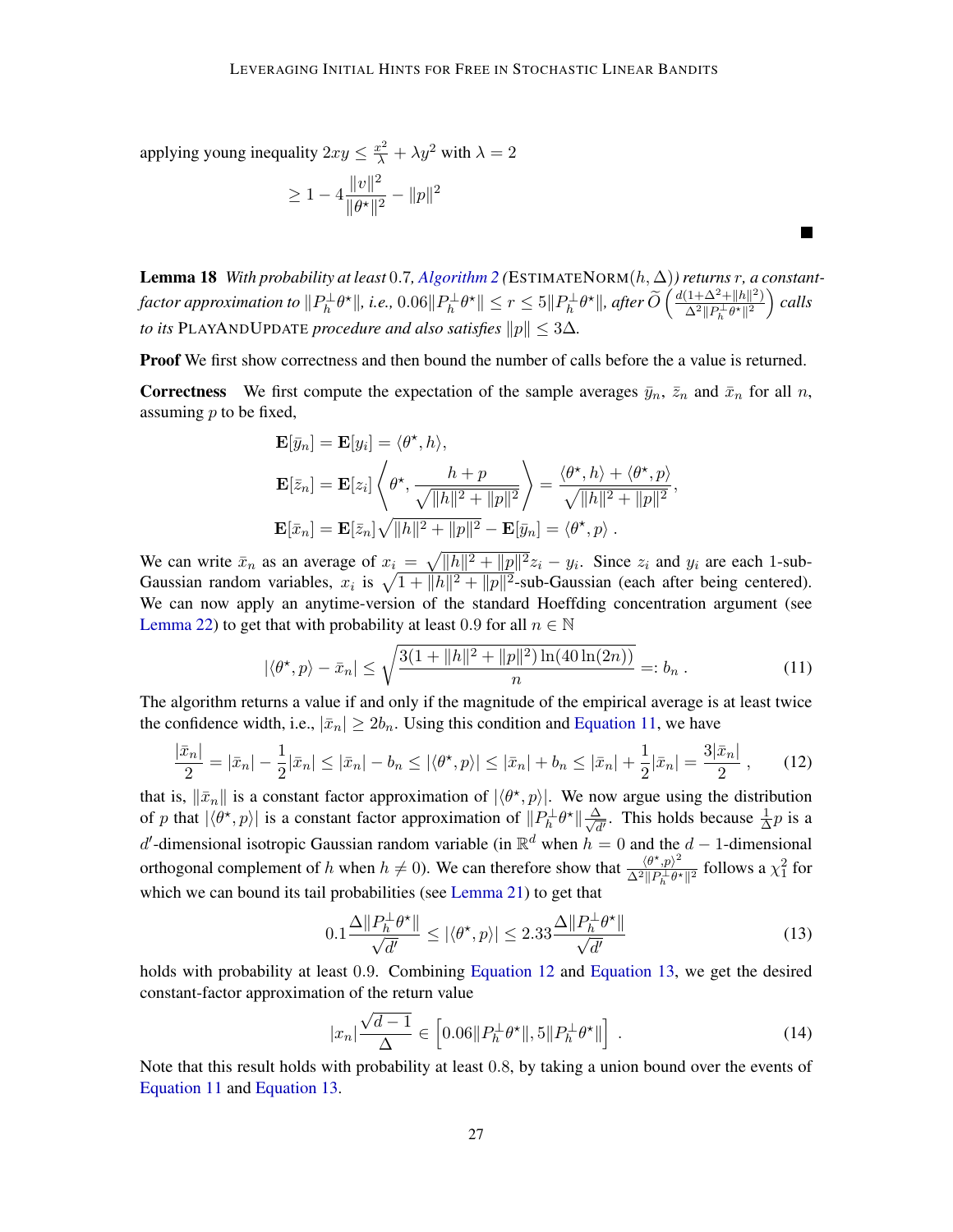**Number of rounds.** We now bound the number of rounds n until the return condition  $|\bar{x}_n| \geq 2b_n$ is satisfied in the events considered above. If this condition is violated in round n, i.e.,  $|\bar{x}_n| < 2b_n$ , then by rearranging this inequality, we have  $|\langle \theta^*, p \rangle| \leq |\bar{x}_n| + b_n < 2b_n + b_n = 3b_n$ . Combining this with [Equation 13](#page-26-2) gives that if the algorithm does not return a value in round  $n$ , then

$$
\frac{0.1\Delta}{\sqrt{d'}}\|P_h^{\perp}\theta^{\star}\| < 3b_n = 3\sqrt{\frac{3(1 + \|h\|^2 + \|p\|^2)\ln(40\ln(2n))}{n}}
$$

and thus  $n = O\left(\frac{d(1+||p||^2+||h||^2)}{\Delta^2||p\perp a\star||^2}\right)$  $\frac{1+\|p\|^2+\|h\|^2)}{\Delta^2\|P_h^\perp\theta^\star\|^2}\ln\ln\frac{d(1+\|p\|^2+\|h\|^2)}{\Delta^2\|P_h^\perp\theta^\star\|^2}$  $\frac{1+\|p\|^2+\|h\|^2)}{\Delta^2\|P_h^\perp\theta^\star\|^2}\bigg)=\widetilde{O}\left(\frac{d(1+\|p\|^2+\|h\|^2)}{\Delta^2\|P_h^\perp\theta^\star\|^2}\right)$  $\frac{1+\|p\|^2+\|h\|^2)}{\Delta^2\|P_h^{-1}\theta^\star\|^2}$  . Finally, by [Lemma 21,](#page-35-1) we have  $||p|| \le 3\Delta$  with probability at least 0.9 and thus  $n = \widetilde{O}\left(\frac{d(1+\Delta^2+||h||^2)}{\Delta^2 ||p_h^{\perp} \theta^*||^2}\right)$  $\frac{(1+\Delta^2+\|h\|^2)}{\Delta^2\|P_h^\perp\theta^\star\|^2}\bigg).$ 

**Lemma 19** *In the event where [Lemma 8](#page-7-1) holds, if*  $\Delta \leq 1/24$  *and*  $\langle h, \theta^* \rangle \geq -\frac{\|\theta^*\|}{4}$  $\frac{y_{\text{m}}}{4}$ , then the total *regret incurred by [Algorithm 2](#page-8-0) is*

$$
\widetilde{O}\left(\frac{d}{\Delta^2\|\theta^\star\|} + \frac{d\|\theta^\star\|}{\|P_h^\perp\theta^\star\|^2}\right)
$$

*and the regret w.r.t. hint vector* h *is*

$$
\widetilde{O}\left(\frac{\sqrt{d}}{\Delta \|P_h^\perp \theta^\star\|} + \frac{d\|\theta^\star\|}{\|P_h^\perp \theta^\star\|^2}\right)\:.
$$

**Proof** Since  $||p|| \leq 3\Delta \leq 1/8$ , we can apply [Lemma 7](#page-7-0) and bound this regret as

$$
n\left(24\frac{\|P_h^{\perp}\theta^{\star}\|^2}{\|\theta^{\star}\|}+3\|\theta^{\star}\|\Delta^2\right)=\widetilde{O}\left(\frac{d}{\Delta^2\|\theta^{\star}\|}+\frac{d\|\theta^{\star}\|}{\|P_h^{\perp}\theta^{\star}\|^2}\right).
$$

The regret with respect to the reference action  $h$  is bounded as by [Lemma 6](#page-7-2) as

$$
n(\langle h - a, \theta^{\star} \rangle) \le n \|\theta^{\star}\| \|p\|^2 + n \|\theta^{\star}\| |\langle p, a^{\star} \rangle|
$$
  

$$
\le 9n \|\theta^{\star}\| \Delta^2 + 2.33n \frac{\Delta \|P_h^{\perp}\theta^{\star}\|}{\sqrt{d'}}
$$
  

$$
= \widetilde{O}\left(\frac{\sqrt{d}}{\Delta \|P_h^{\perp}\theta^{\star}\|} + \frac{d\|\theta^{\star}\|}{\|P_h^{\perp}\theta^{\star}\|^2}\right)
$$

because  $\|\theta^{\star}\||\langle p, a^{\star}\rangle| = |\langle p, \theta^{\star}\rangle| \leq 2.33 \frac{\Delta \|P_h^{\perp} \theta^{\star}\|}{\sqrt{d'}}$ 

**Lemma 20** *With probability at least*  $1 - \delta$ , *[Algorithm 4](#page-28-0)* (ESTIMATENORMHP( $h, \Delta, \delta$ )) returns r, a constant-factor approximation to  $\|P_h^{\perp}\theta^{\star}\|$ , i.e.,  $0.06\|P_h^{\perp}\theta^{\star}\| \leq r \leq 5\|P_h^{\perp}\theta^{\star}\|$ , after at most  $n \leq \widetilde{O}\left(\frac{d(1+\Delta^2+\|h\|^2)}{\Delta^2 \|P_h^\perp \theta^\star\|^2} \right)$  $\frac{(1+\Delta^2+\|h\|^2)}{\Delta^2\|P_h^{\perp}\theta^{\star}\|^2}$  calls to its PLAYANDUPDATE *procedure. Further, if* ∆ ≤ 1/224*, then the regret incurred with respect to the hint* h *is:*

$$
O\left(n\|\theta^{\star}\|\Delta^2 + n\frac{\Delta\|P_h^{\perp}\theta^{\star}\|}{\sqrt{d}}\right) \le \widetilde{O}\left(\frac{d\|\theta^{\star}\|}{\|P_h^{\perp}\theta^{\star}\|^2}\ln\frac{1}{\delta} + \frac{\sqrt{d}}{\Delta\|P_h^{\perp}\theta^{\star}\|}\ln\frac{1}{\delta}\right)
$$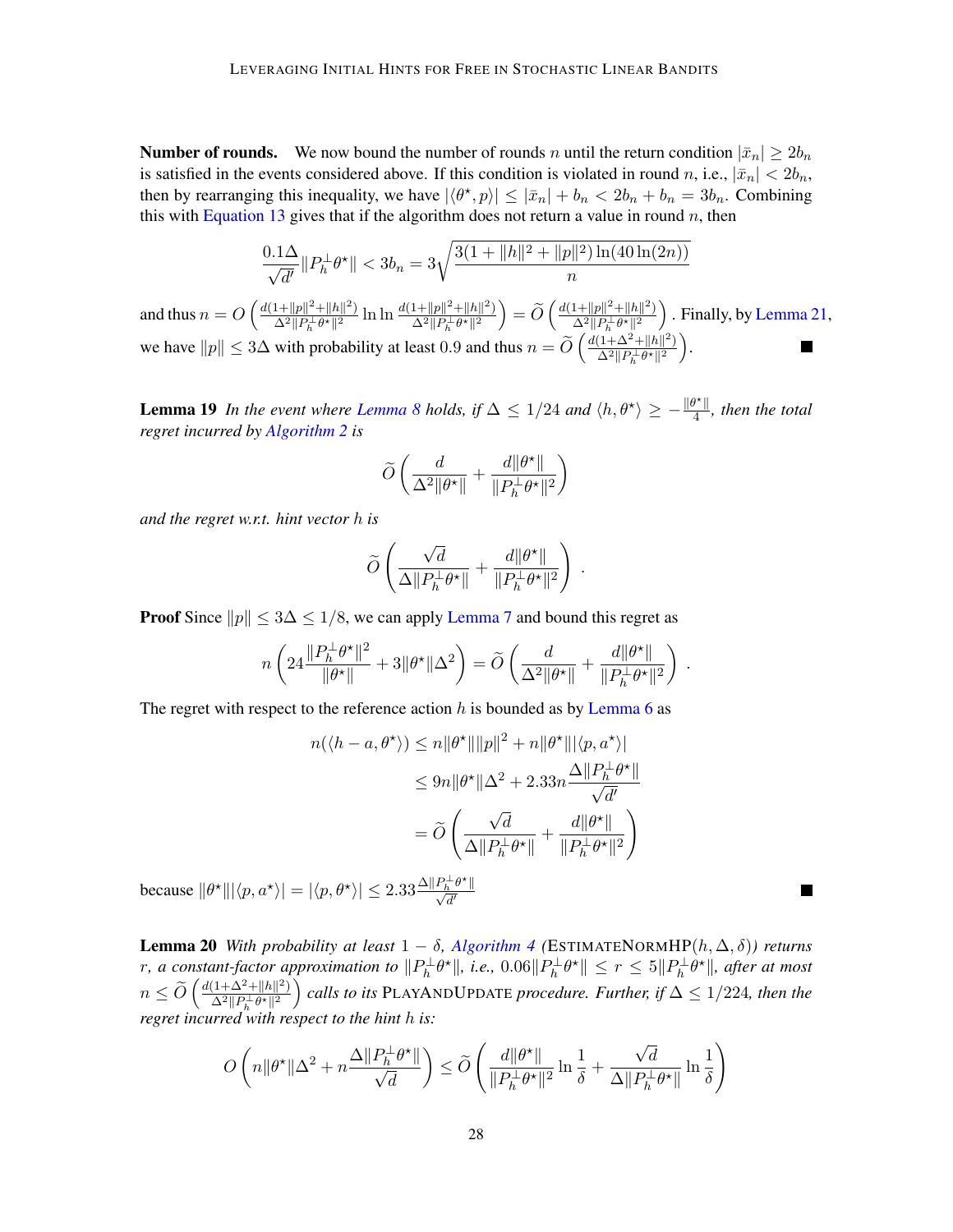Algorithm 4: ESTIMATENORMHP( $h, \Delta, \delta$ ): High Probability Low Regret  $\ell_2$ -norm Estimation

**Input:** reference action  $h \in \mathbb{R}^d$ , perturbation magnitude  $\Delta \in \mathbb{R}^+$ , failure probability  $\delta$ 1 Set  $k = 560 \ln(1/\delta)$ , Initialize active set  $\mathcal{S} = [k]$  and return set  $\mathcal{R} = \emptyset$ 2 Initialize k instances of [Algorithm 2](#page-8-0) as  $C_i = \text{ESTIMATEDORM}(h, \Delta)$  for  $i \in [k]$ 3 Procedure PLAYANDUPDATE() 4 **if**  $|\mathcal{R}| \geq 0.67k$  then  $\mathfrak{s}$  | play hint h, observe reward  $y_n$ .  $6$  else 7 | for  $i \in S$  do 8 | | | Call  $r_i = C_i$ . PLAYAND UPDATE()  $\mathsf{P} \left\lvert \quad\right\rvert \quad \text{if } r_i \textit{ is not none} \textbf{ then }$ 10  $\begin{array}{|c|c|c|}\n\hline\n10 & \\\hline\n11 & \\\hline\n12 & \\\hline\n13 & \\\hline\n24 & \\\hline\n36 & \\\hline\n48 & \\\hline\n40 & \\\hline\n40 & \\\hline\n40 & \\\hline\n40 & \\\hline\n40 & \\\hline\n40 & \\\hline\n40 & \\\hline\n40 & \\\hline\n40 & \\\hline\n40 & \\\hline\n42 & \\\hline\n40 & \\\hline\n42 & \\\hline\n44 & \\\hline\n45 & \\\hline\n46 & \\\hline\n47 & \\\hline\n48 & \\\hline$ 11 **if**  $|\mathcal{R}| \geq 0.67k$  then 12 | return median( $\mathcal{R}$ )

<span id="page-28-0"></span>*If in addition,*  $\langle h, \theta^{\star} \rangle \geq -\frac{\|\theta^{\star}\|}{4}$  $\frac{f''\parallel}{4}$ , then the total regret incurred is

$$
O\left(n\frac{\|P_h^\perp \theta^\star\|^2}{\|\theta^\star\|}+n\|\theta^\star\|\Delta^2\right)\leq \widetilde O\left(\frac{d(1+\|h\|)}{\Delta^2\|\theta^\star\|}\ln{\frac{1}{\delta}}+\frac{d(1+\|h\|)\|\theta^\star\|}{\|P_h^\perp \theta^\star\|^2}\ln{\frac{1}{\delta}}\right)\;.
$$

**Proof** Denote by  $F_i$  the event where the *i*th instance of [Algorithm 2](#page-8-0) fails, i.e., where the statement in [Lemma 8](#page-7-1) does not hold. All failure events are independent from each other and have probability at most  $\mathbb{P}(F_i) \leq 0.3$  by [Lemma 8.](#page-7-1) We here consider the event E where at least  $0.67k$  instances succeed. The probability of this event is at least

$$
1 - \mathbb{P}\left(\sum_{i=1}^{k} \mathbf{1}\left(F_i^c\right) < 0.67k\right) \ge 1 - \exp\left(-2k\left(0.7 - \frac{0.67k}{k}\right)^2\right) \ge 1 - \delta
$$

by Hoeffding's inequality. We know that in E, [Algorithm 4](#page-28-0) returns a value r after at most  $\widetilde{O}\left(\frac{d}{\Delta^2 ||P_h^{\perp} \theta^{\star}||^2}\right)$ calls to its PLAYANDUPDATE procedure. Further, since at most  $0.33k$  instances fail in E, the majority of entries in the return set  $R$  was generated by a succeeding instance. Hence, the constant approximation guarantee of [Algorithm 2](#page-8-0) also holds for [Algorithm 4.](#page-28-0)

Next, we can apply [Lemma 6](#page-7-2) to bound the regret with respect to  $h$  as:

$$
n(\langle h - a, \theta^{\star} \rangle) \le n \|\theta^{\star}\| \|p\|^2 + n \|\theta^{\star}\| |\langle p, P_h^{\perp} a^{\star} \rangle|
$$
  
\n
$$
\le 9n \|\theta^{\star}\| \Delta^2 + n |\langle p, \theta^{\star} \rangle|
$$
  
\n
$$
\le 9n \|\theta^{\star}\| \Delta^2 + 2.33n \frac{\Delta \|P_h^{\perp} \theta^{\star}\|}{\sqrt{d'}}
$$
  
\n
$$
= \widetilde{O}\left(\frac{d \|\theta^{\star}\|}{\|P_h^{\perp} \theta^{\star}\|^2} \ln \frac{1}{\delta} + \frac{\sqrt{d}}{\Delta \|P_h^{\perp} \theta^{\star}\|} \ln \frac{1}{\delta}\right)
$$

 $\setminus$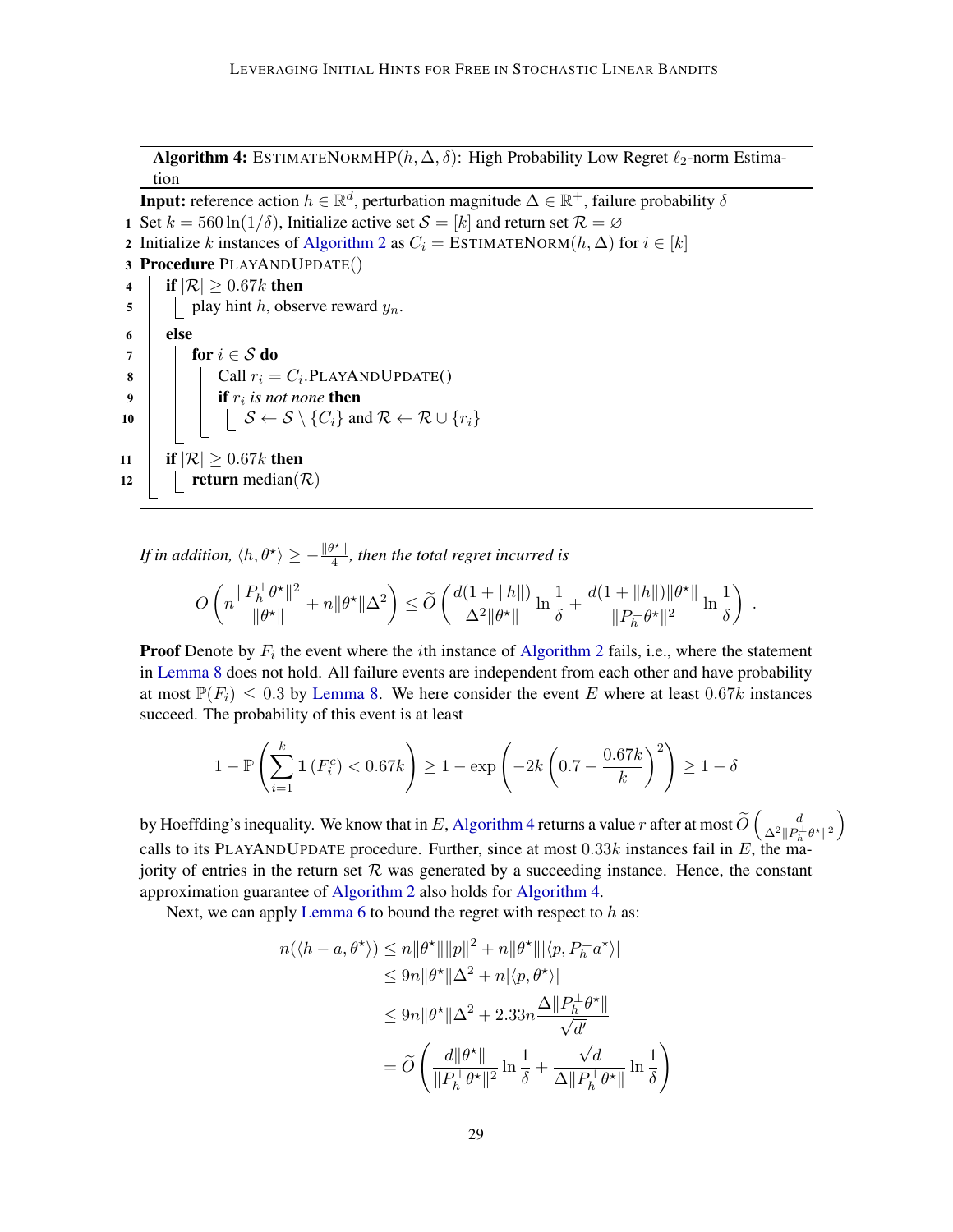because  $\|\theta^{\star}\| |\langle p, a^{\star} \rangle| = |\langle p, \theta^{\star} \rangle| \leq 2.33 \frac{\Delta \|P_h^{\perp} \theta^{\star} \|}{\sqrt{d'}}$  by [Equation 13.](#page-26-2)

Finally, the total number of calls to PLAYANDUPDATE of all  $C_i$  instances (failing and succeeding) is  $n = \tilde{O}\left(\frac{d}{\Delta^2 \|P_h^{\perp} \theta^* \|^2} \ln \frac{1}{\delta}\right)$ , and since  $\|p\| \leq 3\Delta \leq 1/8$ , each of the  $2n$  samples collected satisfies the conditions of [Lemma 7.](#page-7-0) We can therefore bound the total regret as

$$
2n\left(24\frac{\|P_p^{\perp}\theta^{\star}\|^2}{\|\theta^{\star}\|}+3\|\theta^{\star}\|\Delta^2\right)=\widetilde{O}\left(\frac{d(1+\|h\|)}{\Delta^2\|\theta^{\star}\|}\ln\frac{1}{\delta}+\frac{d(1+\|h\|)\|\theta^{\star}\|}{\|P_h^{\perp}\theta^{\star}\|^2}\frac{1}{\delta}\right).
$$

**Proof** [Proof of [Theorem 11\]](#page-9-0) First, observe that if  $\|\theta^{\star}\| \le \max(d, 3374)/\sqrt{2}$ t, observe that if  $\|\theta^*\| \leq \max(d, 3374)/\sqrt{T}$ , then any sequence of actions would obtain regret  $O(d\sqrt{T})$ . Thus, the interesting regime is  $\|\theta^{\star}\| \ge \max(d, 3374)/\sqrt{T}$ , which we consider for the remainder of the proof.

We split our regret analysis into 3 phases, as labeled in the psuedocode: in the first phase we estimate  $\|\theta^*\|$ , in the second phase we estimate  $\|P_h^{\perp}\theta^*\|$ , and finally in the last phase we call SWITCH. Note that our algorithm may not execute all three segments before we reach our iteration budget T. √

Notice that if  $\langle \theta^*, h \rangle \le -\|\theta^*\|/4$ , then to show that  $R_h^T \le \widetilde{O}(\theta)$ if  $\langle \theta^*, h \rangle \le -\|\theta^*\|/4$ , then to show that  $R_h^T \le O(\sqrt{T})$ , it suffices to instead show that  $R_{-h}^T \le \widetilde{O}(\sqrt{T})$ . Thus by possibly swapping  $-h$  and h, we may assume  $\langle \theta^*, h \rangle \ge -\|\theta^*\|/4$ .

Let  $E_0$ ,  $E_+$  and  $E_-$  be the events such that the conclusion of [Lemma 10](#page-8-2) holds for  $C_0$ ,  $C_+$  and C<sub>−</sub> respectively. Notice that by [Lemma 10,](#page-8-2) each of these events has probability at least  $1 - \delta/4$ . Further, let  $E_{Y,+}$  and  $E_{Y,-}$  be the respective events that  $\langle \theta^*, h \rangle \in Y_+$  and  $\langle \theta^*, -h \rangle \in Y_-$  for all n. By [Lemma 22,](#page-36-1) we have that  $E_{Y,+}$  and  $E_{Y,-}$  each occur with probability at least  $1 - \delta/10$ . Let  $E_{LB}$  be the event that the linear bandit algorithm used by SWITCH has regret at most  $W_3d\sqrt{t}$  for all  $t \leq T$ . There exists an absolute constant  $W_3$  such that  $E_{LB}$  occurs with probability at least  $1 - \delta/20$ . Let E be the union of all these events. Clearly E has probability at least  $1 - \delta$ . We condition the rest of our argument on this event.

muon the rest of our argument on this event.<br>**Phase 1:** For the first phase, since  $\|\theta^*\| \ge d/\sqrt{T}$ , by [Lemma 10,](#page-8-2) we obtain r satisfying  $0.06\|\theta^{\star}\|\leq r\leq 5\|\theta^{\star}\|$  after  $\widetilde{O}(d\ln(1/\delta)/\|\theta^{\star}\|^2)$  rounds, incurring  $\widetilde{O}\left(\frac{d}{\|\theta^{\star}\|}\right)$  $\frac{d}{\|\theta^{\star}\|} \ln \frac{1}{\delta} \Big) = \widetilde{O}(\delta)$ √  $T\ln(1/\delta))$ regret. Since the total regret is bounded by  $O(\sqrt{T} \ln(1/\delta))$ , the hint-based regret is also similarly √ bounded. Further, since  $\|\theta^{\star}\| \ge 3374/\sqrt{T}$ , this implies  $\Delta \le \frac{1}{224}$ .

**Phase 2:** For the second phase, we call Algorithm [4](#page-28-0) on h and  $-h$  as instances  $C_+$  and  $C_-$ . We need to verify three facts: first, the value  $r_{\perp}$  produced by this phase needs to be a constant-factor approximation to  $||P_h^{\perp} \theta^*||$ . Second, the hint-based regret incurred during this phase must be at most  $O(\sqrt{T})$ . Finally, the worst-case regret incurred during this phase must be at most  $O(d\sqrt{T})$ .

We will consider two broad cases: either we exit phase 2 with at most one of  $C_+$ ,  $C_-$  having returned, or not. Let us first consider the case that at most one instance returns. Notice that since  $\langle \theta^*, h \rangle \ge \langle \theta^* - h \rangle$ , under our assumed events  $E_{Y,\pm}$ , we will never eliminate  $C_+$  in line 12 of the algorithm. Thus, the only way this case can occur is if the first algorithm to return immediately triggers one of the conditions on line 13 and exits Phase 2 (or no instances return).

Notice that  $P_h^{\perp} = P_{-h}^{\perp}$ . Thus by [Lemma 10,](#page-8-2) the return values of both  $C_+$  and  $C_-$  will satisfy  $0.06||P_h^{\perp}\theta^{\star}|| \le r_{\perp} \le 5||P_h^{\perp}\theta^{\star}||$ , so regardless of which subroutine provides  $r_{\perp}$ , it will be a constant-factor approximation to  $||P_h^{\perp} \theta^*||$ .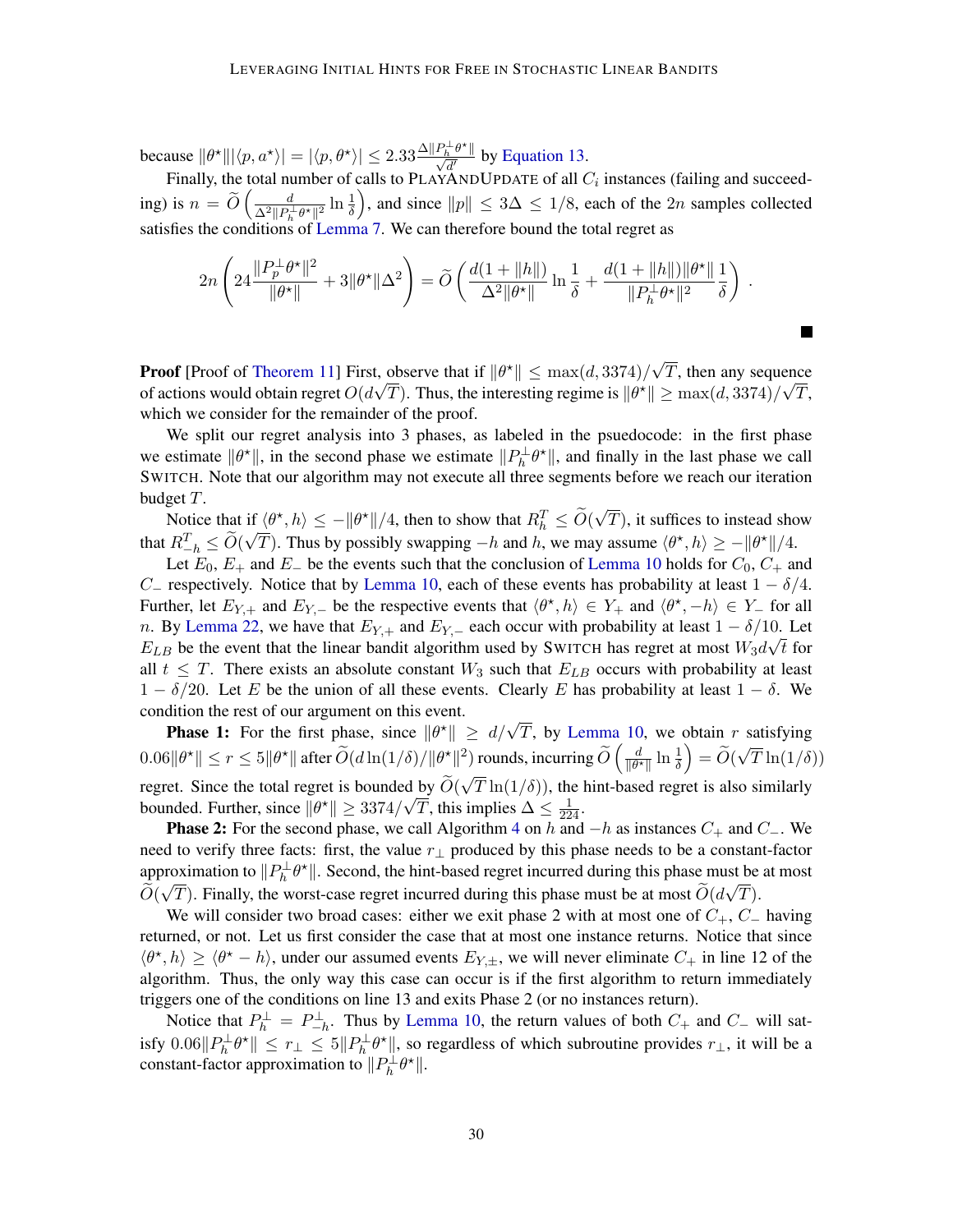Now, it remains to bound the regret. Let  $N + 1$  be the number of times  $C_$ -.PLAYANDUPDATE() is called, so that  $Y_+ \cap Y_i \neq \emptyset$  after N calls. Notice that  $\langle \theta^*, h \rangle \in Y_+$  and  $\langle \theta^*, -h \rangle \in Y_-$ , and after N calls,  $|Y_+| = |Y_-| = 2\sqrt{\frac{3\ln\frac{40\ln 2N}{\delta}}{N}}$ . Thus,  $|\langle \theta^\star, 2h \rangle| \le 4\sqrt{\frac{3\ln\frac{40\ln 2N}{\delta}}{N}}$ . If the total number of samples taken during this phase is  $n = O(N)$ , this means that  $n|r(h,-h)| \leq O$  $\left(\sqrt{T}\ln\frac{1}{\delta}\right)$ . Now, if we could show that the regret of  $C_+$  with respect to h and  $C_-\,$  with respect to  $-h$  were both also  $O$  $(\sqrt{T} \ln \frac{1}{\delta})$ , this would establish our regret bound with respect to the hint during this phase (because  $r(h, a) = r(-h, a) + r(h, -h)$  for all a). To this end, consider two cases:  $||P_h^{\perp} \theta^*||^2 \ge$ (because<br> $d\|\theta^{\star}\|/\sqrt{2}$  $T(n, a) = r(-n, a) + r(n, -n)$  to:<br>  $\overline{T}$  or not. If  $||P_h^{\perp} \theta^*||^2 \ge d||\theta^*||/\sqrt{2}$ T, then by [Lemma 10,](#page-8-2) we have that  $C_+$  and  $C_-\$  have regret with respect to  $h$  and  $-h$  of:

$$
\widetilde{O}\left(\frac{d\|\theta^\star\|}{\|P_h^\perp\theta^\star\|^2}\ln\frac{1}{\delta}+\frac{\sqrt{d}}{\Delta\|P_h^\perp\theta^\star\|}\ln\frac{1}{\delta}\right)=\widetilde{O}\left(\sqrt{T}\ln\frac{1}{\delta}\right)
$$

Alternatively, if  $||P_h^{\perp} \theta^*||^2 \leq d||\theta^*||/\sqrt{2}$  $T$ , then again by [Lemma 10,](#page-8-2) the same regret values are bounded by:

$$
O\left(T\|\theta^{\star}\|\Delta^2 + T\frac{\Delta\|P_h^{\perp}\theta^{\star}\|}{\sqrt{d}}\right) \leq O(\sqrt{T})
$$

This establishes the desired regret bounds with respect to the hint.

To establish the bounds with respect to the optimal action, notice that [Lemma 10,](#page-8-2) implies that  $C_+$  achieves regret:

$$
\widetilde{O}\left[ \min\left( T\frac{\|P_h^\perp \theta^\star\|^2}{\| \theta^\star\|}+T\| \theta^\star\|\Delta^2,\ \frac{d(1+\|h\|)}{\Delta^2\| \theta^\star\|} \ln\frac{1}{\delta}+\frac{d(1+\|h\|)\| \theta^\star\|}{\| P_h^\perp \theta^\star\|^2} \ln\frac{1}{\delta}\right)\right]
$$

Now by once considering two cases depending on whether  $||P_h^{\perp} \theta^*|| \ge d||\theta^*||/\sqrt{2}$ ing on whether  $||P_h^{\perp} \theta^*|| \ge d||\theta^*||/\sqrt{T}$ , we see that this result implies a total regret (for  $C_+$ ) of  $\widetilde{O}(d\sqrt{T} \ln \frac{1}{\delta})$ .

Now, let us tackle the regret of  $C_-\$ . We again consider two cases, either  $\langle \theta^*, h \rangle \leq ||\theta^*||/4$  or not. If  $\langle \theta^*, h \rangle \le ||\theta^*||/4$ , then  $\langle \theta^*, -h \rangle \ge -||\theta^*||/4$  and so the last conclusion of [Lemma 10](#page-8-2) applies to  $C_-\$  as well so that the same argument as in the previous paragraph shows that the regret of  $C_-\$ with respect to the optimal action is  $\widetilde{O}\left(d\sqrt{T}\ln\frac{1}{\delta}\right)$ . Alternatively, if  $\langle\theta^{\star},h\rangle\geq\|\theta^{\star}\|/4$ , notice that since  $|\langle \theta^{\star}, 2h \rangle| \le 4 \sqrt{\frac{3 \ln \frac{40 \ln 2N}{\delta}}{N}}$ , we must have

$$
N \le \widetilde{O}\left(\frac{\ln\frac{1}{\delta}}{|\langle\theta^\star,h\rangle|}\right) \le \widetilde{O}\left(\frac{\ln\frac{1}{\delta}}{\|\theta^\star\|}\right) \le \widetilde{O}\left(\frac{\ln\frac{1}{\delta}\sqrt{T}}{d}\right)
$$

Thus the regret obtained by  $C_-\$  cannot be more than  $O$  $(\sqrt{T})$  $\frac{\sqrt{T}}{d} \ln \frac{1}{\delta}$ ).

This completes the analysis of Phase 2 when at most one instance returns. Let's now consider the case: both instances return, but the first one to return provides a value of  $r_+$  that such that  $\frac{0.06 r_\perp^2}{2\cdot 5^2}\cdot \frac{r_\perp^2}{r} \,\leq\, W d \log(T) /$ √  $\overline{T}$ . For this case, notice that since  $\langle \theta^*, h \rangle \ge \langle \theta^* - h \rangle$ , under our assumed events  $E_{Y,\pm}$ , we will never eliminate  $C_+$  in line 12 of the algorithm. Thus since both instances return, it must be that the first-returning instance was  $C_-\$ . Now, after returning,  $C_-\$  clearly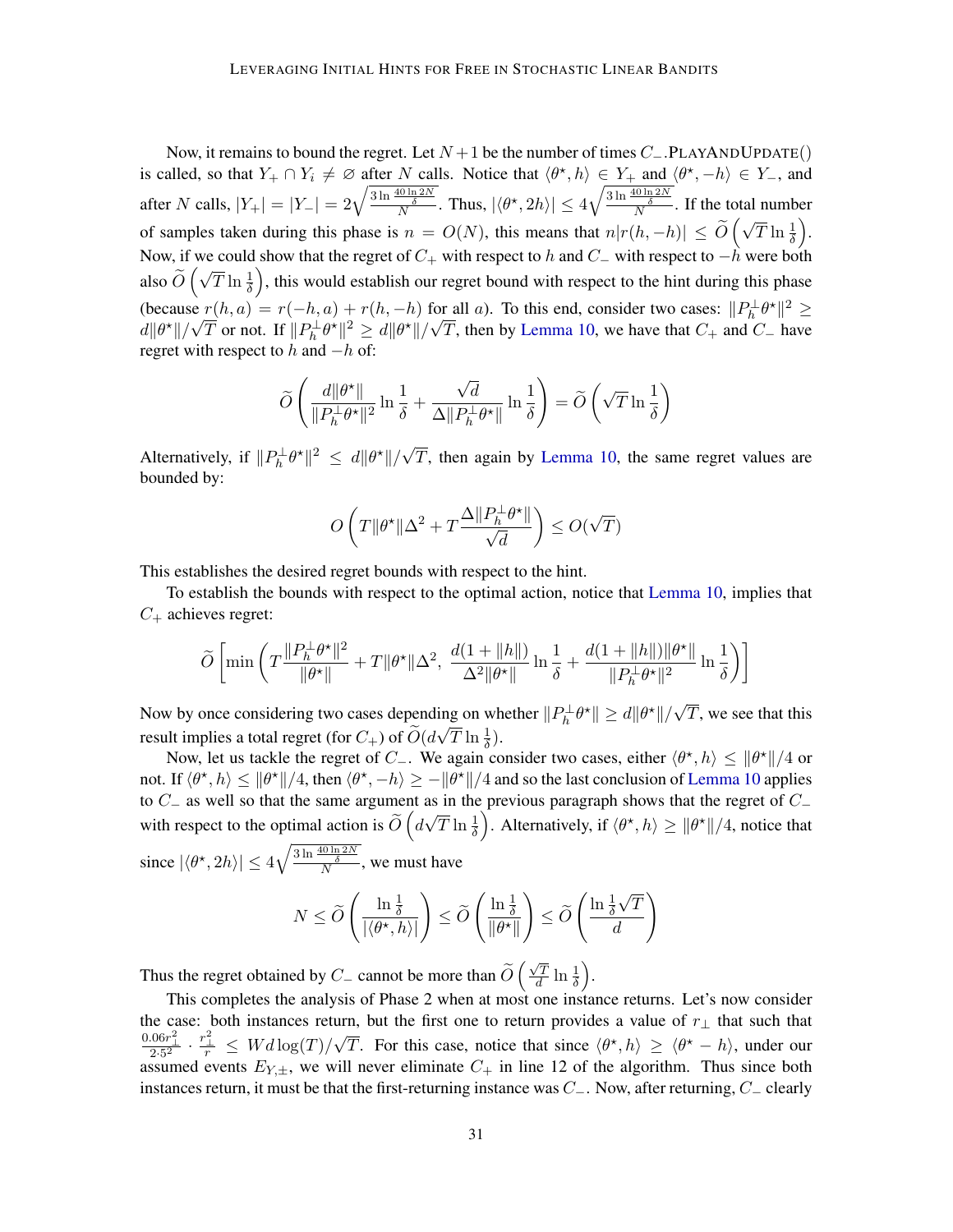incurs zero additional regret with respect to  $-h$ . Thus, by the same argument as in the previous case, the  $Y_+ \cup Y_- = \emptyset$  test will trigger before the regret with respect to the hint exceeds  $\widetilde{O}(\sqrt{T} \ln \frac{1}{\delta})$ . For the worst-case regret, notice that  $r_h \leq O(\ln(1/\delta))$ √ T) (because the return value for  $C_-\$  did not trigger the test in line 11), we have that the worst-case regret is the regret with respect to  $h$  plus  $Tr_h \leq O$  $\left(\sqrt{T}\ln\frac{1}{\delta}\right)$ .

This completes the analysis of Phase 2.

**Phase 3:** Now, we focus on the last phase. At this point, we have established that  $r_{\perp}$  is a constant-factor approximation of  $||P_h^{\perp}\theta^*||$  and r is a constant-factor approximation of  $||\theta^*||$ . Therefore  $r_\perp^2/r = \Theta(||P_h^{\perp} \theta^*||^2/||\theta^*||) = \Theta(r_h)$ , where the final equality follows from [Lemma 4.](#page-6-3) Moreover, since  $r \ge 0.06 \|\theta^{\star}\|$  and  $r_{\perp} < 5 \|P_h^{\perp}\theta^{\star}\|$ ,  $\frac{0.06r_1^2}{2 \cdot 5^2} \cdot \frac{r_1^2}{r} \le \frac{1}{2}$  $\frac{1}{2} \cdot ||P_h^{\perp} \theta^{\star}||^2 / ||\theta^{\star}|| \leq r_h$ . Further, since we cannot eliminate h, we must have that either  $|S| = 1$  and h is the remaining hint, or  $|S| = 2$ , but  $r_{\perp}$  is such that SWITCH would not choose to play the hint in any event. Thus SWITCH incurs no regret with respect to h, while always maintaining a regret of  $O(d\sqrt{T})$  with respect to the optimal action.

#### <span id="page-31-1"></span>B.1. Algorithms and proofs for Pareto and Multi-Hint settings

Algorithm 5: Pareto Frontier: Bandit Algorithm on Unit Ball **Input:** hint  $h \in \mathbb{R}^d$ , number of rounds T, failure probability  $\delta$ , target total hint regret: G // Phase 1: Estimate norm  $\|\theta^*\|$ 1 Initialize  $C_0 \leftarrow \text{ESTIMATEDORMHP}(0, 1, \frac{\delta}{4})$  $\frac{\delta}{4})$ 2 Call  $C_0$ . PLAYANDUPDATE() until it returns a value r // Phase 2: Estimate norm of orthogonal complement  $||P_h^{\perp} \theta^*||$ 3 Set exploration radius  $\Delta = \frac{\sqrt{G}}{\sqrt{g}}$  $rT$ 4 Initialize  $C_+ \leftarrow \text{ESTIMATEDORMHP}(+h, \Delta, \frac{\delta}{4})$  $\frac{\delta}{4}$ ) and  $C_−\leftarrow$  ESTIMATENORM $HP(−h, \Delta, \frac{\delta}{4})$  $\frac{6}{4})$ 5 Initialize active set  $S = \{C_+, C_-\}$ // Elements of  $S$  are arms, a pull corresponds calling  $PlayAndUpdate$ , reward is the unperturbed hint loss 6 Run MultiArmBandit(S, G) until any instance in S returns a value  $r_{\perp}$  satisfying  $r_{\perp}^2/r \geq c_0 * d \log(T)/G$  or  $|S| = 1$  and the lone instance returns  $r_{\perp}$ // Phase 3: Commit to hint or ignore it. Note  $c_0 > c_1$ .

7 For remaining rounds, call SWITCH $(h, r_\perp^2/r, T, c_1 * d \log(T) T/G)$  for some  $h \in S$  randomly chosen

<span id="page-31-0"></span>Proof [Proof of [Lemma 12\]](#page-11-1) This lemma follows similarly to Lemma [9.](#page-8-1)

By Lemma [6,](#page-7-2) we see that our hint-based regret is bounded by high constant probability by:

$$
T_e * \lVert \theta^\star \rVert \left( \Delta^2 + \Delta \frac{\lVert P_h^\perp a^\star \rVert}{\sqrt{d}} \right)
$$

where  $T_e$  is the number of iterations of EstimateNorm. Let us write  $\theta^* = \alpha h + v$ , then note  $||P_h^{\perp}a^*|| = ||v||/||\theta^*||$ , so if  $||v||^2 \le ||\theta^*||^2 d \log(T) \Delta^2$ , then we have that

$$
R_h^T \le O(\|\theta^\star\|\Delta^2 T \sqrt{\log(T)})
$$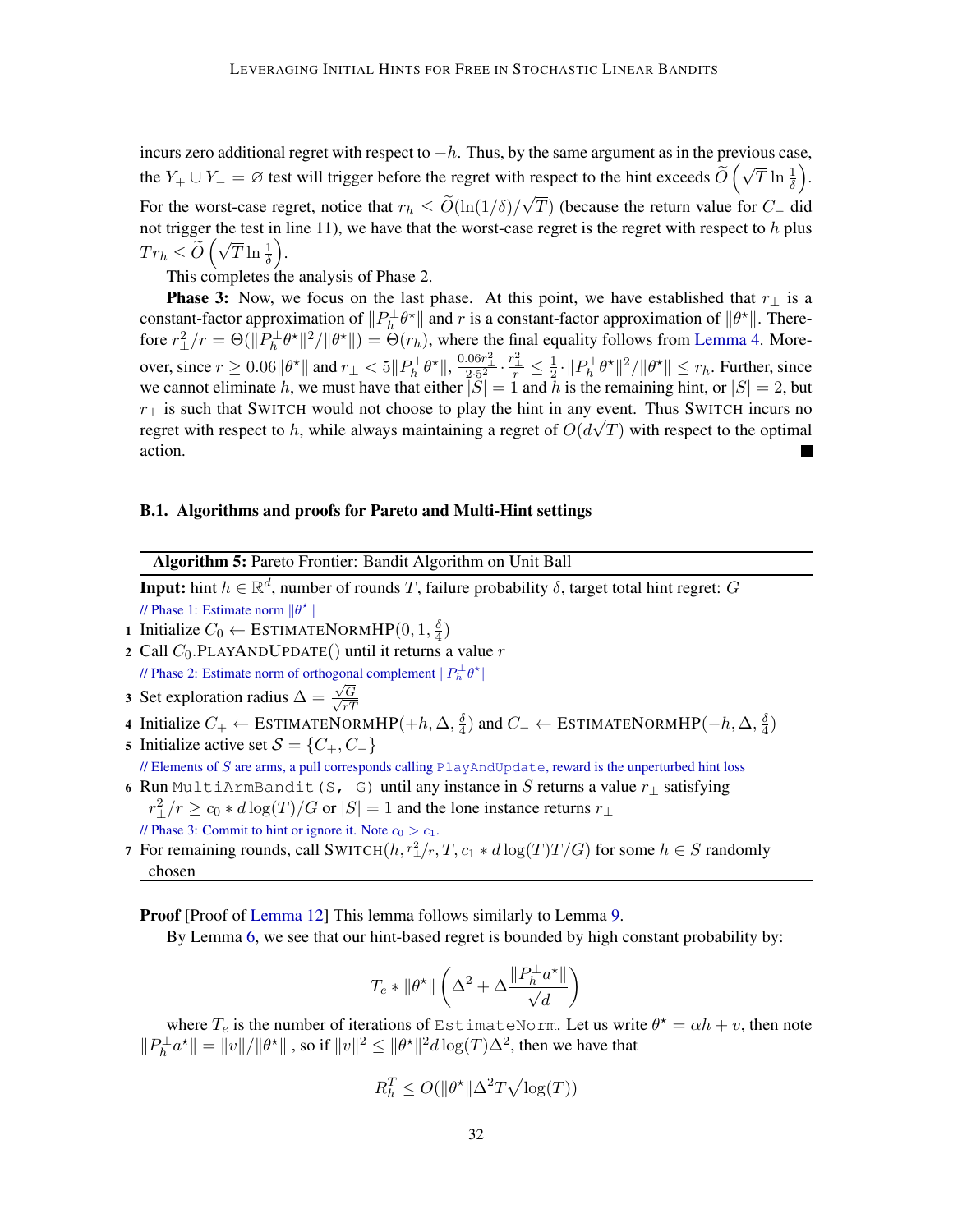Furthermore, in this case, note that the instantaneous regret of playing  $h$  is, by Lemma [4,](#page-6-3) given by  $\Theta(||v||^2/||\theta^*||) = ||\theta^*||d\log(T)\Delta^2$ . Therefore, the full regret is bounded by  $O(d||\theta^*||\Delta^2 T \log(T))$ .

Otherwise, we have  $||v||^2 \ge ||\theta^*||^2 d \log(T) \Delta^2$ . Then by Lemma [10,](#page-8-2) the maximum rounds of iterations is  $T_e = O(\frac{d \log(T)}{\log(T) \lambda^2})$  $\frac{d \log(T)}{\|v\|^2 \Delta^2}$ , with probability at least  $2/3$ , so we can bound our hint-based regret by

$$
R_h^T = O\left(\frac{d \log(T)}{\|v\|^2 \Delta^2}\right) * \|\theta^*\| \left(\Delta^2 + \Delta \frac{\|v\|}{\|\theta^*\| \sqrt{d}}\right) = O\left(\frac{\log(T)}{\|\theta^*\| \Delta^2}\right)
$$

For the worst case regret, if  $\langle h, \theta^* \rangle \ge -\|\theta^*\|/4$ , then we incur regret at most

$$
O\left(\frac{d\|\theta^{\star}\| \log(T)}{\|v\|^2} + \frac{d \log(T)}{\Delta^2 \|\theta^{\star}\|}\right) = O\left(\frac{d \log(T)}{\Delta^2 \|\theta^{\star}\|}\right)
$$

by our Lemma [10.](#page-8-2)

**Proof** [Proof of [Theorem 13\]](#page-11-0) This proof follows directly from combining Lemma [12](#page-11-1) with the same reasoning as Theorem [11.](#page-9-0) We borrow the same notation and split our regret analysis into 3 phases, as labeled in the psuedocode: in the first phase we estimate  $\|\theta^*\|$ , in the second phase we estimate  $||P_h^{\perp}\theta^{\star}||$ , and finally in the last phase we call SWITCH. Note that our algorithm may not execute all three segments before we reach our iteration budget T.

**Phase 1:** For the first phase, since  $\|\theta^*\| \ge d/G$ , by [Lemma 10,](#page-8-2) we obtain r satisfying  $0.06\|\theta^*\| \le$  $r \leq 5\|\theta^{\star}\|$  after  $\widetilde{O}(d\ln(1/\delta)/\|\theta^{\star}\|^2)$  rounds, incurring  $\widetilde{O}\left(\frac{d}{\|\theta^{\star}\|}\right)$  $\frac{d}{\|\theta^\star\|}\ln\frac{1}{\delta}\Big) \ = \ \widetilde{O}(G\ln(1/\delta)) \,$  regret.

Since the total regret is bounded by  $\tilde{O}(G \ln(1/\delta))$ , the hint-based regret is also similarly bounded.

**Phase 2:** For the second phase, we call Algorithm [4](#page-28-0) on h and  $-h$  as instances  $C_+$  and  $C_-$ . We need to verify the hint-based and worst case regrets.

For the hint-based regret, we first consider the non-perturbed actions. In this case, we need to bound  $R(h, -h)$  in the 2-arm bandit game, we play the hint-based MAB algorithm with total hint regret G against the arm corresponding to h (i.e.  $C_{+}$ ) and worst case regret  $O(dT/G)$  (as described in the upper bounds in [Lattimore](#page-14-3) [\(2015\)](#page-14-3)). If the MAB terminates early, we bound the hint-based regret by using the worst case regret. Note that if some C returns  $r_{\perp}$  with  $r_{\perp}^2/r \geq$  $c_0 * d \log(T) / (G \sqrt{T})$ , then since the worst case bound is  $R = O(dT \log(T) / G)$  for some constant and  $r_{\perp}^2/r$  is a constant approximation to  $r_h$ , we can find  $c_0$  such that  $r_hT \geq R$ , which shows that our hint-based regret must be negative.

Now, it suffices to add the perturbations and note that by the additivity property of the regret, we can simply bound the hint-based regret of  $C_-, C_+$  to each hint respectively. To do this, we use [Lemma 12](#page-11-1) with  $\Delta^2 = G/rT$  to bound the hint-based regret by  $O(||\theta^*||\Delta^2 T \log(T)) =$  $O(G \log(T))$  for  $G \leq \sqrt{T}$ . Similarly, we bound the worst case regret by the same lemma by  $O(dT \log(T)/G)$ .

**Phase 3:** Now, we focus on the last phase. At this point, we have established that  $r_{\perp}$  is a constant-factor approximation of  $||P_h^{\perp}\theta^*||$  and r is a constant-factor approximation of  $||\theta^*||$ . Therefore  $r_\perp^2/r = \Theta(||P_h^{\perp} \theta^*||^2/||\theta^*||) = \Theta(r_h)$ , where the final equality follows from [Lemma 4.](#page-6-3) Moreover, since  $r \ge 0.06 \|\theta^{\star}\|$  and  $r_{\perp} < 5 \|P_h^{\perp}\theta^{\star}\|$ ,  $\frac{0.06r_1^2}{2 \cdot 5^2} \cdot \frac{r_1^2}{r} \le \frac{1}{2}$  $\frac{1}{2} \cdot ||P_h^{\perp} \theta^{\star}||^2 / ||\theta^{\star}|| \leq r_h$ . Further, since we cannot eliminate h, we must have that either  $|S| = 1$  and h is the remaining hint, or  $|S| = 2$ , but  $r_{\perp}$  is such that SWITCH would not choose to play the hint in any event. Thus SWITCH incurs no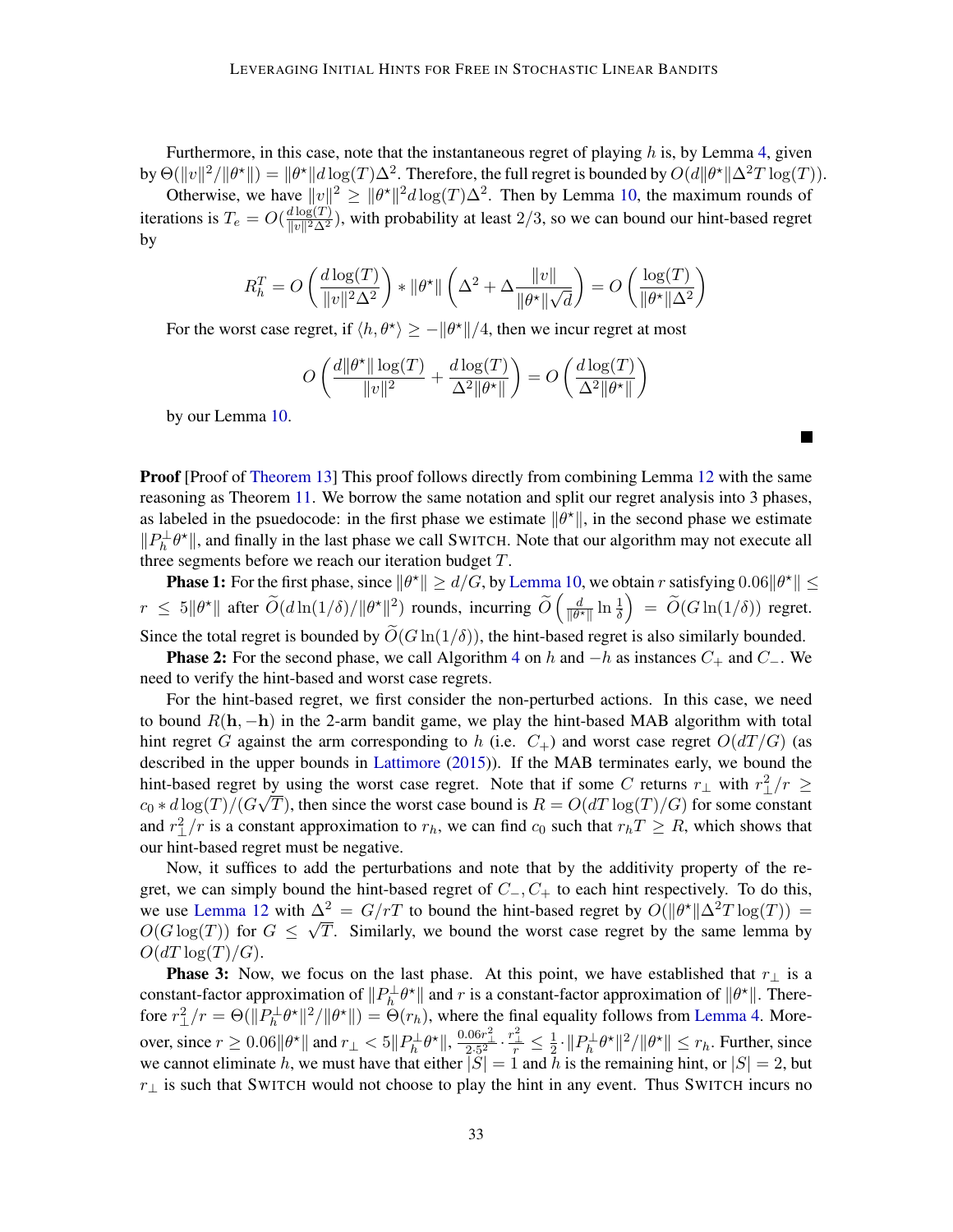regret with respect to h, while always maintaining a regret of  $O(dT \log(T)/G)$  with respect to the optimal action.

**Proof** [Proof of [Lemma 14\]](#page-12-1) Let  $\mathcal{E}$  be the event where the statement of [Lemma 10](#page-8-2) holds all instances  $C_i$ , where  $\langle h_i, \theta^* \rangle \in Y_i$  at all times for all  $h_i \in \mathcal{H}$ . By [Lemma 22,](#page-36-1) [Lemma 10](#page-8-2) and a union bound, the probability of  $\mathcal E$  is at least  $1 - \delta/2$ . In this event, the number of rounds of all instances  $C_i$  of ESTIMATENORMHP is bounded as

$$
n_i \leq \frac{T}{mB} \wedge \widetilde{O}\left(\frac{d(1+\Delta^2 + ||h_i||^2)}{\Delta^2 ||P_{h_i}^{\perp} \theta^{\star}||^2}\right)
$$

and when  $\langle h_i, \theta^* \rangle \ge -1/4 \|\theta^*\|$ , the total regret of  $C_i$  is bounded as

$$
O\left(n_i\frac{\|P_h^{\perp}\theta^{\star}\|^2}{\|\theta^{\star}\|}+n_i\|\theta^{\star}\|\Delta^2\right)\leq \widetilde{O}\left(\frac{d}{\Delta^2}+\frac{T\Delta^2}{mB}\right)\;.
$$

Note that for any  $h_i$  with  $\langle h_i, \theta^* \rangle < -1/4 ||\theta^*||$ , there is  $-h_i \in \mathcal{H}$  with  $r(-h_i, h_i) \geq 1/2 ||\theta^*|| \geq$  $c_1/2$ . Also, we know that  $\langle h_i, \theta^{\star} \rangle \in Y_i$  for both  $h_i, -h_i$  and the interval length of  $Y_i$  is  $O(\log(N/\delta)/\sqrt{N})$ after N calls to  $C_i^+, C_i^-$ . Therefore, by the interval width of  $Y_i$ , we conclude that  $r(-h_i, h_i) \leq$  $c \frac{\log(N/\delta)}{\sqrt{N}}$ . Therefore, we pull  $C_i^+$  at most  $N = O(\log(T))$  times before it is eliminated (since  $-h_i$ is assumed in this case to have a higher reward).

Summing over all  $m$  (or  $2m$ ) priors, we get a final regret bound bound of

$$
\widetilde{O}\left(\frac{dm}{\Delta^2} + \Delta^2 \frac{T}{B}\right)
$$

as long as  $d/\Delta^2 \geq \log(T)$ .

as long as  $a/\Delta^2 \ge \log(T)$ .<br>Since  $\Delta^2 = m/\sqrt{T}$ , the first term in the expression to be bounded by d √ T. For  $m \leq d$ , this setting of  $\Delta^2$  also implies that  $\Delta^2 T/B \le dm/\Delta^2$  for any positive integral value of B.

For the last  $T - T/B$  rounds, since we reduced to the 1-prior case, our worst case regret is  $O(d\sqrt{T})$  by Theorem [11.](#page-9-0) L.

Proof [Proof of [Lemma 15\]](#page-12-0) The proof follows extremely closely to Theorem [11](#page-9-0) and [Lemma 14.](#page-12-1) We again condition on  $\mathcal E$  be the event where the statement of [Lemma 10](#page-8-2) holds all instances  $C_i$ , where  $\langle h_i, \theta^* \rangle \in Y_i$  at all times for all  $h_i \in \mathcal{H}$ , which holds with probability at least  $1 - \delta$ . For the first part of the algorithm, note that we are essentially want to bound the hint-based regret of playing multi-arm bandit with the m hints for  $T/B$  rounds. First consider the case when the best hint  $h^*$ was not eliminated and when we consider the regret when playing a non-perturbed action.

Then, we claim that for the first  $T/B$  rounds,

$$
\sum_j r(h_{a_j}, h^\star) \le \sqrt{mT/B} \log(T)
$$

Let  $s_i = r(h_i, h^*)$ , then since the intervals of  $Y_i$  are shrinking like  $O(1/h^*)$ √  $(N)$ , we conclude that each suboptimal arm is pulled at most  $O(\log(T)/s_i^2)$  times as long as  $s_i \ge \sqrt{mB \log(T)/T}$  and would have been eliminated with high probability by the reward confidence interval comparison.

**College**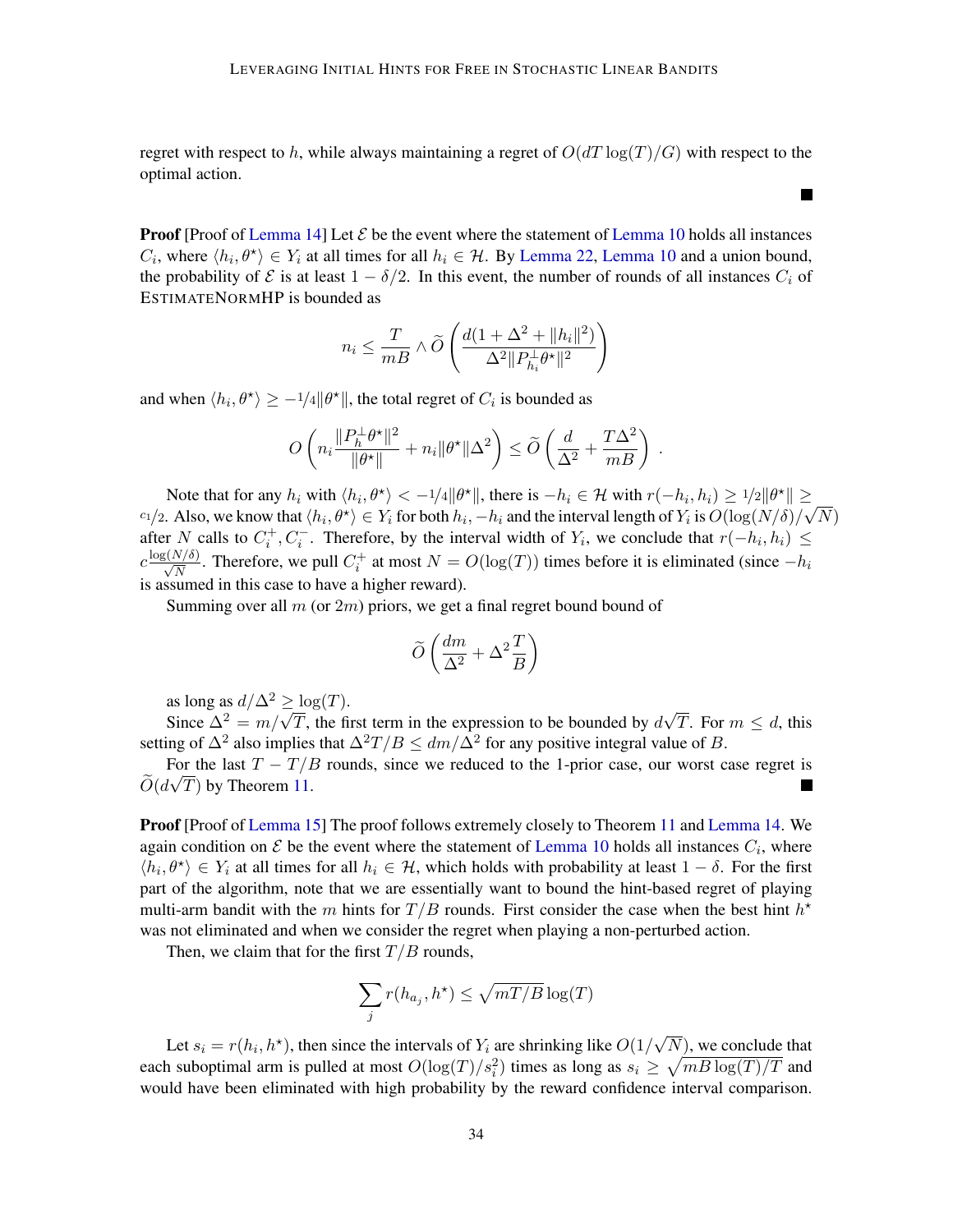<span id="page-34-0"></span>Algorithm 6: Multi-Hint Bandit Algorithm on Unit Ball **Input:** hints  $\{h_i \in \mathbb{R}^d\}_{i=1}^m$ , number of rounds T, failure probability  $\delta$ , exploration ratio B, worst case regret scaling W 1 Set exploration radius  $\Delta =$  $\frac{\sqrt{m}}{T^{1/4}}$  and active set  $S = \emptyset$ 2 foreach  $\frac{h}{h}$  do 3 | Initialize  $C_i^+ \leftarrow \text{ESTIMATENORMHP}(h_i, \Delta, \frac{\delta}{4n})$  $\frac{\delta}{4m}$ ) 4 Initialize  $C_i^- \leftarrow \text{ESTIMATED}$   $\text{MHP}(-h_i, \Delta, \frac{\delta}{4n})$  $\frac{\delta}{4m}$ 5  $\Box$  Add  $C_i^+, C_i^-$  to active set S 6 repeat 7 **foreach** *active instance*  $C_i \in S$  **do** 8 | Call  $C_i$ .PLAYANDUPDATE $()$ // Maintain CI of hint's expected reward 9  $\left| \quad \right| \quad \mathcal{R}_i \leftarrow$  all reward samples obtained by  $C_i$  so far playing unperturbed hint 10 Compute confidence interval  $Y_i = (\bar{y}_i - b_i, \bar{y}_i + b_i)$  with  $\bar{y}_i = \frac{1}{|\mathcal{R}|}$  $\frac{1}{|{\mathcal{R}}_i|}\sum_{y\in {\mathcal{R}}_i} y$  and  $b_i = \sqrt{\frac{3 \ln(40 m \ln(2\vert \mathcal{R}_i\vert)/\delta)}{\vert \mathcal{R}_i\vert}}$  $|\mathcal{R}_i|$ // Eliminate worse hint if possible 11 **if**  $Y_i \cap Y_j = \emptyset$  *for any i*, *j* then 12 | Remove  $C_i$  with smaller  $\bar{y}_i$  from active set S 13 if  $|{\cal S}| > 1$  *and*  $C_i$  *has returned a value*  $r_{\perp}$  *satisfying*  $\frac{r_{\perp}^2}{r} \ge \frac{c_0 W d \log(T)}{\sqrt{T}}$  then 14 | Remove  $C_i$  from  $S$ **15 until**  $\frac{T}{mB}$  *iterations or*  $|\mathcal{S}| = 1$ // Commit to single hint after  $\frac{T}{mB}$  iterations 16 Choose h randomly from S and call PARETOBANDIT( $h, T, \delta, W$ )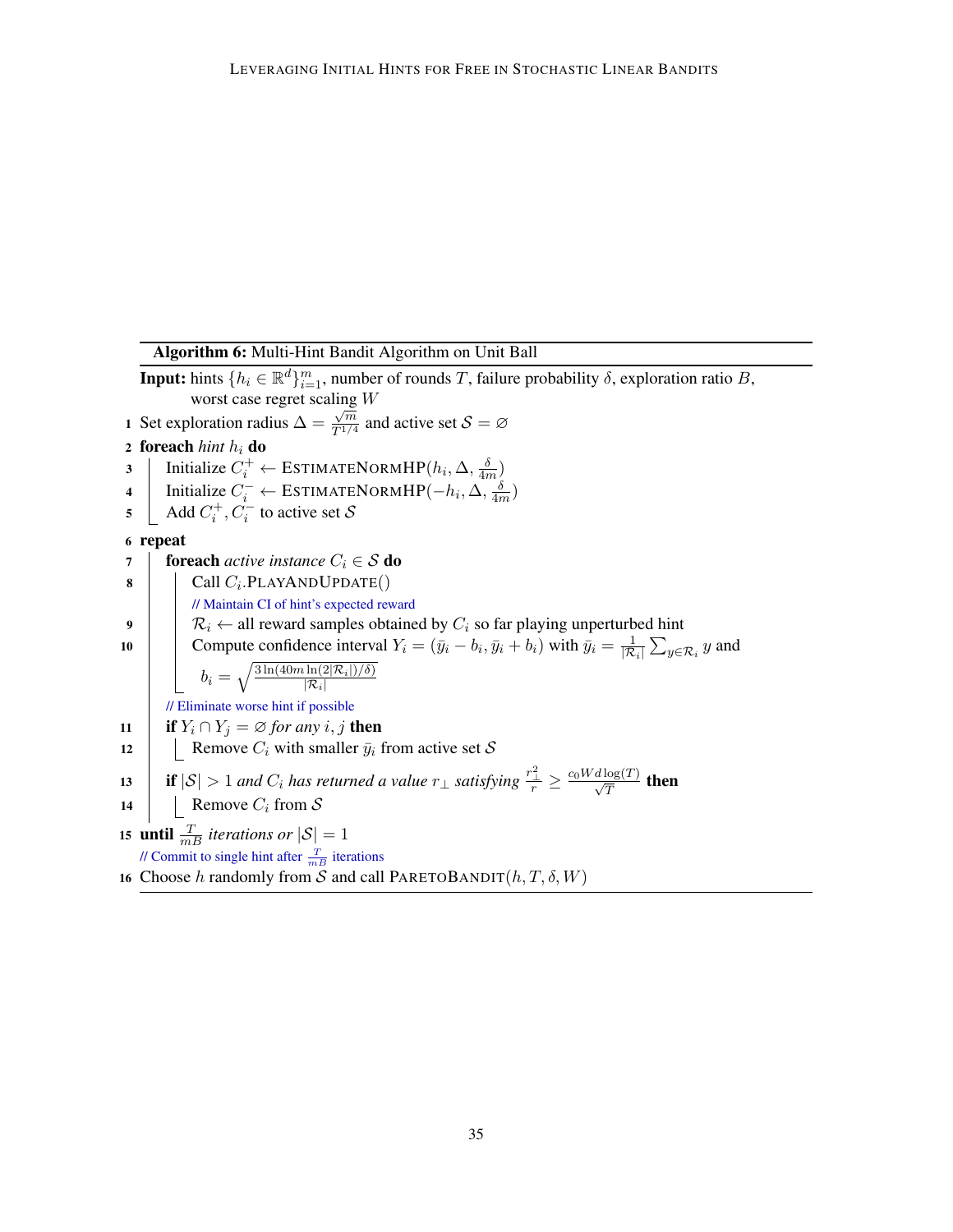Let R be a regret threshold, then the total regret with respect to the best hint is  $R(T/B) + \frac{m \log(T)}{R}$ , where the first term of the regret captures the regret for all arms with  $s_i \leq R$  and the second term captures that for  $s_i \geq R$ . By setting  $R = \sqrt{mB \log(T)/T}$ , we get our final regret bound of  $\sqrt{mT/B} \log(T)$ .

Therefore, we see that hint-based regret is bounded by  $\widetilde{O}(\sqrt{mT/B})$ , if we do not play a perturbed action. However, since we are playing a perturbed action at each step with an orthogonal perturbation of  $h_i$ , the hint-based regret due to the perturbation is  $\widetilde{O}(\Delta^2 * (T/B) + \sum_i \Delta ||P^{\perp}_{h_{a_i}} \theta^*||/\sqrt{2}$ d) by direct application of Lemma [6](#page-7-2) and using the fact that  $r(a_i, h^*) \le r(h_i, h^*) + r(a_i, h_i)$ , where  $a_i$ is the perturbed action for hint  $h_i$ .

Now as in [Theorem 11,](#page-9-0) consider two cases:  $||P_h^{\perp} \theta^*||^2 \ge d||\theta^*||/\sqrt{2}$ as in Theorem 11, consider two cases:  $||P_h^{\perp} \theta^*||^2 \geq d||\theta^*||/\sqrt{T}$  or not. If  $||P_h^{\perp} \theta^*||^2 \leq$ Now as in Theorem 11, consider two cases.  $||I_h v|| \ge a||v||/vI$  of not. If  $||I_h v|| \ge$ <br>  $m d||\theta^*||/\sqrt{T}$ , then since  $\Delta^2 = m/\sqrt{T}$ , we directly deduce that the hint-based regret is  $\widetilde{O}(\Delta^2(T/B)+$  $\lim_{(m/\sqrt{T})(T/B)}$  =  $\widetilde{O}((m/B)\sqrt{T})$ . Otherwise, if  $||P_h^{\perp}\theta^*||^2 \geq md||\theta^*||/\sqrt{T}$ , then by [Lemma 10,](#page-8-2) we have that  $C_+$  and  $C_-$  have regret with respect to h and  $-h$  of:

$$
\widetilde{O}\left(\frac{d\|\theta^{\star}\|}{\|P_h^{\perp}\theta^{\star}\|^2}\ln\frac{1}{\delta}+\frac{\sqrt{d}}{\Delta\|P_h^{\perp}\theta^{\star}\|}\ln\frac{1}{\delta}\right)=\widetilde{O}\left(\frac{1}{m}\sqrt{T}\ln\frac{1}{\delta}\right)
$$

Since there are at most m hints, the total hint-based regret is bounded by  $O(\frac{m}{\sqrt{N}})$ √ d by  $O(\sqrt{T \log(T)})$ . Therefore, we conclude that the hint-based regret is dominated by  $O((m/B)\sqrt{T})$ .

For the second part of the algorithm when h is chosen randomly from  $S$ , note that since all hints with  $s_i \ge \Omega(\sqrt{mB \log(T)/T})$  would have been eliminated, deferring to Theorem [11,](#page-9-0) the hint-based regret for the remaining rounds is at most  $O(s_iT + \sqrt{T}) = O(\sqrt{mBT})$ , with respect to  $h^*$ .

Therefore, our total hint-based regret is

$$
\widetilde{O}(\sqrt{mBT} + (m/B)\sqrt{T})
$$

Setting  $B = m^{1/3}$  gives our result.

Finally, if the best hint has been eliminated, then it must be the case that we can find  $c_0$  such that  $r_\perp^2/r \ge c_0 \frac{d \log(m) \log(T)}{\sqrt{T}}$  implies that  $r_h \ge R/T$  since  $r_\perp^2/r = \Theta(r_h)$ , where R is our worst case bound from above, which shows that our hint-based regret must be negative.

## <span id="page-35-0"></span>Appendix C. Auxiliary Technical Lemmas

<span id="page-35-1"></span>**Lemma 21** Let  $G \sim \mathcal{N}(0, I_d/d)$  be an isotropic Gaussian random variable and  $v \in \mathbb{R}^d$  be arbi*trary. Then the events*

$$
\left\{ ||G||^2 \le 1 + 2\sqrt{\frac{\ln(1/\delta)}{d}} + 2\frac{\ln(1/\delta)}{d} \right\} \qquad \left\{ ||G||^2 \ge 1 - 2\sqrt{\frac{\ln(1/\delta)}{d}} \right\}
$$
  

$$
\left\{ \langle v, G \rangle^2 \le \frac{2||v||^2}{d} \min \left\{ \Phi^{-1}(1 - \delta/2)^2, \frac{1}{2} + \ln \frac{1}{\delta} + \sqrt{\ln \frac{1}{\delta}} \right\} \right\}
$$
  

$$
\left\{ \langle v, G \rangle^2 \ge \frac{||v||^2}{d} \max \left\{ \Phi^{-1}(1/2 + \delta/2)^2, 1 - 2\sqrt{\ln \frac{1}{\delta}} \right\} \right\}
$$